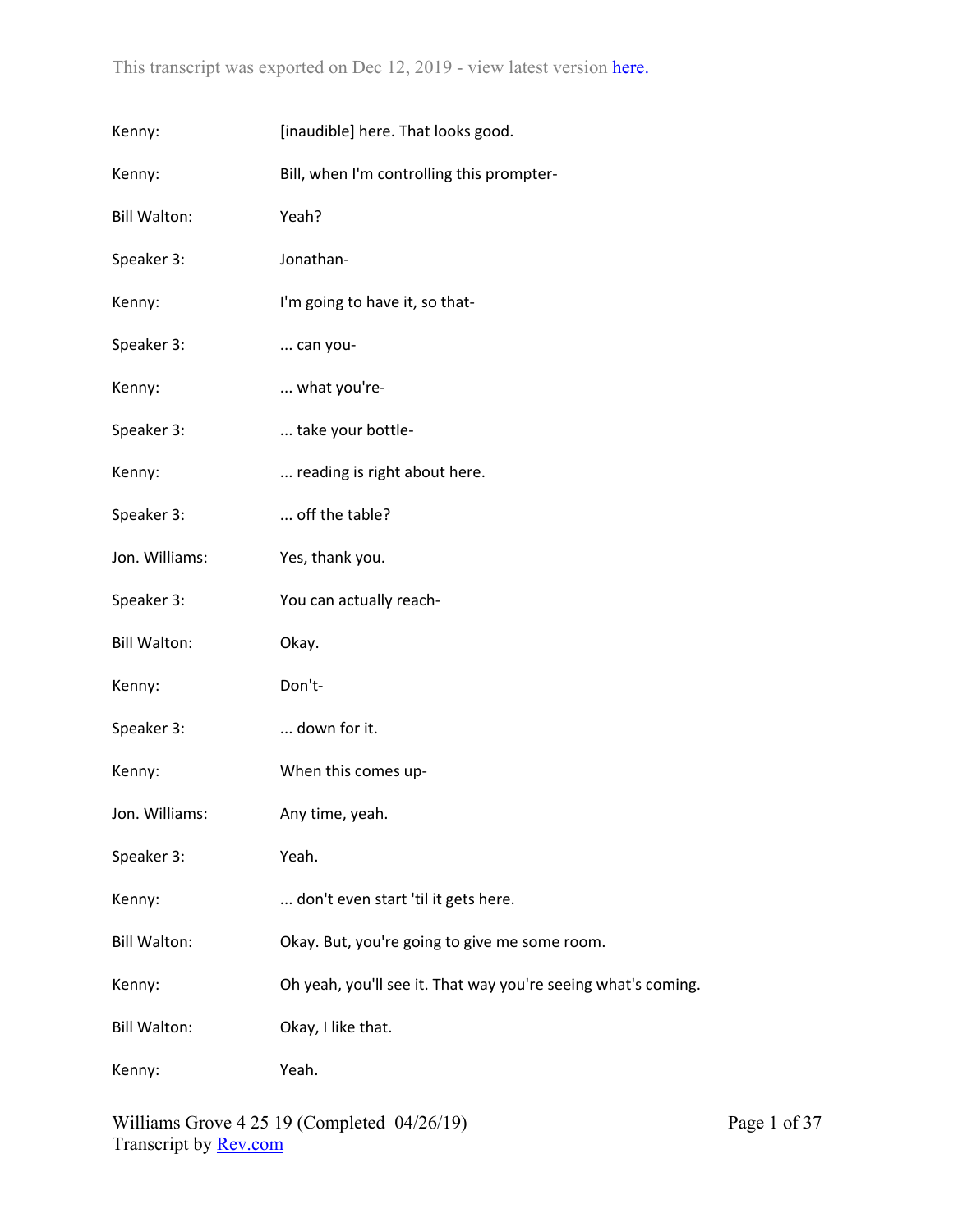| <b>Bill Walton:</b>          | I always like to know what's coming.                                                                                                        |              |
|------------------------------|---------------------------------------------------------------------------------------------------------------------------------------------|--------------|
| Seth Grove:                  | Don't we all.                                                                                                                               |              |
| Kenny:                       | Yeah, exactly.                                                                                                                              |              |
| <b>Bill Walton:</b>          | Wouldn't that be great if we actually could? We need you guys to develop a<br>model, so we can, Art Laffer, what's coming?                  |              |
| Jon. Williams:               | Exactly.                                                                                                                                    |              |
| <b>Bill Walton:</b>          | Yeah.                                                                                                                                       |              |
| Kenny:                       | Bill Walton Show, April 25.                                                                                                                 |              |
| <b>Bill Walton:</b>          | Okay.                                                                                                                                       |              |
| Kenny:                       | All right, standby. The only ground rules are to forget about us, all right?                                                                |              |
| Seth Grove:                  | Mkay.                                                                                                                                       |              |
| Kenny:                       | Mostly, I'll hang back here. But, if I need to, I could end up walking there, so it's<br>don't pay attention to the guy behind the curtain. |              |
| Jon. Williams:               | All right.                                                                                                                                  |              |
| <b>Bill Walton:</b>          | The other ground rule is don't be shy about chiming in.                                                                                     |              |
| Kenny:                       | Mm-hmm (affirmative).                                                                                                                       |              |
| Seth Grove:                  | Mm-hmm (affirmative).                                                                                                                       |              |
| <b>Bill Walton:</b>          | Or even asking me a question. This is a continuation of where we started there                                                              |              |
| Jon. Williams:               | Good deal.                                                                                                                                  |              |
| <b>Bill Walton:</b>          | Okay.                                                                                                                                       |              |
| Jon. Williams:               | All right.                                                                                                                                  |              |
| <b>Bill Walton:</b>          | Great.                                                                                                                                      |              |
| Kenny:                       | [Maureen 00:01:10], just a little further left. There we go. Okay, so standby, and<br>[Sarah 00:01:15]-                                     |              |
| <b>Bill Walton:</b>          | I think I'll-                                                                                                                               |              |
| Transcript by <b>Rev.com</b> | Williams Grove $4\,25\,19$ (Completed $04/26/19$ )                                                                                          | Page 2 of 37 |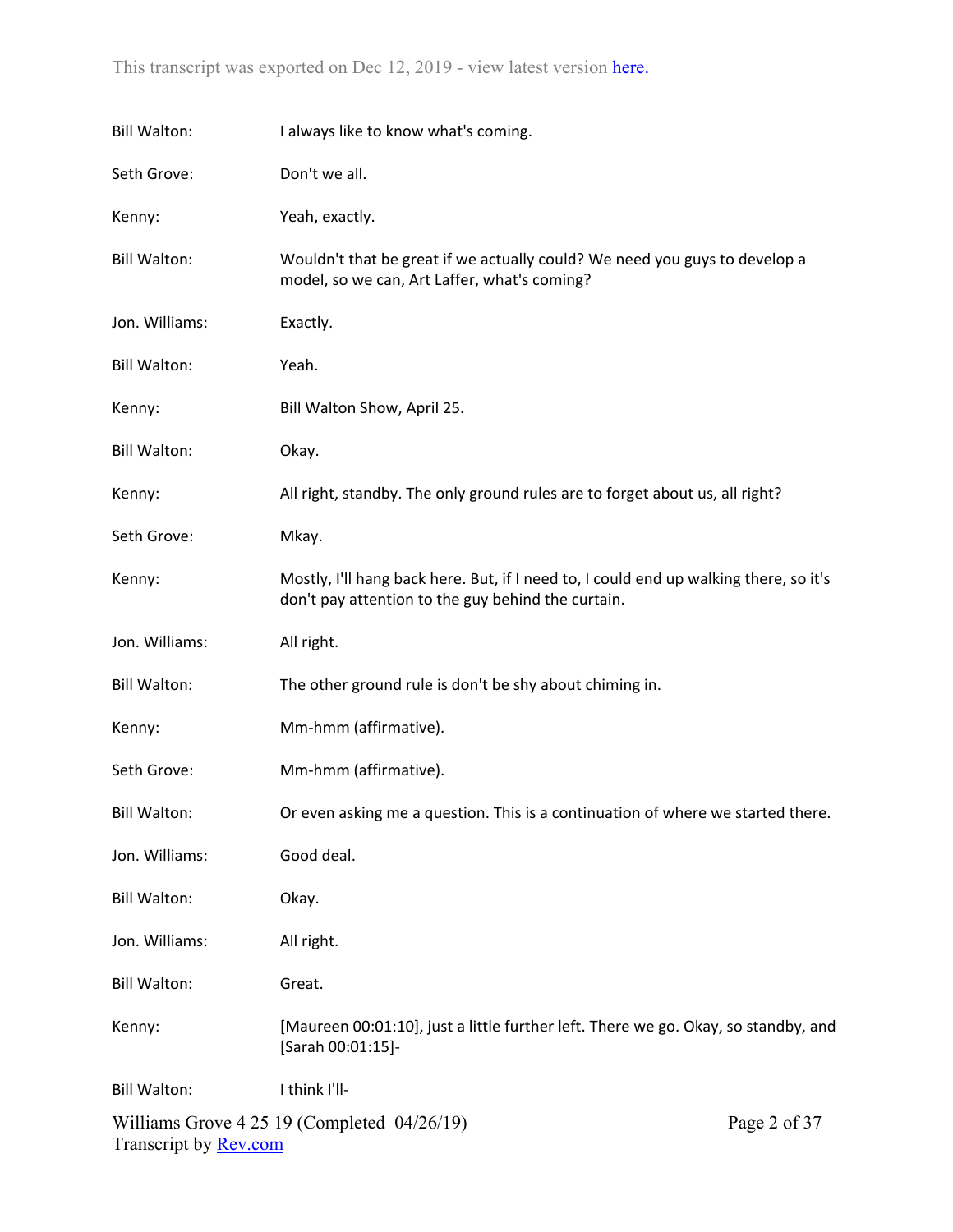| Kenny:              | are you ready [crosstalk 00:01:16]?                                                                                                                                                                                           |
|---------------------|-------------------------------------------------------------------------------------------------------------------------------------------------------------------------------------------------------------------------------|
| <b>Bill Walton:</b> | start with you. First question, you tell me about ALEC as in Baldwin.                                                                                                                                                         |
| Jon. Williams:      | Yes. Sounds good.                                                                                                                                                                                                             |
| <b>Bill Walton:</b> | Okay.                                                                                                                                                                                                                         |
| Kenny:              | All right, Bill, you ready?                                                                                                                                                                                                   |
| <b>Bill Walton:</b> | I'm ready.                                                                                                                                                                                                                    |
| Kenny:              | Standby, wait 'til it gets toward the top.                                                                                                                                                                                    |
| <b>Bill Walton:</b> | [inaudible 00:01:30]. Okay. One of the goals of this show is to explore what I call<br>lines of action. There are things that we can do to improve our                                                                        |
| <b>Bill Walton:</b> | Let's start over again.                                                                                                                                                                                                       |
| Kenny:              | Yeah, I saw that.                                                                                                                                                                                                             |
| <b>Bill Walton:</b> | I'm used to a continual scroll. Can you slow it-                                                                                                                                                                              |
|                     |                                                                                                                                                                                                                               |
| Kenny:              | Let me just slow it-                                                                                                                                                                                                          |
| <b>Bill Walton:</b> | down?                                                                                                                                                                                                                         |
| Kenny:              | Let me slow it down.                                                                                                                                                                                                          |
| <b>Bill Walton:</b> | Because, you're stopping and starting is very difficult. That's much easier if it<br>keeps scrolling.                                                                                                                         |
| Kenny:              | Let's see how this [inaudible 00:01:48].                                                                                                                                                                                      |
| <b>Bill Walton:</b> | [inaudible 00:01:48].                                                                                                                                                                                                         |
| Kenny:              | All right. Here we go.                                                                                                                                                                                                        |
| <b>Bill Walton:</b> | One of the goals of this show is to explore what I call lines of action. Are there<br>things that we can do to improve our outcomes? I believe almost always there<br>are. We just don't often act on the evidence before us. |
| <b>Bill Walton:</b> | For example, economic policy, do they need to                                                                                                                                                                                 |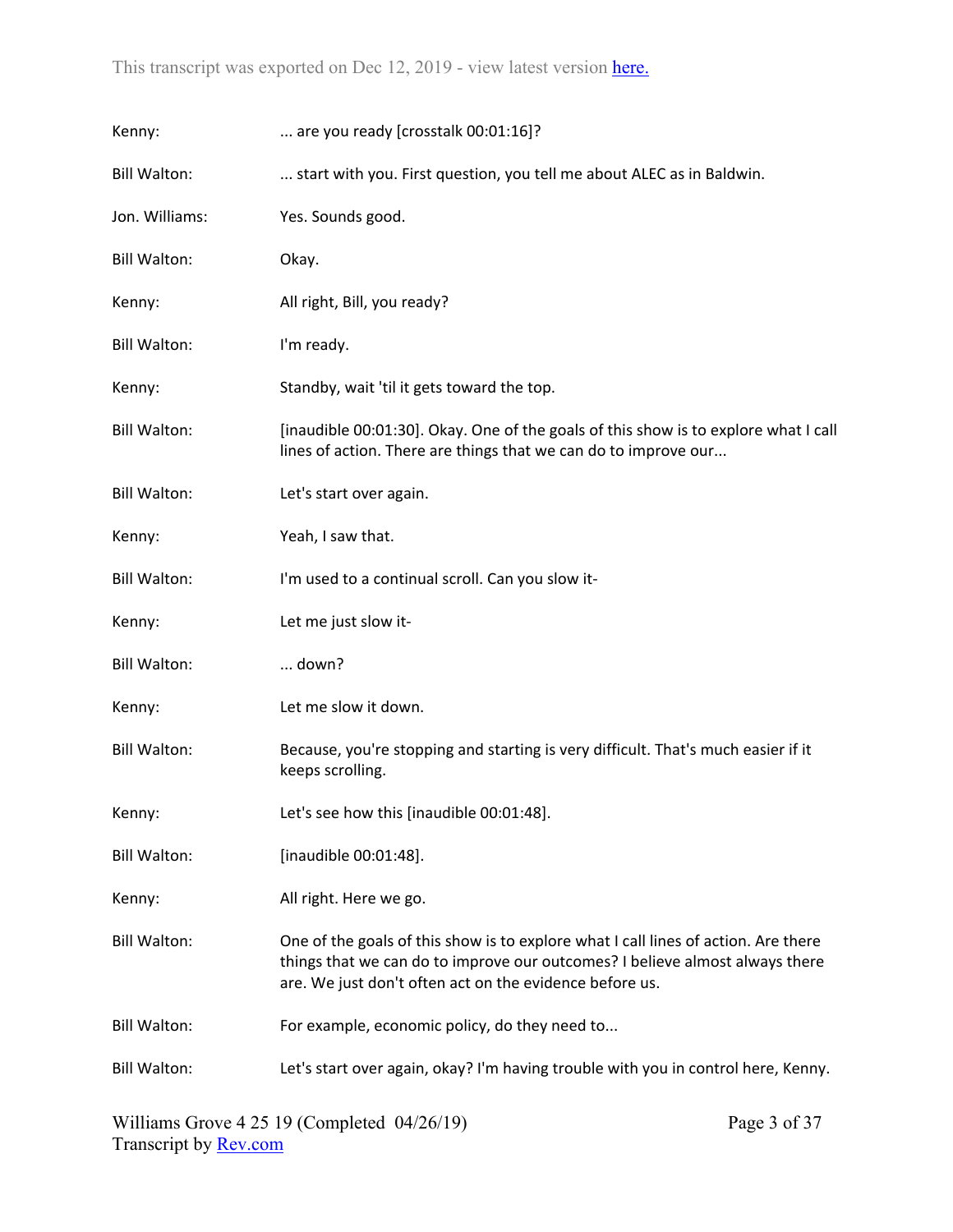| Kenny:                       | You know what? We're figuring out the speed. Now, I think I have the speed<br>down. |              |
|------------------------------|-------------------------------------------------------------------------------------|--------------|
| <b>Bill Walton:</b>          | You're out of control, Kenny.                                                       |              |
| Kenny:                       | All right. Guys, you're involved with a beta.                                       |              |
| <b>Bill Walton:</b>          | This, so far, this is not an improvement.                                           |              |
| Seth Grove:                  | We'll do.                                                                           |              |
| Kenny:                       | No, no.                                                                             |              |
| <b>Bill Walton:</b>          | Okay.                                                                               |              |
| Kenny:                       | It will be.                                                                         |              |
| Seth Grove:                  | It's all good.                                                                      |              |
| Kenny:                       | It will be.                                                                         |              |
| Jon. Williams:               | Yeah.                                                                               |              |
| <b>Bill Walton:</b>          | All right.                                                                          |              |
| Kenny:                       | Once we have the speed down correctly.                                              |              |
| <b>Bill Walton:</b>          | Okay.                                                                               |              |
| Kenny:                       | We're still working-                                                                |              |
| <b>Bill Walton:</b>          | That was a little-                                                                  |              |
| Kenny:                       | on the-                                                                             |              |
| <b>Bill Walton:</b>          | fast.                                                                               |              |
| Kenny:                       | prompter system.                                                                    |              |
| Jon. Williams:               | Ah, yeah.                                                                           |              |
| Kenny:                       | All right, here we go.                                                              |              |
| <b>Bill Walton:</b>          | Okay.                                                                               |              |
| Kenny:                       | [inaudible] at the top.                                                             |              |
| Transcript by <b>Rev.com</b> | Williams Grove $4\,25\,19$ (Completed $04/26/19$ )                                  | Page 4 of 37 |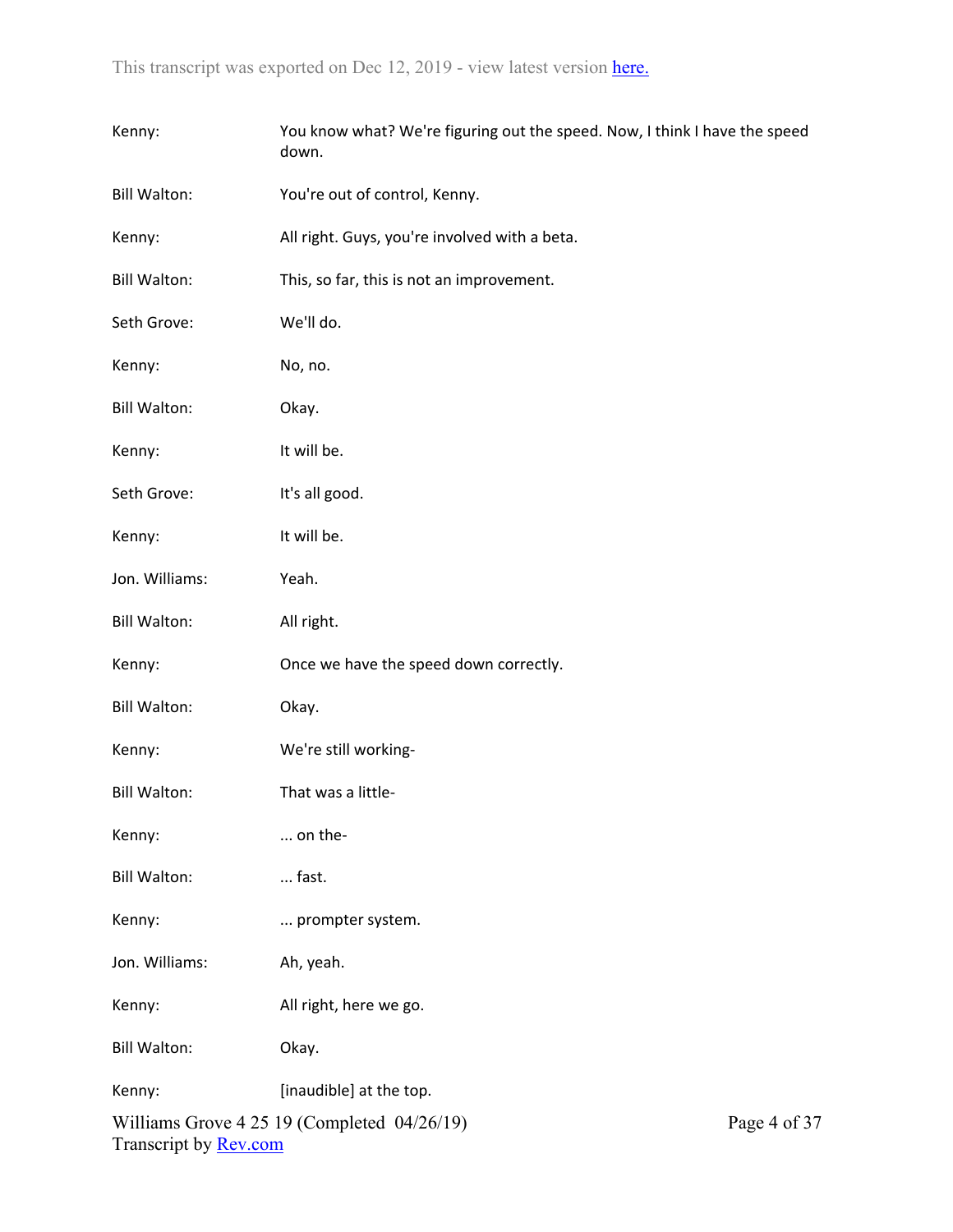Bill Walton: One of the goals of the show is to explore what I call lines of action. Are there things that we can do to improve our outcomes? I believe almost always there are. We just don't often act on the evidence before us. Bill Walton: For example, do economic policy choices need to be a zero-sum game with politicians dividing up what they see as a fixed pie and trying to mandate results and outcomes? No, they do not. We have a clear real world examples of how to put incentives in place for innovation, economic growth, and prosperity. Bill Walton: At the state level, we have the tools to predict and take action to determine how all 50 state economies will perform years into the future. Developed by the America Legislative Exchange Council, Rich States, Poor States is an annual forecast based on each state's current standings in 15 policy variables. Each of these factors is directly influenced by state lawmakers through the laws they pass. Bill Walton: As we'll talk about in this show, if we know what works, and what does not, why are so many states still lagging in economic performance? The original term for economics was political economy, which meant that good economics depends upon sensible politics. With me to explore where this is happening, and where it is not, are Jonathan Williams and Representative Seth Grove. Bill Walton: Jonathan Williams is the chief economist and vice president for the Center of State Fiscal Reform of the American Legislative Exchange Council and one of the authors of Rich States, Poor States. In his role with ALEC, Jonathan has become one of the most highly regarded leaders in working with state policymakers, Congress, and members of the private sector to develop sound economic growth policy solutions. Bill Walton: Seth Grove has since 2009 represented the 196th district in the Pennsylvania House of Representatives where he chairs both the government oversight and financial oversight [inaudible 00:04:48]. Seth also serves on the board of ALEC. The New York Dispatch says about Seth, "Lest anyone think no one can go to Harrisburg and immediately start making a difference, we offer the example of someone who has, Seth Grove, one of the hardest working legislators around." Bill Walton: Welcome, Seth. Seth Grove: Thanks for having us. Bill Walton: Welcome, Jonathan. Jon. Williams: Thank you, Bill. Bill Walton: Tell me about ALEC.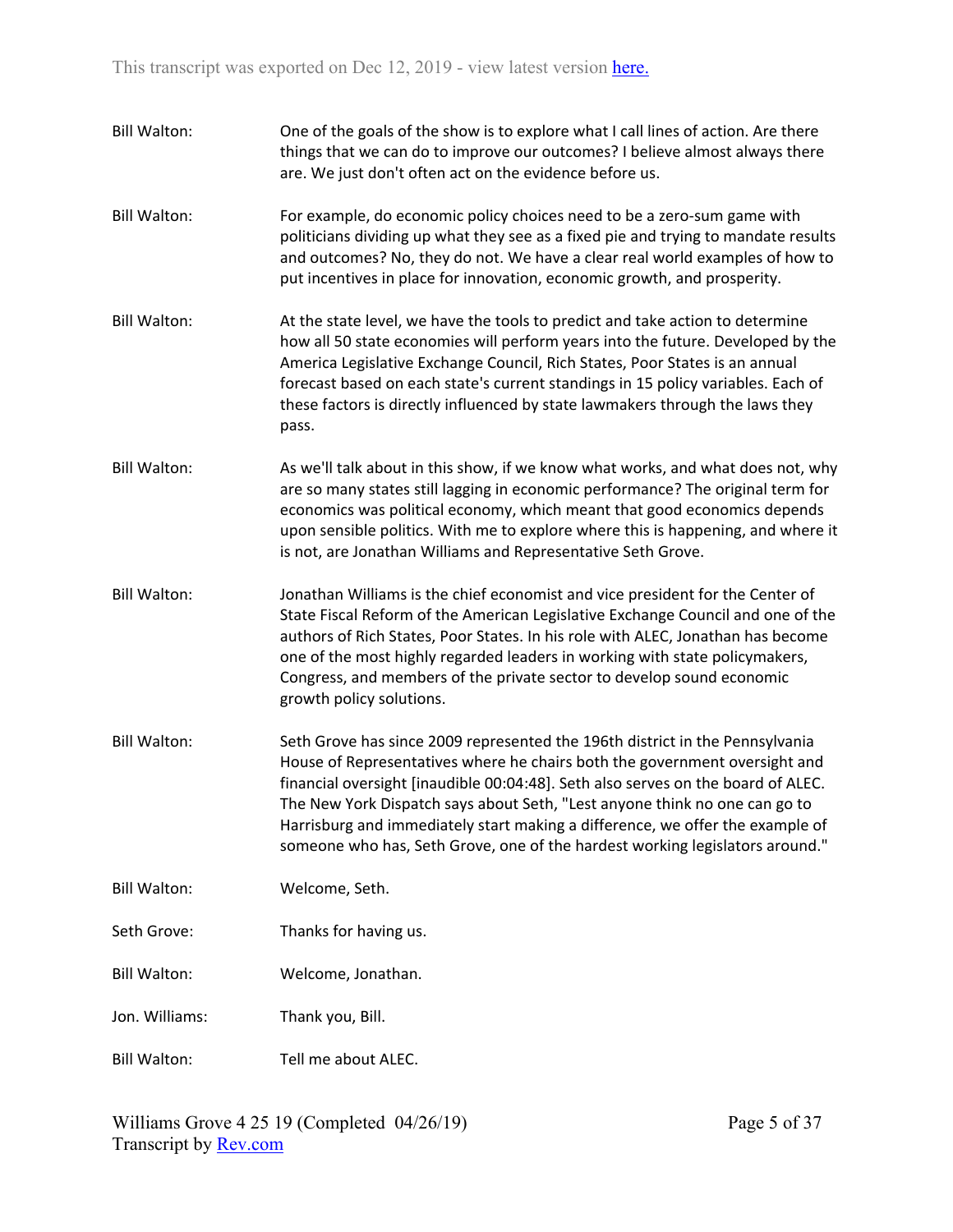| Jon. Williams:      | Well, ALEC is I think really a tremendous organization that's been around now<br>for 45 years and really devoted to three quintessential American principles: free<br>markets, limited government, federalism. We work with state lawmakers, about<br>2,000 current state lawmakers across the United States on a non-partisan basis<br>to talk about what works, and what doesn't across these 50 laboratories of<br>democracy that you mentioned in your opening and talking about economics. |
|---------------------|-------------------------------------------------------------------------------------------------------------------------------------------------------------------------------------------------------------------------------------------------------------------------------------------------------------------------------------------------------------------------------------------------------------------------------------------------------------------------------------------------|
| Jon. Williams:      | It's really not about left-wing or right-wing economics. As Reagan would say, it's<br>about up versus down and good economics. We don't deal with social issues.<br>We just focus on really the common sense kitchen table issues faced by state<br>lawmakers in their 50 state capitols.                                                                                                                                                                                                       |
| <b>Bill Walton:</b> | With all the focus on the federal budget, all the stuff happening in Washington, I<br>think people lose sight of the fact that in each of the 50 states, we have a<br>laboratory, as you point out, to experiment with economic policy ideas.                                                                                                                                                                                                                                                   |
| Seth Grove:         | Yeah, we see it I know as I've been to many, many ALEC meetings, and we've<br>had breakout sessions actually on Pennsylvania on what not to do particularly<br>around our first class city of Philadelphia. But, it's amazing to go in there,<br>converse with my colleagues from all 50 states, talk about successes they have<br>had on different policies they've had and taking them back to your state to do a<br>model to build success.                                                  |
| Seth Grove:         | It's great camaraderie, and you really get to see the impacts. You get to see the<br>success. You get to see how they're winning, how they're developing their<br>states, how their citizens are prospering through good policy. It's a good thing,<br>and it's far attached from the federal government.                                                                                                                                                                                       |
| Seth Grove:         | We talked earlier, I'm not sure what the solution is for Washington DC, but I<br>know what the solutions for the states are, because we have those models to<br>see. I think Trump at the federal level is trying to take some of those successful<br>policies that we've seen in states, build it at the state level.                                                                                                                                                                          |
| <b>Bill Walton:</b> | Do we think he's read Rich States, Poor States?                                                                                                                                                                                                                                                                                                                                                                                                                                                 |
| Jon. Williams:      | I think so given how close he is to my two co-authors, Art Laffer and Steve<br>Moore.                                                                                                                                                                                                                                                                                                                                                                                                           |
| <b>Bill Walton:</b> | Let's talk about that. How did this report come about, and who else is involved<br>with it besides you?                                                                                                                                                                                                                                                                                                                                                                                         |
| Jon. Williams:      | Art Laffer really came up with this idea with Steve Moore over a decade ago and<br>came to us and said, "Wouldn't it be great if we could create a model where<br>state lawmakers and governors and concerned citizens could measure their<br>states versus the other 49?"                                                                                                                                                                                                                      |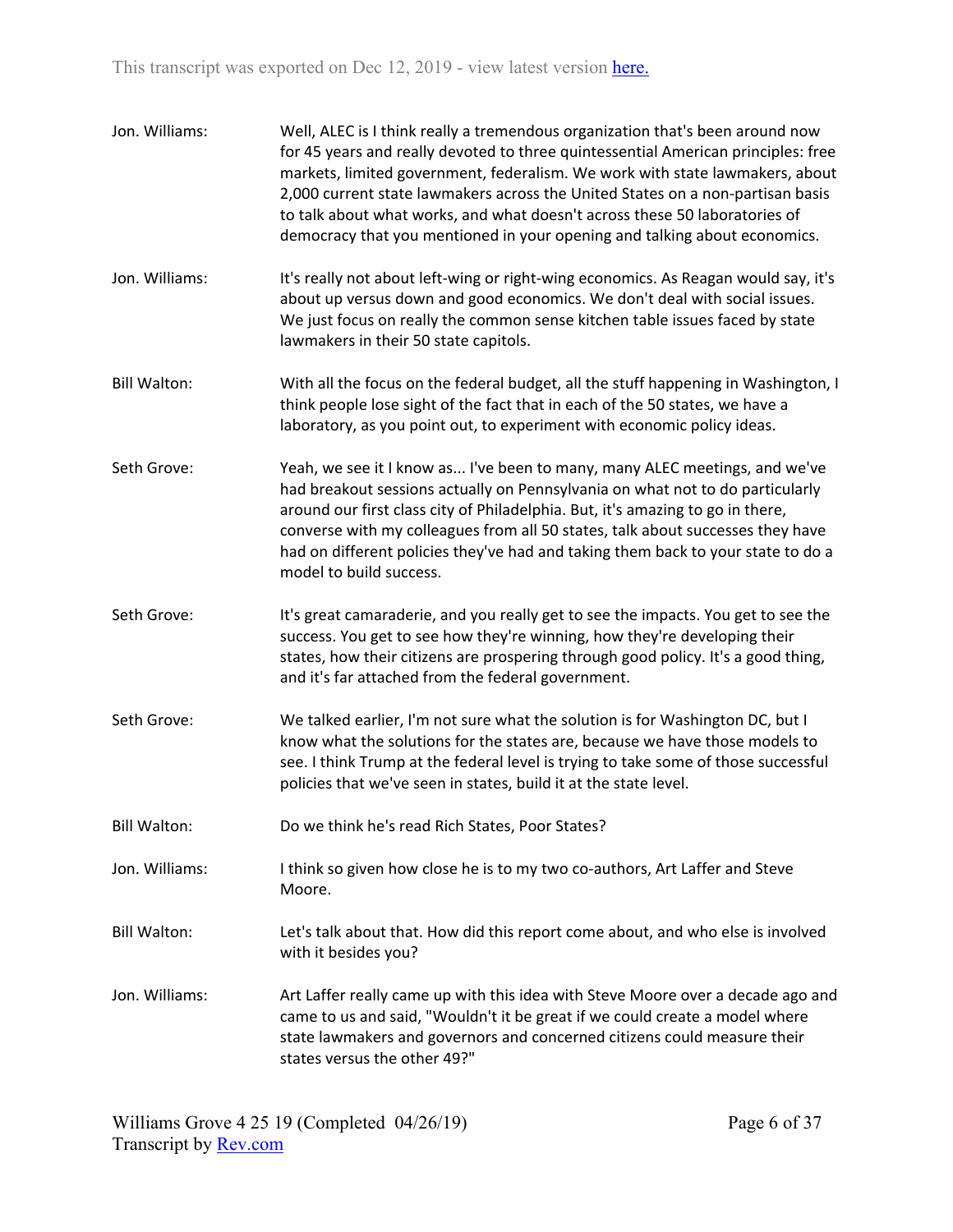| Jon. Williams:      | Art Laffer, of course, has been working on this for decades and has created this<br>model. I think based on their experience, I think President Trump and probably a<br>lot of members of Congress watch this. What's unfortunate, I'm glad you<br>mentioned just the differences in policymaking between Washington, DC and<br>the states is that the mainstream media pays so much attention to what's<br>happening in the federal level. They ignore a lot of these really important<br>decisions made at the state and local levels of government.     |
|---------------------|------------------------------------------------------------------------------------------------------------------------------------------------------------------------------------------------------------------------------------------------------------------------------------------------------------------------------------------------------------------------------------------------------------------------------------------------------------------------------------------------------------------------------------------------------------|
| <b>Bill Walton:</b> | Just to amplify, Arthur Laffer is the Arthur Laffer of the Laffer curve. He's been<br>advising presidents for four decades. He's considered one of the greatest<br>economies I believe of the 20, 21st century.                                                                                                                                                                                                                                                                                                                                            |
| <b>Bill Walton:</b> | Steve Moore was with Club for Growth and the Wall Street editorial board, now<br>with Heritage as their economist, and is now up for the Federal Reserve Board<br>which is a conversation for another day.                                                                                                                                                                                                                                                                                                                                                 |
| Jon. Williams:      | Yes.                                                                                                                                                                                                                                                                                                                                                                                                                                                                                                                                                       |
| <b>Bill Walton:</b> | The model was developed based on 15 factors. How did you come up with 15?<br>What is that?                                                                                                                                                                                                                                                                                                                                                                                                                                                                 |
| Jon. Williams:      | Well, obviously, we could probably come up with a thousand, but 15 is where<br>Art Laffer wanted to start. We chose the 15 for a couple of reasons, and that Art<br>studied this for 50 years. Somebody who is obviously a legend in our field, and<br>somebody who deserves a Nobel Prize in economics in my opinion.                                                                                                                                                                                                                                     |
| <b>Bill Walton:</b> | Yes.                                                                                                                                                                                                                                                                                                                                                                                                                                                                                                                                                       |
| Jon. Williams:      | He has just done such an incredible job on the background research to show<br>why these 15 factors matter for economic growth first of all. That's really why<br>we chose them.                                                                                                                                                                                                                                                                                                                                                                            |
| Jon. Williams:      | But, secondly, and I think, perhaps, just as importantly, is they're factors that<br>people like Seth Grove and other state lawmakers in their state capitols directly<br>control. Because, there's all these indices that we see from CNBC, from Forbes,<br>from all the other groups out there. But, many times, other indices measure<br>things like weather, and however they define things like quality of life that state<br>legislators would love to control. However, they can't obviously. We look at the<br>things that really state lawmakers- |
| <b>Bill Walton:</b> | Well, that's the key.                                                                                                                                                                                                                                                                                                                                                                                                                                                                                                                                      |
| Jon. Williams:      | do control.                                                                                                                                                                                                                                                                                                                                                                                                                                                                                                                                                |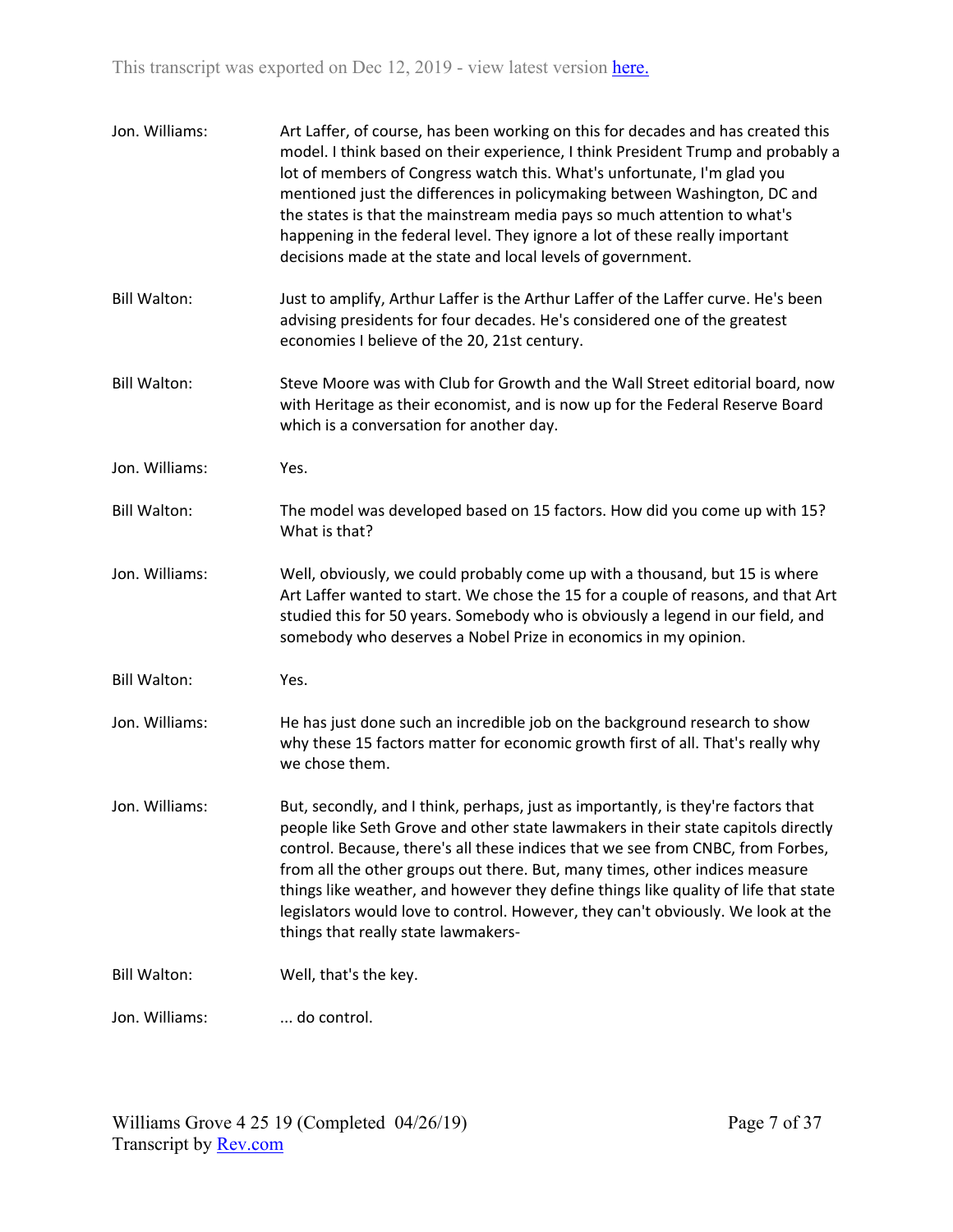| <b>Bill Walton:</b> | That's the thing I mentioned in the opening is that there are things we can do to<br>bring about change, and there are things we can't. We can't change our climate,<br>but we can change our tax laws.                                                                                                    |
|---------------------|------------------------------------------------------------------------------------------------------------------------------------------------------------------------------------------------------------------------------------------------------------------------------------------------------------|
| Seth Grove:         | Correct.                                                                                                                                                                                                                                                                                                   |
| <b>Bill Walton:</b> | That's the essence of what this is.                                                                                                                                                                                                                                                                        |
| <b>Bill Walton:</b> | Now, one of the things you do that's fascinating to me is you rate states as of<br>today on how they're doing on their economic performance today, and you<br>have three metrics that you use, and those are?                                                                                              |
| Jon. Williams:      | GDP growth-                                                                                                                                                                                                                                                                                                |
| Bill Walton:        | GDP.                                                                                                                                                                                                                                                                                                       |
| Jon. Williams:      | job growth, and population growth are the three performance measures<br>which look back at the last decade worth of data.                                                                                                                                                                                  |
| <b>Bill Walton:</b> | You call it, population, you got a big four letter, five letter, five dollar word for<br>that, absolute domestic migration cumulative 10 years. And, I see California<br>ranks -799,000. Does that mean 799,000 people have left California?                                                               |
| Jon. Williams:      | On net. What that is, and here's the difference between that and population is<br>that that is net domestic migration which is Americans when they're in the<br>United States deciding when they move from state to state, versus things like<br>international immigration or birth rates and death rates. |
| Jon. Williams:      | Why generally economists look at net domestic migration is it drills down into<br>the factors that cause people to go from state to state, versus just natural<br>occurrences like births and deaths and natural-                                                                                          |
| <b>Bill Walton:</b> | These are people moving to Arizona and Texas?                                                                                                                                                                                                                                                              |
| Jon. Williams:      | Exactly, and Colorado.                                                                                                                                                                                                                                                                                     |
| <b>Bill Walton:</b> | And, Colorado.                                                                                                                                                                                                                                                                                             |
| Jon. Williams:      | That's right. Some conservative elected officials in those states are not happy<br>about that, because, obviously, some of these folks are bringing their voting<br>behavior with them, right?                                                                                                             |
| <b>Bill Walton:</b> | Well, and, they're losing congressional seats too.                                                                                                                                                                                                                                                         |
| Jon. Williams:      | That's actually a really important story in that California, since statehood,<br>roughly 1850, has always gained congressional seats, because California was the                                                                                                                                           |
|                     | $-1 + 1$ $0A/2C/10$                                                                                                                                                                                                                                                                                        |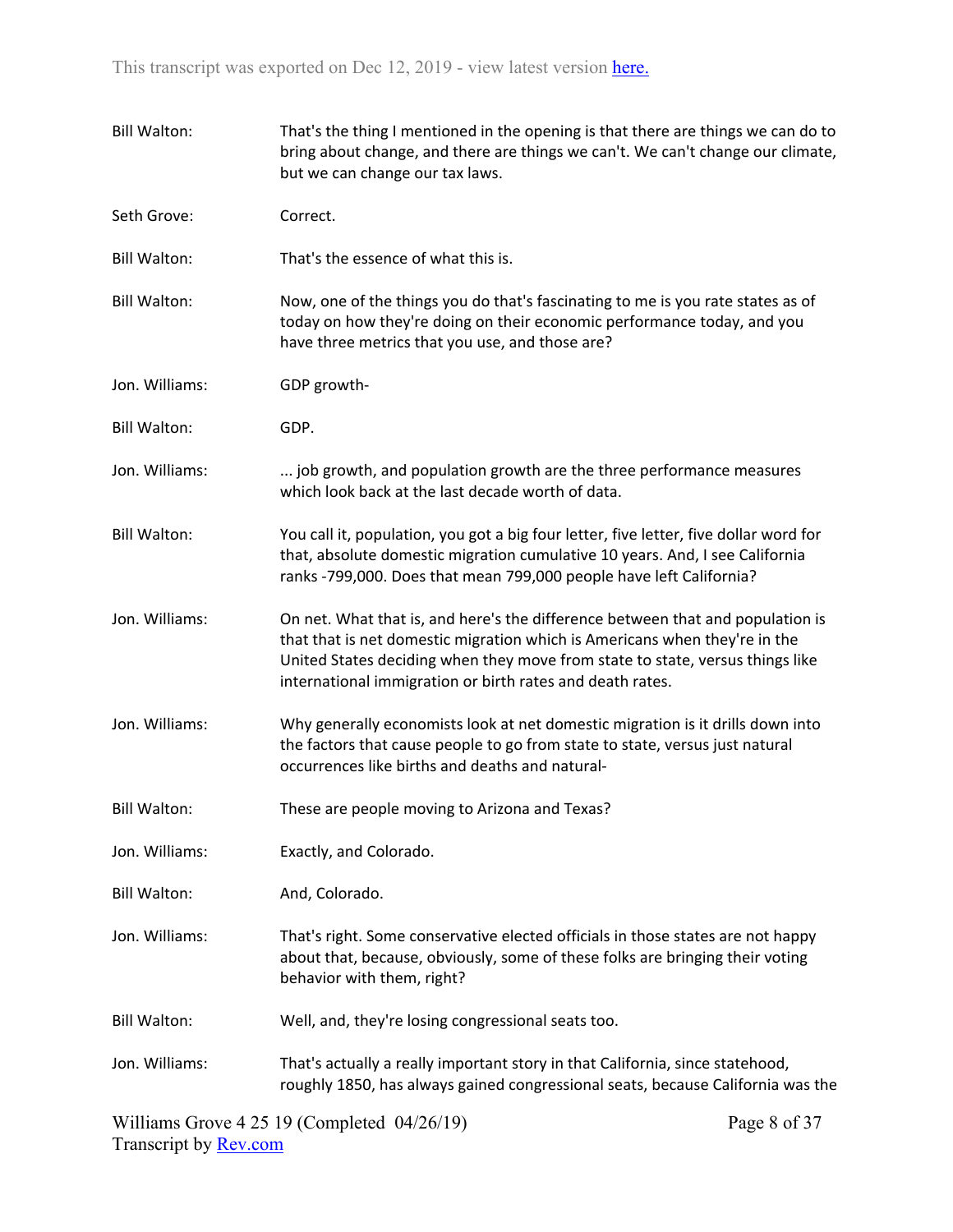|                     | land of opportunity. The golden state for a reason really, it was economic<br>opportunity. For the first time in state history, 2010, California did not gain a<br>new congressional seat. It's very possible as we get close to 2020 and the census<br>coming up that California may lose its first congressional seat because of this<br>massive net domestic out migration, about 800,000 that you mentioned. |
|---------------------|------------------------------------------------------------------------------------------------------------------------------------------------------------------------------------------------------------------------------------------------------------------------------------------------------------------------------------------------------------------------------------------------------------------|
| <b>Bill Walton:</b> | You get the report, Rich States, Poor States, and I guess I've got last year's<br>edition here. You got a new one coming out in a couple months.                                                                                                                                                                                                                                                                 |
| Jon. Williams:      | We do.                                                                                                                                                                                                                                                                                                                                                                                                           |
| <b>Bill Walton:</b> | I'm a governor, and I pick this up, and I look at it, and I get very happy. "Oh, I'm<br>ranked number one now based on these three factors." But, then I have ALEC's<br>judgment about how it's going to look in the future, and that's based on the 15<br>factors. Just briefly, without getting too in the weeds, what are the 15 factors?                                                                     |
| Jon. Williams:      | Well, probably, the categories are: tax policy, regulation, and labor policy.                                                                                                                                                                                                                                                                                                                                    |
| <b>Bill Walton:</b> | Okay.                                                                                                                                                                                                                                                                                                                                                                                                            |
| Jon. Williams:      | Those are things that Art Laffer has developed, and we've kept consistent over<br>now the 12 years.                                                                                                                                                                                                                                                                                                              |
| <b>Bill Walton:</b> | Taxes, regulation, labor.                                                                                                                                                                                                                                                                                                                                                                                        |
| Seth Grove:         | Keeping consistent is helpful long term, because it's not a, we're not going to<br>add new data points. You know where you stand on these 15 metrics which we<br>can control.                                                                                                                                                                                                                                    |
| Seth Grove:         | If you look in their policies, are you a right to work state? Do you have an<br>income tax, and how high is that rate?                                                                                                                                                                                                                                                                                           |
| <b>Bill Walton:</b> | Right.                                                                                                                                                                                                                                                                                                                                                                                                           |
| Seth Grove:         | Is it a flat tax? Are you regressive income tax? That consistency allows you to<br>build profiles of states long term, so it's not, we're going to add a new<br>dimension here and take it away. It allows you to have a consistent profile of<br>states moving forward.                                                                                                                                         |
| <b>Bill Walton:</b> | These 15 factors of states the same for what? 10 years?                                                                                                                                                                                                                                                                                                                                                          |
| Jon. Williams:      | Yeah, 12 years now-                                                                                                                                                                                                                                                                                                                                                                                              |
| <b>Bill Walton:</b> | 12 years since-                                                                                                                                                                                                                                                                                                                                                                                                  |
| Jon. Williams:      | of our rankings.                                                                                                                                                                                                                                                                                                                                                                                                 |
|                     |                                                                                                                                                                                                                                                                                                                                                                                                                  |

Williams Grove 4 25 19 (Completed 04/26/19) Transcript by [Rev.com](https://www.rev.com/)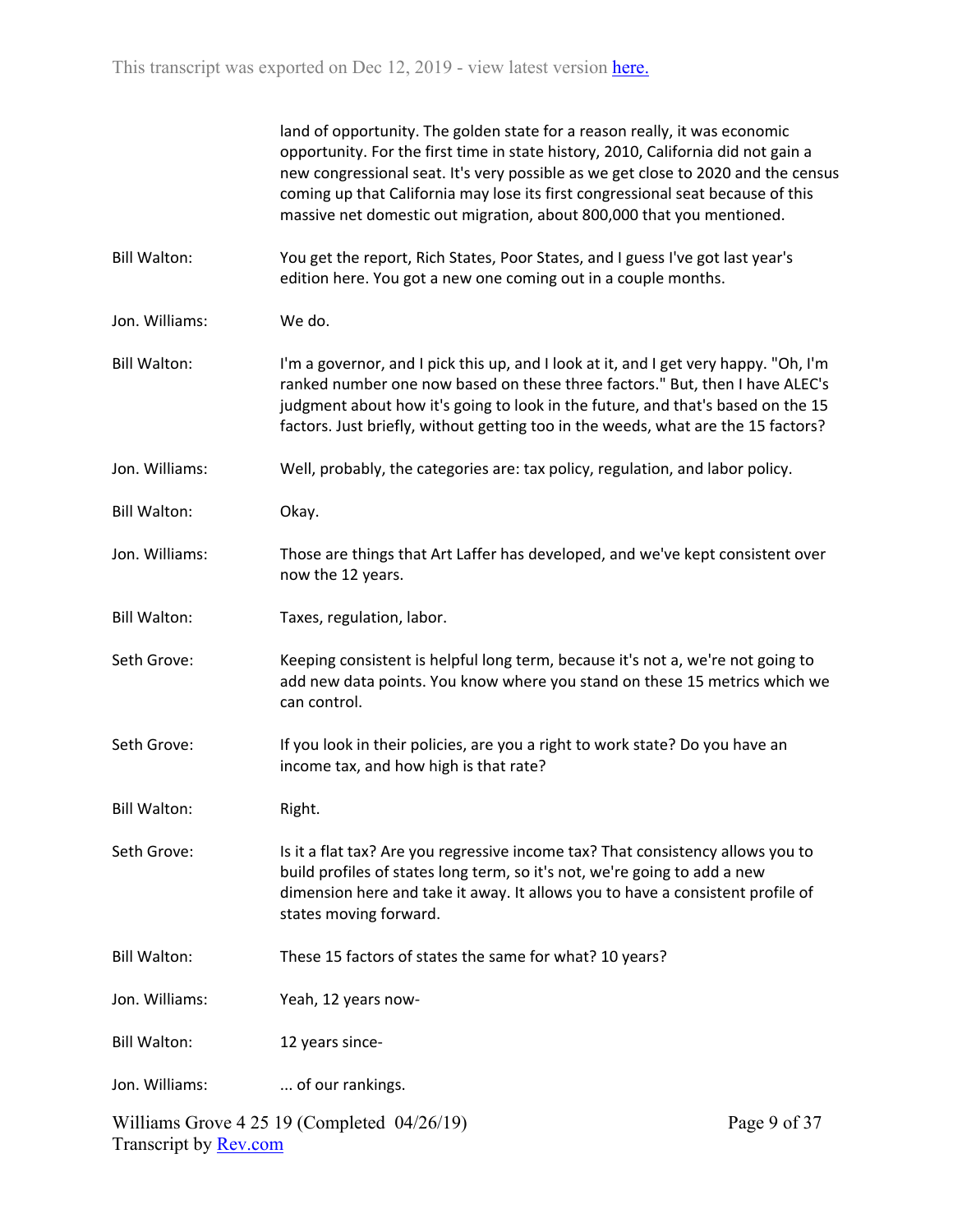| <b>Bill Walton:</b> | Okay.                                                                                                                                                                                                                                                                                                                                                                                                                                    |
|---------------------|------------------------------------------------------------------------------------------------------------------------------------------------------------------------------------------------------------------------------------------------------------------------------------------------------------------------------------------------------------------------------------------------------------------------------------------|
| Jon. Williams:      | Right.                                                                                                                                                                                                                                                                                                                                                                                                                                   |
| <b>Bill Walton:</b> | I'm the governor of the state of Washington, and I look at this report, and I see I<br>rank number one. Then, I look at your prognosis, and let's see, you're predicting<br>I'm going to end up 39. What's gone wrong here?                                                                                                                                                                                                              |
| Jon. Williams:      | Well, the policies that they have in place based on our criteria and Art Laffer's<br>research, we know that those policies will have a drag on future economic<br>growth. Washington state's a unique one, because, obviously, whenever you<br>measure 50 states and have all of these variables, you have outliers.<br>Washington state has been one of the outliers as a state that has not lost a ton<br>on economic performance yet. |
| Jon. Williams:      | But, I will say-                                                                                                                                                                                                                                                                                                                                                                                                                         |
| <b>Bill Walton:</b> | This is-                                                                                                                                                                                                                                                                                                                                                                                                                                 |
| Jon. Williams:      | one of the most-                                                                                                                                                                                                                                                                                                                                                                                                                         |
| <b>Bill Walton:</b> | This is because of Microsoft and-                                                                                                                                                                                                                                                                                                                                                                                                        |
| Jon. Williams:      | Certainly, that's one of the big reasons. Obviously, there's the international<br>trade reason. There's a deep water port reason there in terms of commerce.<br>But, also, they do something right in Washington state that I think has an<br>outsized impact on their performance in that they are one of the nine states,<br>Bill, that avoid a personal income tax.                                                                   |
| <b>Bill Walton:</b> | Mm-hmm (affirmative).                                                                                                                                                                                                                                                                                                                                                                                                                    |
| Seth Grove:         | Mm-hmm (affirmative).                                                                                                                                                                                                                                                                                                                                                                                                                    |
| Jon. Williams:      | That is one of the most important of the 15 factors that we measure is those<br>states have a huge growth premium associated with them on future population<br>growth, on job growth, on GDP growth.                                                                                                                                                                                                                                     |
| Jon. Williams:      | Perhaps, if we doubly or triply weighted no income tax status, that ranking<br>would look a little bit different on the outlook side. But, Art has liked to keep<br>this equally weighted of the 15 factors just to make sure that people don't think<br>we're cooking the books and trying to change anything.                                                                                                                          |
| <b>Bill Walton:</b> | Oh, so these are all equally weighted.                                                                                                                                                                                                                                                                                                                                                                                                   |
| Jon. Williams:      | Equally weighted, right. I think if we were to change it probably we would<br>doubly weight things like income tax status, both business and individual, and                                                                                                                                                                                                                                                                             |

Williams Grove 4 25 19 (Completed 04/26/19) Transcript by [Rev.com](https://www.rev.com/)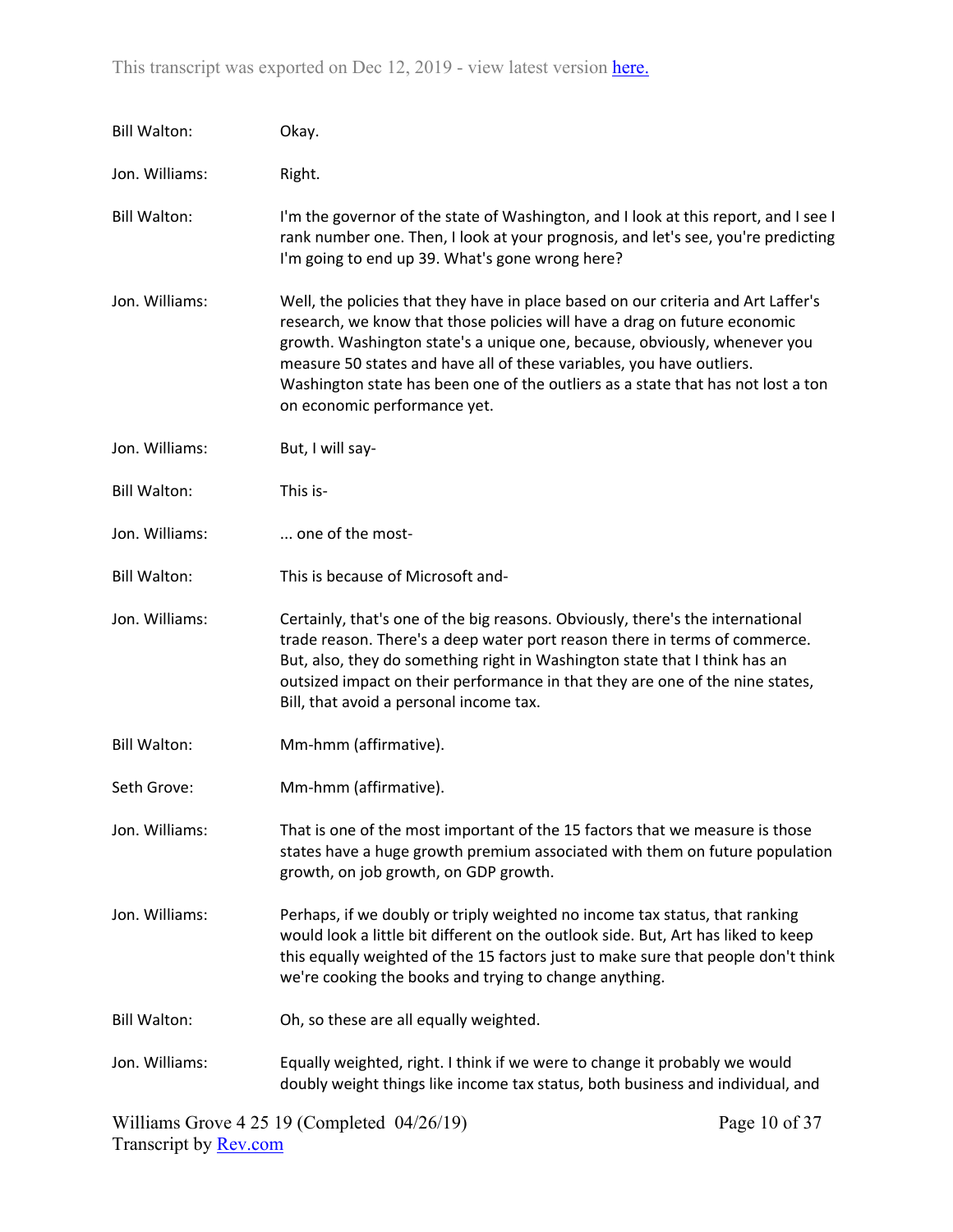right to work. I think those are probably the three most important of the 15 factors.

- Bill Walton: Now, do your fellow legislatures and legislators in Pennsylvania watch this and take a look at this as a scoreboard?
- Seth Grove: Yeah, we track it. We like to benchmark against our sister states to see how we're doing. Obviously, there are some of my colleagues that don't necessarily buy into not having an income tax as a good policy or right to work or some of those other things. But, it allows us to provide a benchmark with our sister states that allows us to compare and say, and we can go back and say, "Look at the success we've seen in other states because of X policy, Y policy."
- Seth Grove: We've made some progress in Pennsylvania. It's politically a tough state to do it, but we've done some tertiary stuff around our unemployment labor policies moving forward. We've fought back some massive tax increases that we would have took a hit, and we're pretty steady around that high to low 33 ranking moving forward.
- Seth Grove: I know Governor Rendell, at one point, there was some upward movement during his administration, and he was, "Aw, even ALEC says were doing good economically."
- Bill Walton: Even ALEC.
- Seth Grove: Yeah, it's kind of unique to hear someone like Governor Ed Rendell trumpet American Legislative Exchange Council.
- Seth Grove: But, it's phenomenal. It's a great tool for us, because we know through metrics and outcomes what success looks like. We know the successful states. We know where people want to move.
- Seth Grove: People don't want high tax, big government states controlling aspects of their entire life. We're seeing it in Pennsylvania. The derogatory name is Taxylvania for our state. It's not just the big taxes. It's those nickel and diming fees and assessments on top of it.
- Seth Grove: We're starting-
- Bill Walton: I think-
- Seth Grove: ... to see-
- Bill Walton: I think-
- Seth Grove: ... movement to-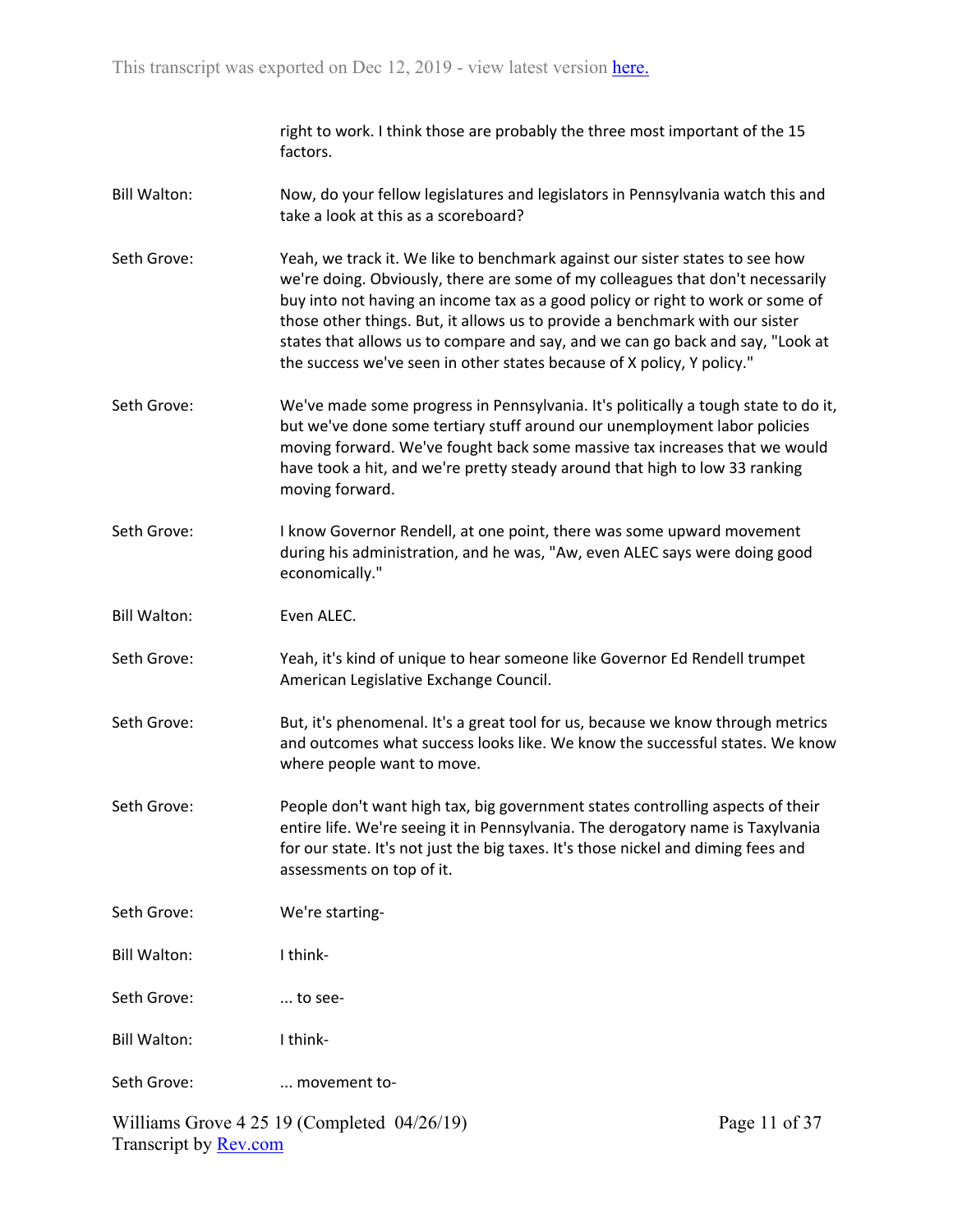| <b>Bill Walton:</b> | I think you-                                                                                                                                                                                                                                                                                                                                                                                                             |                                                 |
|---------------------|--------------------------------------------------------------------------------------------------------------------------------------------------------------------------------------------------------------------------------------------------------------------------------------------------------------------------------------------------------------------------------------------------------------------------|-------------------------------------------------|
| Seth Grove:         | South Carolina-                                                                                                                                                                                                                                                                                                                                                                                                          |                                                 |
| <b>Bill Walton:</b> | I think you-                                                                                                                                                                                                                                                                                                                                                                                                             |                                                 |
| Seth Grove:         | and North Carolina.                                                                                                                                                                                                                                                                                                                                                                                                      |                                                 |
| <b>Bill Walton:</b> | I think you rank third highest state local taxes in the United States.                                                                                                                                                                                                                                                                                                                                                   |                                                 |
| Seth Grove:         | Yeah, yeah, so it's a compounding effect.                                                                                                                                                                                                                                                                                                                                                                                |                                                 |
| <b>Bill Walton:</b> | One of the things I'm so curious about, because I'm not, my world is not politics,<br>my world is business investments. In that world, you're trying to act on evidence<br>and outcomes. If you do this, this will be the outcome. You do this, you get a<br>worse outcome, and so you adjust your lines of action.                                                                                                      |                                                 |
| <b>Bill Walton:</b> | Here's a case you've got clear evidence I believe of what works, and what<br>doesn't work, and, yet, not much changes. What are the barriers?                                                                                                                                                                                                                                                                            |                                                 |
| Seth Grove:         | I think barriers are our status quo. I know, specifically for Pennsylvania when we<br>do budgeting, we like to play Santa Claus in June when our budget is done. We<br>like to do gifts to all the Pennsylvania residents, but it's usually carved out, so<br>instead of reforming our tax code to benefit everyone and every corporation,<br>we may do special tax credits for one specific sector.                     |                                                 |
| Seth Grove:         | I remember a few years ago, one of our colleagues wanted to do a \$100 million<br>tax credit for a specific business in a specific county.                                                                                                                                                                                                                                                                               |                                                 |
| <b>Bill Walton:</b> | That's great public policy.                                                                                                                                                                                                                                                                                                                                                                                              |                                                 |
| Seth Grove:         | Yeah. The legislator got, he's no longer there. He lost election last election cycle.<br>But, his argument is, "We should reduce our corporate net income tax rate. It's<br>the third highest in the country." At that time, we were number two. He was<br>like, "We're never going to limit that, so I need to take care of my businesses,<br>and we need to do a \$100 million tax credit for my business in my area." |                                                 |
| Seth Grove:         | [inaudible] at him, I'm like, "If this was your budget ask, why wasn't your budget<br>ask starting to reduce the corporate net income tax?" I agree where you're<br>going, and I see it all across the country. When you start doing corporate<br>welfare and just targeting specialized industries, you end up losing people,<br>because you're not benefiting-                                                         |                                                 |
| <b>Bill Walton:</b> | Yeah, you're picking-                                                                                                                                                                                                                                                                                                                                                                                                    |                                                 |
| Seth Grove:         | the greater-                                                                                                                                                                                                                                                                                                                                                                                                             |                                                 |
|                     | Williams Croys $4.25, 10$ (Completed, 04/26/10)                                                                                                                                                                                                                                                                                                                                                                          | $D_{\alpha\alpha\alpha}$ 12 $\alpha$ $\beta$ 27 |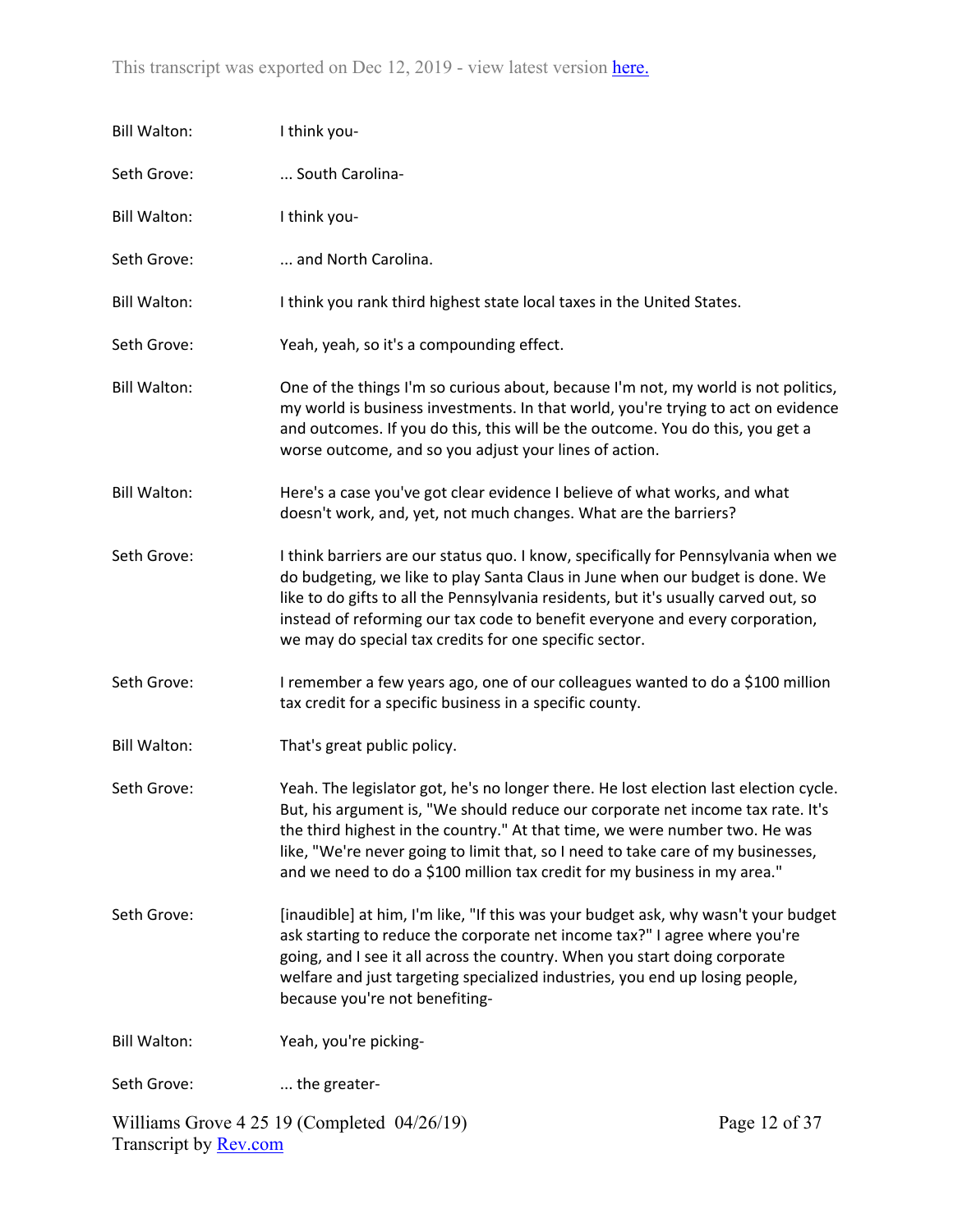| <b>Bill Walton:</b> | winners and-                                                                                                                                                                                                                                                                                                                                            |
|---------------------|---------------------------------------------------------------------------------------------------------------------------------------------------------------------------------------------------------------------------------------------------------------------------------------------------------------------------------------------------------|
| Seth Grove:         | good.                                                                                                                                                                                                                                                                                                                                                   |
| <b>Bill Walton:</b> | losers, not letting the market work, yeah.                                                                                                                                                                                                                                                                                                              |
| Seth Grove:         | It just does not work. It's that institutional                                                                                                                                                                                                                                                                                                          |
| Seth Grove:         | Budget line items, we have what's called walking around money, so legislators<br>will do asks within the budget to send money out to their special pet projects.<br>It's probably half a billion dollars in our budget that's just discretionary<br>spending, that's just ad hoc, and can't say it's really moving Pennsylvania<br>forward.             |
| Seth Grove:         | You strip that money out and do tax cuts, you're going to get more growth and<br>more impact on an individual basis than you will.                                                                                                                                                                                                                      |
| <b>Bill Walton:</b> | Got it.                                                                                                                                                                                                                                                                                                                                                 |
| Jon. Williams:      | Well, you hit on something really important there, which is just this nexus<br>between taxing and spending at the state level. Because, at the end of the day,<br>Bill, state's need to balance their budgets. They don't have printing presses.<br>That's a good thing. Otherwise, California would be in much worse shape than it<br>already is.      |
| <b>Bill Walton:</b> | They don't have their own little Federal Reserve cranking out-                                                                                                                                                                                                                                                                                          |
| Jon. Williams:      | That's exactly right. That's an important-                                                                                                                                                                                                                                                                                                              |
| <b>Bill Walton:</b> | It's probably a-                                                                                                                                                                                                                                                                                                                                        |
| Jon. Williams:      | dynamic.                                                                                                                                                                                                                                                                                                                                                |
| <b>Bill Walton:</b> | good thing.                                                                                                                                                                                                                                                                                                                                             |
| Jon. Williams:      | That's a very important dynamic, and that to be sustainable long term and to<br>keep your tax burden competitive long term, you also need to show prudence<br>on the spending side of the equation. The states that have done things well over<br>a period of years have generally exhibited that is restraint on the spending side<br>of the equation. |
| Jon. Williams:      | One of my favorite economists, Thomas Sowell, I think put it best and that the<br>first law of economics is a scarcity of resources. The first law of politics,<br>however, is to ignore the first law of economics. That's where we get into a lot<br>of trouble at the state level.                                                                   |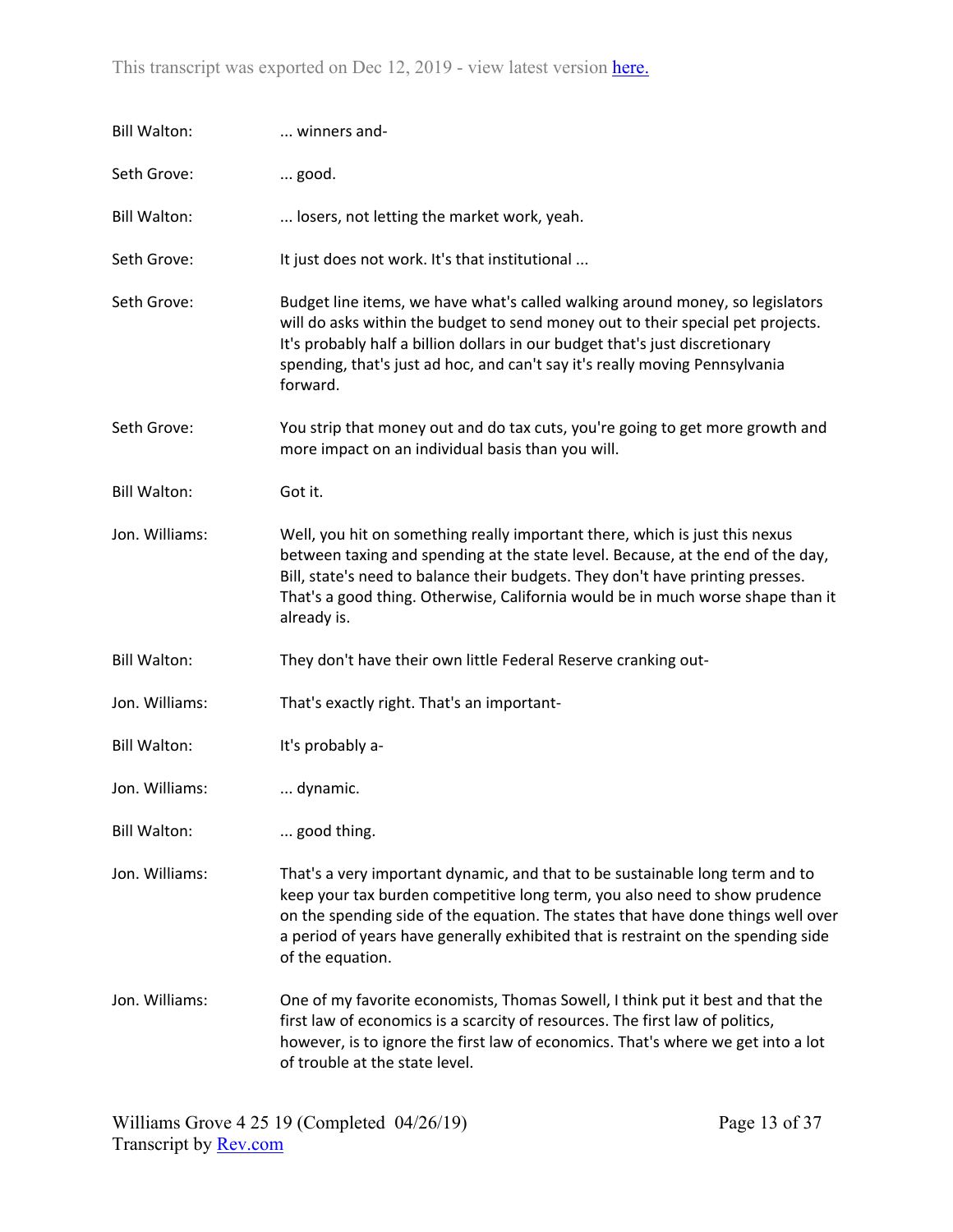| Seth Grove:         | Yeah.                                                                                                                                                                                                                                                                                                                                                                                                                                                                                                                                                                                                     |
|---------------------|-----------------------------------------------------------------------------------------------------------------------------------------------------------------------------------------------------------------------------------------------------------------------------------------------------------------------------------------------------------------------------------------------------------------------------------------------------------------------------------------------------------------------------------------------------------------------------------------------------------|
| <b>Bill Walton:</b> | Now, you don't include things in your ratings like balanced budgets. We talked<br>about this before. You don't think the balanced budget amendments are all that<br>effective.                                                                                                                                                                                                                                                                                                                                                                                                                            |
| Seth Grove:         | We have a constitutional provision that says on June 30th we have to have a<br>balanced budget. It's basically on paper. It has to balance for one second on one<br>day when the governor signs that certification.                                                                                                                                                                                                                                                                                                                                                                                       |
| Seth Grove:         | To give you a few examples, we use fake revenues to balance the budget. For<br>the past three budgets, we've had this revenue source rating, this joint<br>underwriting association, JUA fund. We attempted it three years ago, it was<br>stopped in state court. The next year we tried it again, it was stopped in federal<br>court. The governor put it in the budget again for this year. I was joking with the<br>budget secretary, I'm like, "Are we going to international court now to try to get<br>this?" You failed at the state. You failed with the feds. Now, we're going<br>international. |
| <b>Bill Walton:</b> | Trump wouldn't like that.                                                                                                                                                                                                                                                                                                                                                                                                                                                                                                                                                                                 |
| Seth Grove:         | Yeah, it's \$200 million that has never transpired. It ends up being a double<br>whammy. You don't have the revenue-                                                                                                                                                                                                                                                                                                                                                                                                                                                                                      |
| <b>Bill Walton:</b> | That's like in the corporate world where you get these big companies that they<br>pay down their debt December 31st, so the balance sheet looks better, and then<br>January 1st, they're right back at it.                                                                                                                                                                                                                                                                                                                                                                                                |
| Jon. Williams:      | That's right. Not all state balanced budget amendments are created equally.<br>Some are better than others.                                                                                                                                                                                                                                                                                                                                                                                                                                                                                               |
| Jon. Williams:      | Indiana voters just put one into their state constitution this last fall that was<br>crafted by Mitch Daniels and his team originally and Mike Pence as governor of<br>Indiana. I think that will have some staying power and be helpful.                                                                                                                                                                                                                                                                                                                                                                 |
| Jon. Williams:      | But, others, as Seth pointed out correctly, like California has a balanced budget,<br>we know what kind of fiscal shape they're in, whether it's pension liabilities,<br>whether it's overall state debt. In many cases, they're not worth the paper that<br>they're printed on unfortunately.                                                                                                                                                                                                                                                                                                            |
| <b>Bill Walton:</b> | Art put this together. Art Laffer put it together 12 years ago. Is there anything<br>you would add or subtract after 12 years? Although, we do need to have the<br>same scorecard year to year.                                                                                                                                                                                                                                                                                                                                                                                                           |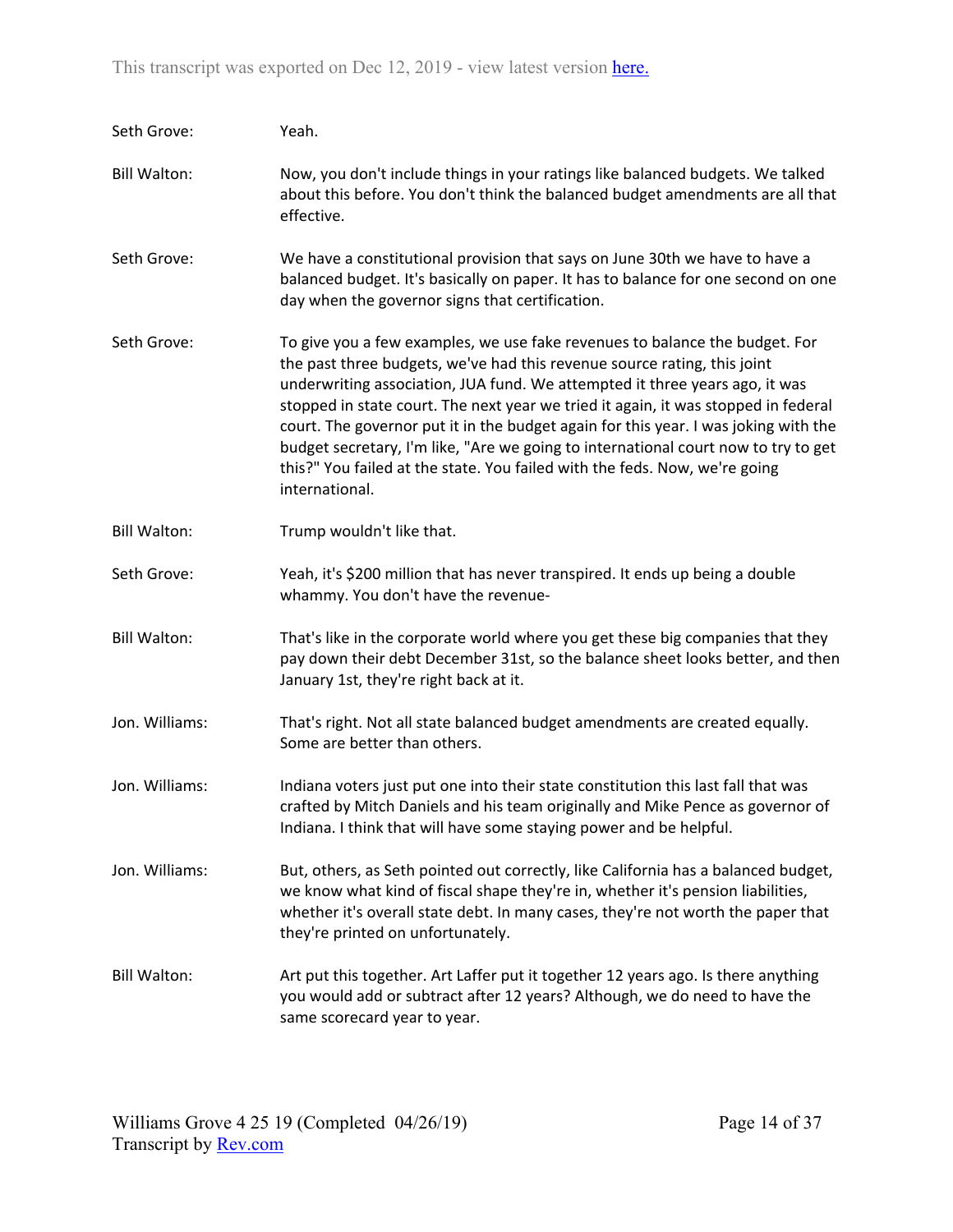| Jon. Williams:      | We've talked about this a little bit. I would probably enter in some additional<br>state financial liability data. We do measure state debt is one of the variables,<br>and that's a proxy to get us to measure broader things.                                                                                      |
|---------------------|----------------------------------------------------------------------------------------------------------------------------------------------------------------------------------------------------------------------------------------------------------------------------------------------------------------------|
| Jon. Williams:      | But, that doesn't take a look at things like the massive, I think existential crisis<br>facing state and local budgets, and that's unfunded pension obligations, OPEB,<br>the other post-employment, basically, post-retirement-                                                                                     |
| <b>Bill Walton:</b> | OPEB. OPEB means what?                                                                                                                                                                                                                                                                                               |
| Jon. Williams:      | Post-retirement health care generally is the vast majority of the OPEB liabilities.<br>Then, bonded debt is what we measure in the report, but those are the three<br>really I think big areas.                                                                                                                      |
| Jon. Williams:      | If we were to add a variable or two, I think it would be the unfunded pension<br>obligations. Because, what that is it's a future tax increase waiting on, whether<br>it's businesses or individuals in a state, they are going to be paying for the past<br>promises that were made that have not been funded well. |
| <b>Bill Walton:</b> | What's the dimension of the problem?                                                                                                                                                                                                                                                                                 |
| Jon. Williams:      | Well, we measure this actually every year at ALEC, and we found that the<br>unfunded pension obligations alone are about \$6 trillion in the 290 state-<br>administered plans across the country.                                                                                                                    |
| <b>Bill Walton:</b> | \$6 trillion versus total state GDP of what?                                                                                                                                                                                                                                                                         |
| Jon. Williams:      | It's a sizeable share. In a lot of states, it's in the double digits of total size of the<br>economy.                                                                                                                                                                                                                |
| <b>Bill Walton:</b> | Because, we've got, what, our budget, our national economy is about 22 trillion,<br>right?                                                                                                                                                                                                                           |
| Jon. Williams:      | Mm-hmm (affirmative).                                                                                                                                                                                                                                                                                                |
| <b>Bill Walton:</b> | We've got a debt of about 23 trillion, 24 trillion, so it's about 100%. Then, when<br>you add on Medicare, Medicaid, Social Security, it's close to 100 trillion.                                                                                                                                                    |
| Jon. Williams:      | 100 trillion. That's exactly right.                                                                                                                                                                                                                                                                                  |
| <b>Bill Walton:</b> | By comparison, how much trouble are the states in with these future<br>obligations?                                                                                                                                                                                                                                  |
| Jon. Williams:      | I think it's the parallel issue at the state level. It really is to what's going on<br>nationally with unfunded liabilities in social security, Medicare and Medicaid. In                                                                                                                                            |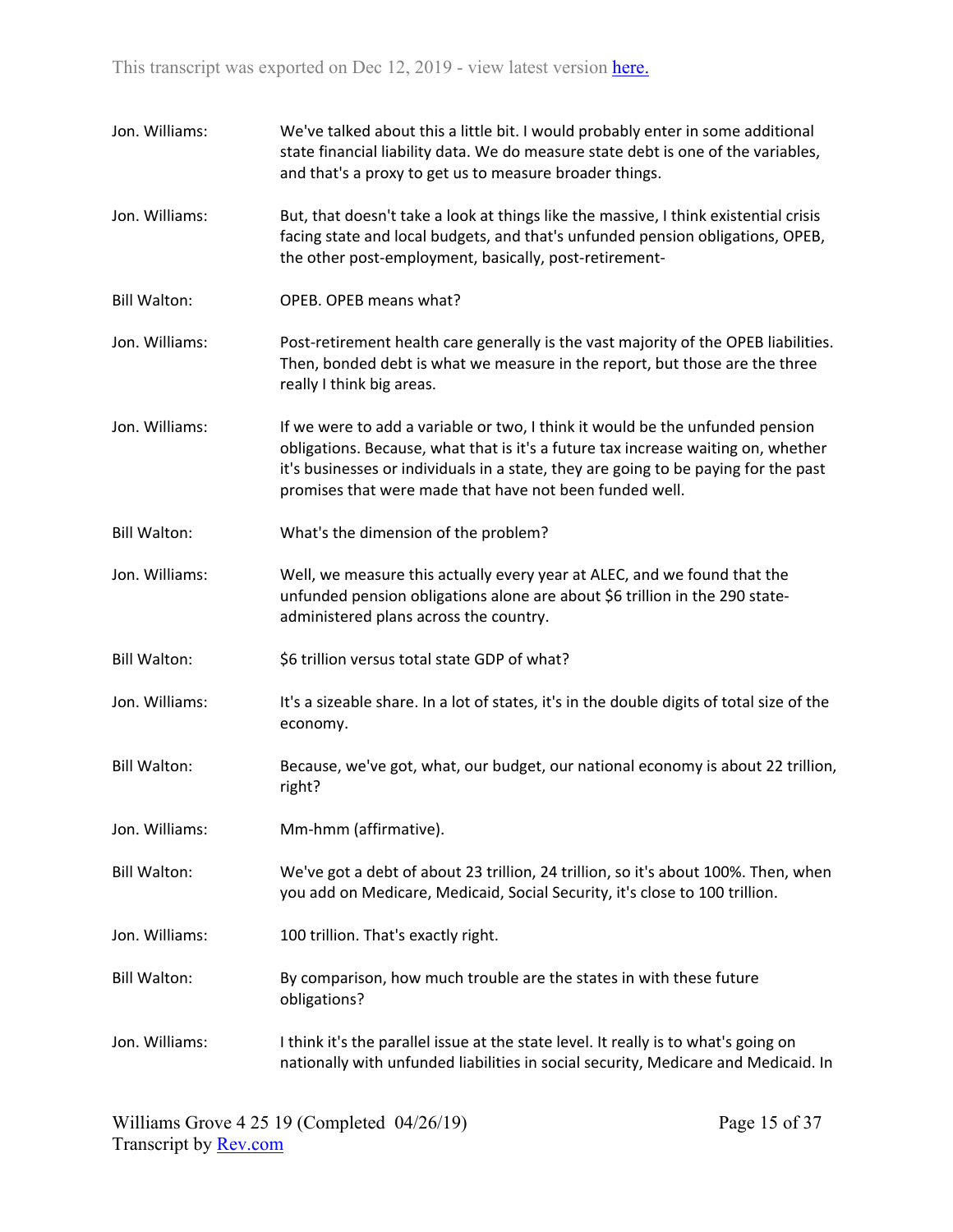many cases, you're looking at nearly the entire economic output of a state being represented by the unfunded pension obligation.

- Jon. Williams: Some states, if you were to take it to a per capita level, Bill, the numbers are scary. We're talking 20, 30, 40,000 per man, woman, and child in the state that they would owe just to pay off the unfunded pension liabilities alone, not to mention the retiree health care piece.
- Bill Walton: We talk about people being responsible for \$55,000 a piece of the federal problem, but now we get to add onto that another 50,000 to the state, gee.
- Jon. Williams: And, it's often overlooked, and you know why that is, is state governments use phony accounting. This is something that Representative Grove has looked into a lot. That they don't follow private sector generally accepted accounting principles. They follow their own standard called GASB, the Government Accounting Standards Board, by which if you were a CEO or a CFO in the private sector signing off on financials using GASB accounting, you would be in prison in many cases.
- Bill Walton: We know the innovation of Sarbanes-Oxley in the corporate world was that you had to sign statements every quarter, and you were personally criminally liable if there was a misstatement. You mean-
- Jon. Williams: That's right.
- Bill Walton: ... I should be shocked that state, that governors are not doing the same thing.
- Seth Grove: It's just not governors. It's state legislators.
- Bill Walton: Yeah.
- Seth Grove: Why fully fund your pension liability? That's not sexy. It's not going to get you votes.
- Seth Grove: Handing out money to school kids or build a new park, that's where the votes are. Legislators make a decision, we're going to deliberately underfund our pension liability, and they can adjust it, go back and say, "We're going to have an assumed rate of return of 9%," instead of what they're seeing the average is probably 4 or 5%.
- Jon. Williams: That's right.
- Bill Walton: We're talking about what states are doing wrong. Utah, by counter example, ranks five in terms of economic performance today, and you have them projected to be ranked number one. What are they doing right?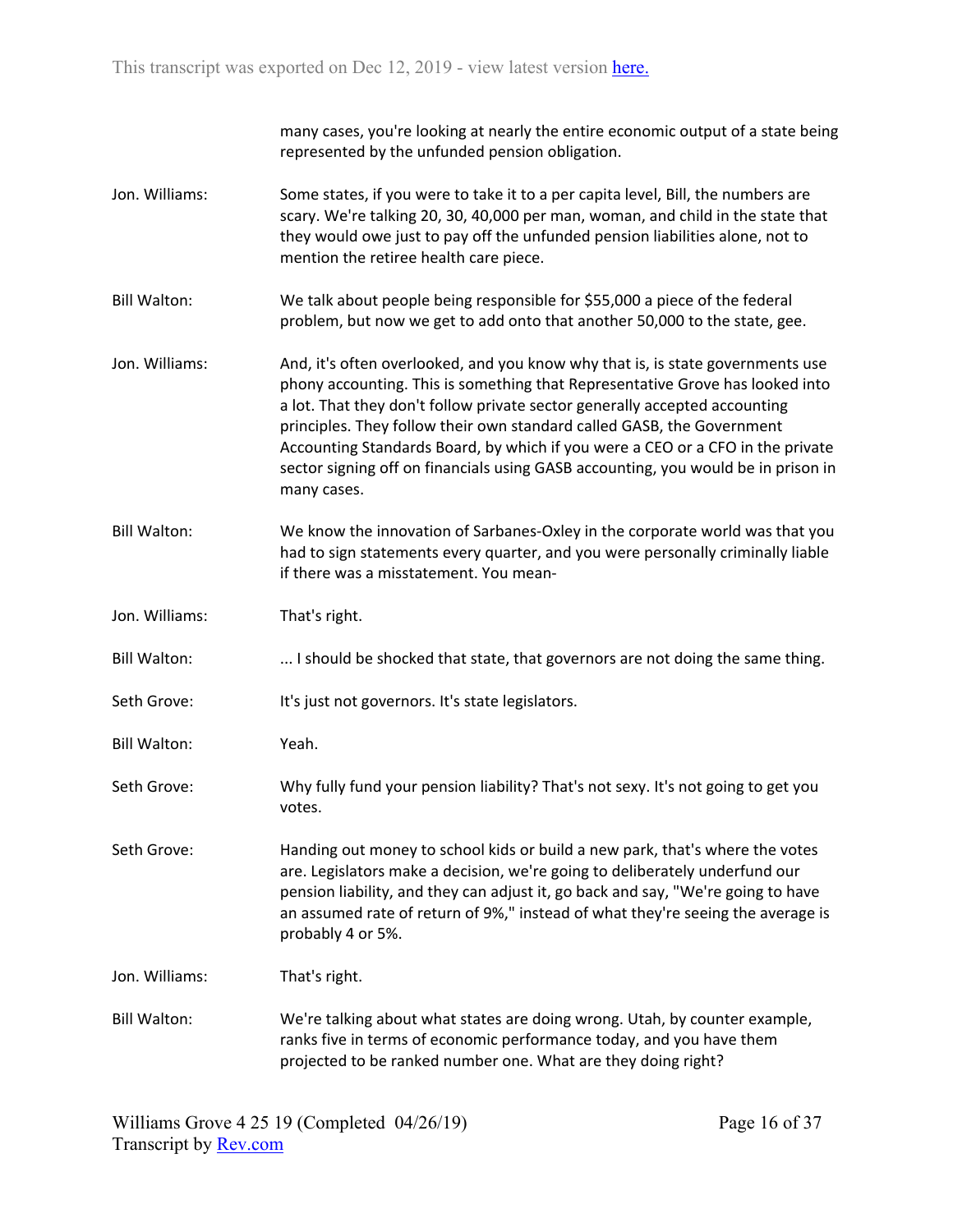- Jon. Williams: Well, there are so many things that Utah is doing right. They've been number one for all 12 editions of Rich States, Poor States actually. A few of the things, and this started years back is when John Huntsman was governor of Utah, he created a flat tax on personal income, a single rate tax that got the rate down to 5% from 7 or 8% before the reform. Recently, they just got it under 5%, so that's an important factor on the personal income tax like we mentioned.
- Jon. Williams: But, they did two other things in Utah very well. One is they got ahead of this curve on pension reform. Back in 2011, our friends out there started to transition to more of the defined contribution 401(k)-style system that the private sector has moved to decades ago. They have already started to see some great costs savings, as well as being good for young workers who, by the way, are going to move around to probably 10 jobs or more during their careers, versus their parents or grandparents generation that stuck with one job, were vested in the pension, and then were able to stick it out.
- Jon. Williams: Then, the final thing that Utah did which I think is really remarkable, and I know in Pennsylvania, you all had a lot of discussion over the escalating property tax bills in especially the Philadelphia area. What Utah did was stop what I think is a big culprit on property taxes basically everywhere, and that is the assessment driven property tax issue. Where your local governments who collect the vast majority of property taxes, as you know, will say, look at you directly in the face, Bill, and say, "We just cut your property tax rate," and they did. What they're not telling you is the assessment went up by more than the rate cut. When you look at your bill, and you say, "Why did my property taxes just go up from last year after you told me you cut my property tax rate?" That's the assessment driven-
- Bill Walton: Because, we changed the assessment on your house from \$200,000-
- Jon. Williams: That's right.

Bill Walton: ... to \$400,000.

Seth Grove: Yup.

Jon. Williams: Exactly.

- Bill Walton: Gee.
- Jon. Williams: They don't take a vote on that.
- Jon. Williams: But, what Utah did, which is so innovative, they have what they call the Truth in Taxation law that they passed in the 1980s which they force local officials to take recorded votes not just on the rate differentials on property taxes, but, also, on changes in assessment that would raise your property taxes. I think that's really kept them ahead of the curve for all 12 years now.

Williams Grove 4 25 19 (Completed 04/26/19) Transcript by [Rev.com](https://www.rev.com/)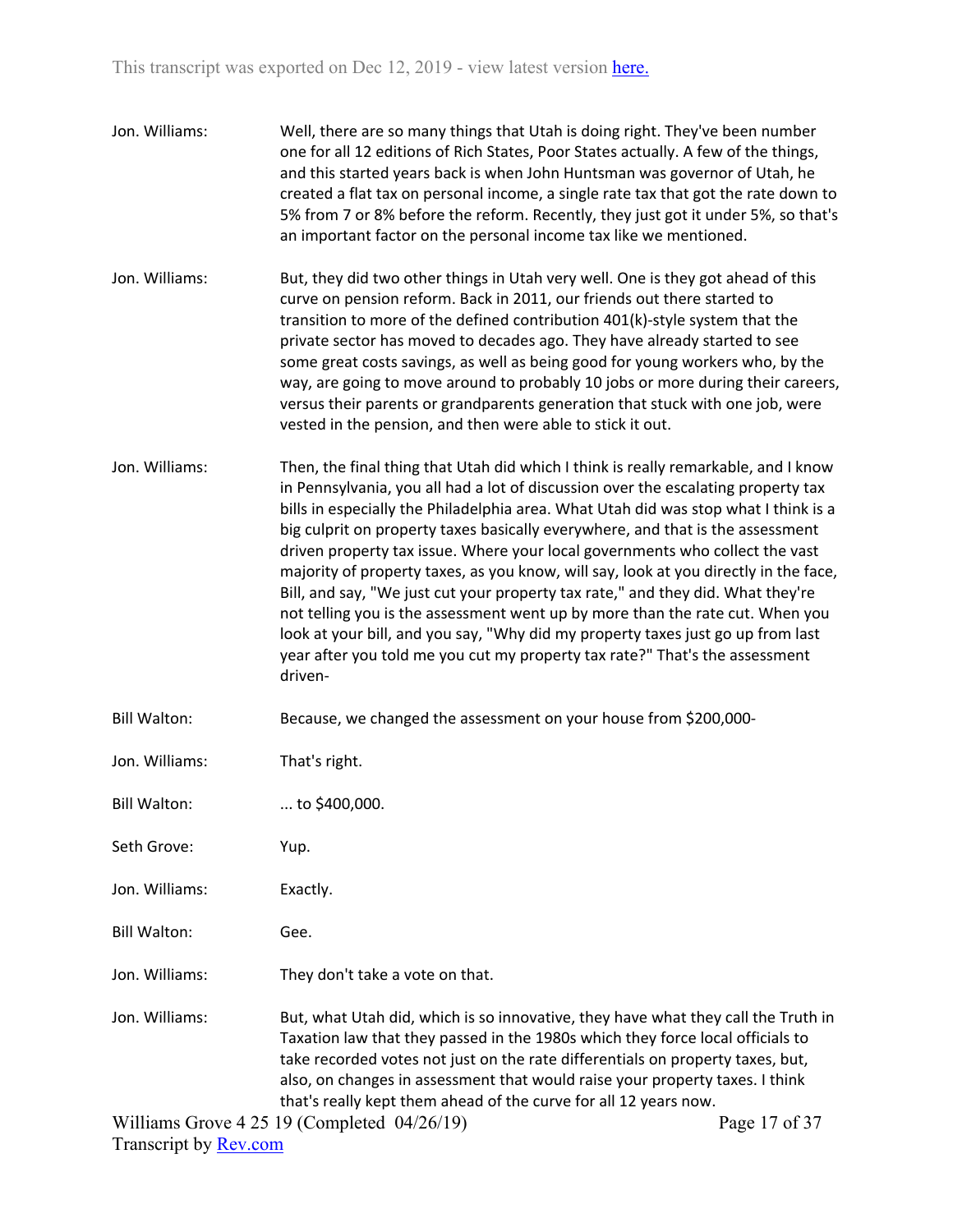| <b>Bill Walton:</b> | Who are the bad actors here? There's the political class obviously. People want<br>to get re-elected. They've got short-term objectives which is the next election.<br>We're talking about long-term problems. Who are the road blocks to change?                                                                                                                                                                                                                                          |
|---------------------|--------------------------------------------------------------------------------------------------------------------------------------------------------------------------------------------------------------------------------------------------------------------------------------------------------------------------------------------------------------------------------------------------------------------------------------------------------------------------------------------|
| Seth Grove:         | Well, Pennsylvania's probably a great example of a multitude of road blocks.<br>You have special interest groups who want to design everything to their benefit.                                                                                                                                                                                                                                                                                                                           |
| Seth Grove:         | For instance, the turnpike tolling, Pennsylvania, our turnpike's gone broke,<br>because probably a decade ago the general assembly and the governor decided<br>to bond the turnpike to make mass transit payments. Great for mass transit,<br>they're very influential particularly in the southeast area.                                                                                                                                                                                 |
| <b>Bill Walton:</b> | What does that mean bond the turnpike?                                                                                                                                                                                                                                                                                                                                                                                                                                                     |
| Seth Grove:         | Basically, the turnpike is required to take out bonds, about \$450 million a year,<br>and give it over to mass transit for capital projects.                                                                                                                                                                                                                                                                                                                                               |
| <b>Bill Walton:</b> | It has positive cash flow. They're taking that cash flow, and they're making it<br>borrow money, and then they turn the money over to some other agency of<br>government?                                                                                                                                                                                                                                                                                                                  |
| Seth Grove:         | Yup, yup. The turnpike's required to make the payments through increasing<br>turnpike tolls.                                                                                                                                                                                                                                                                                                                                                                                               |
| Seth Grove:         | We're at a point now that we have diminishing returns, because people are not<br>going on the turnpike, because it's so costly to actually drive on it. On top of the<br>maintenance, the tunnel systems, everything else that the turnpike has to<br>maintain, they also have to make this \$450 million bond payment every single<br>year. It's up to \$12 billion in total liabilities for the turnpike, and it's not<br>sustainable moving forward. You have the institutionalization. |
| Seth Grove:         | We have public sector unions which obviously want to gear the benefits toward<br>themselves. They don't want to see pension reform. They don't want to see less<br>government spending. They want to continue, turn the spigot on, on the<br>taxpayers moving forward.                                                                                                                                                                                                                     |
| Seth Grove:         | It's tough, because there's big money. Unions supply money, and they provide<br>people during election time to re-elect legislators. Making a good government<br>policy statement of, "If we don't do this, we will go bankrupt," for some people<br>unfortunately-                                                                                                                                                                                                                        |
| <b>Bill Walton:</b> | It just doesn't resonate.                                                                                                                                                                                                                                                                                                                                                                                                                                                                  |
| Seth Grove:         | It doesn't resonate.                                                                                                                                                                                                                                                                                                                                                                                                                                                                       |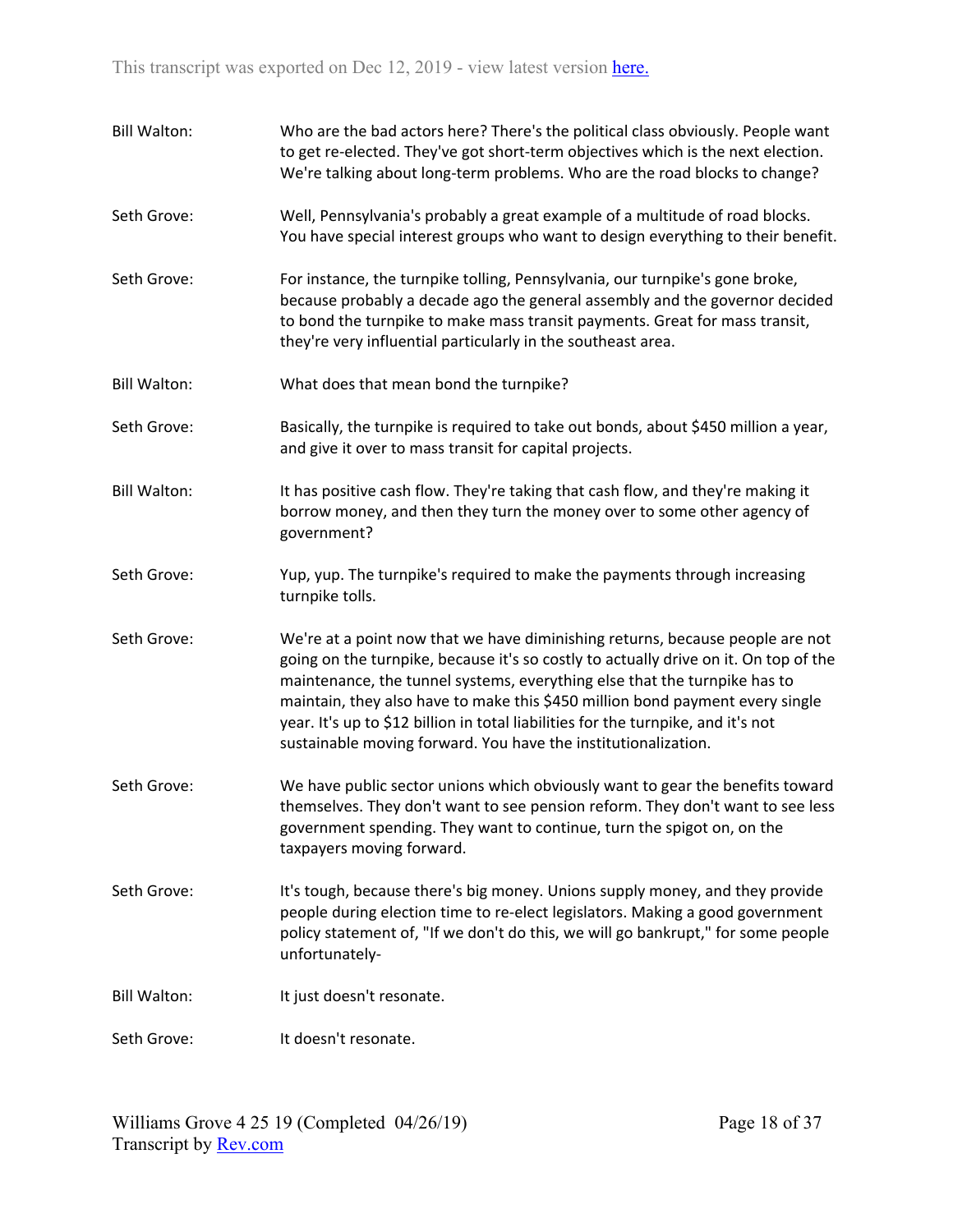| Jon. Williams:      | In many states, the biggest enemy to real fiscal reform is the public sector<br>unions as Representative Grove pointed out. This is ironic, because pension<br>reform, for instance, is good for their incoming employees. For young workers<br>that maybe are not going to stay with the state for five or 10 years to even hit<br>their vesting period to qualify for the pension. However, the public sector<br>unions will fight tooth and nail to stop even transitioning new hires to new<br>pension systems like defined contribution. |
|---------------------|-----------------------------------------------------------------------------------------------------------------------------------------------------------------------------------------------------------------------------------------------------------------------------------------------------------------------------------------------------------------------------------------------------------------------------------------------------------------------------------------------------------------------------------------------|
| Jon. Williams:      | Generally, the first disingenuous attack on pension reform is people want to<br>take away pensions for existing retirees or existing workers, which in my<br>experience following this over the last decade plus at the state level, no serious<br>pension reform proposals are looking at targeting current retirees or current<br>workers. Number one goal of good pension reform is keeping the promise to<br>current workers, current retirees and then changing the deal for new employees<br>coming forward.                            |
| Jon. Williams:      | But, unfortunately, public sector unions even fight that.                                                                                                                                                                                                                                                                                                                                                                                                                                                                                     |
| <b>Bill Walton:</b> | Okay, so let's pick a state that's making some change. Which state do you like<br>that might be moving in the right direction?                                                                                                                                                                                                                                                                                                                                                                                                                |
| Jon. Williams:      | On pensions?                                                                                                                                                                                                                                                                                                                                                                                                                                                                                                                                  |
| <b>Bill Walton:</b> | Yeah.                                                                                                                                                                                                                                                                                                                                                                                                                                                                                                                                         |
| Jon. Williams:      | Oklahoma, Michigan, Utah-                                                                                                                                                                                                                                                                                                                                                                                                                                                                                                                     |
| <b>Bill Walton:</b> | Okay.                                                                                                                                                                                                                                                                                                                                                                                                                                                                                                                                         |
| Jon. Williams:      | those are all great-                                                                                                                                                                                                                                                                                                                                                                                                                                                                                                                          |
| <b>Bill Walton:</b> | $l'm-$                                                                                                                                                                                                                                                                                                                                                                                                                                                                                                                                        |
| Jon. Williams:      | examples.                                                                                                                                                                                                                                                                                                                                                                                                                                                                                                                                     |
| <b>Bill Walton:</b> | governor of Okla-                                                                                                                                                                                                                                                                                                                                                                                                                                                                                                                             |
| Jon. Williams:      | Pennsylvania moved the ball.                                                                                                                                                                                                                                                                                                                                                                                                                                                                                                                  |
| Seth Grove:         | Yeah.                                                                                                                                                                                                                                                                                                                                                                                                                                                                                                                                         |
| <b>Bill Walton:</b> | Let's say I'm governor of Oklahoma. What are you telling me I ought to do?<br>What am I doing?                                                                                                                                                                                                                                                                                                                                                                                                                                                |
| Jon. Williams:      | What Oklahoma actually did a few years ago was transition all new employees<br>at the state level to defined contribution type plans as a future date certain. I                                                                                                                                                                                                                                                                                                                                                                              |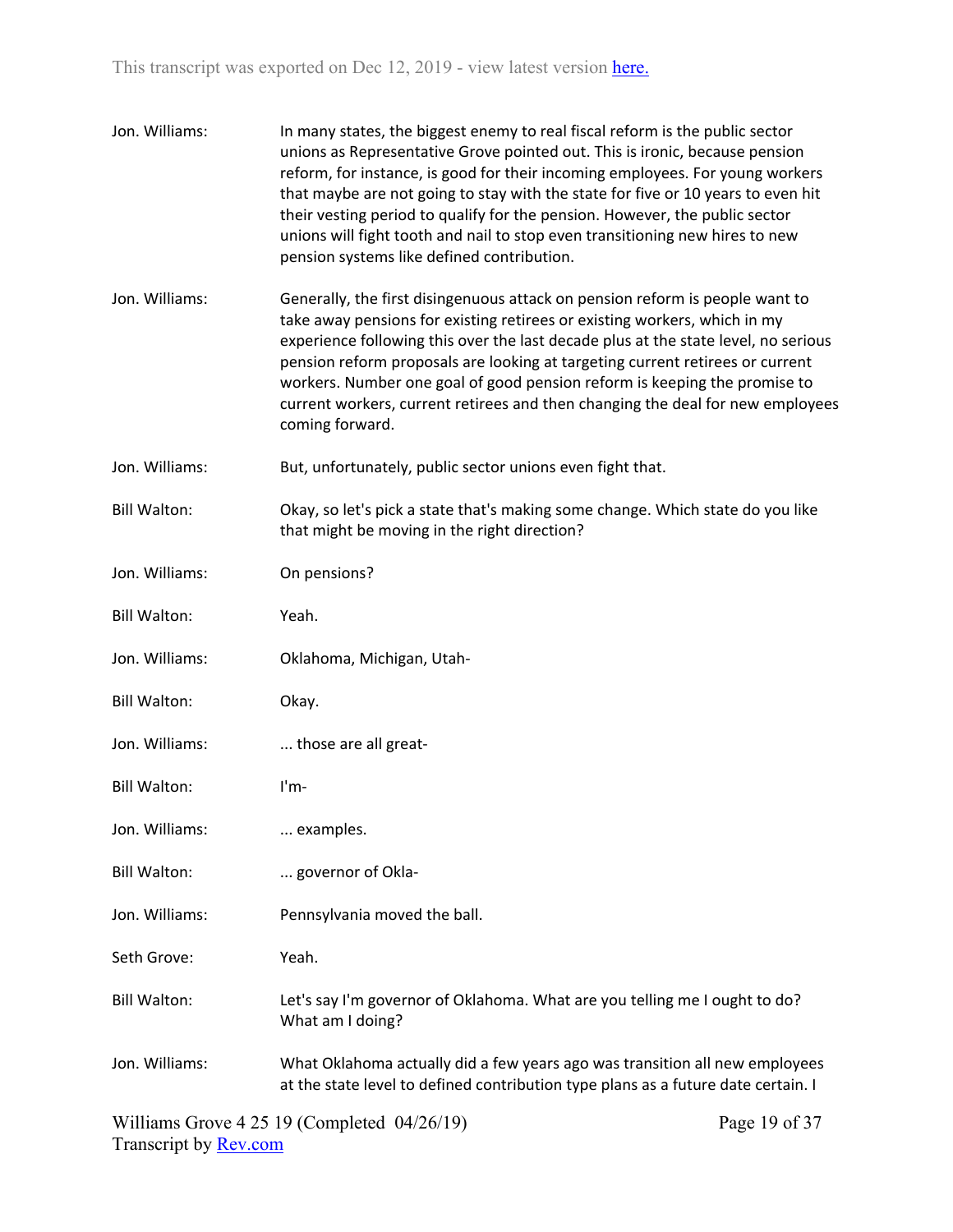think it was 2014 is when Oklahoma came in and said employees hired after the new fiscal year date on July 1, of a given year, you will be entered into a defined contribution type plan where the state is going to put a fixed amount in and, perhaps, match generously what you would put in as an employee. But, if things go south for the market-

| <b>Bill Walton:</b> | They have the equivalent-                                                                                                                                                                                                                                                                                                                                                                 |
|---------------------|-------------------------------------------------------------------------------------------------------------------------------------------------------------------------------------------------------------------------------------------------------------------------------------------------------------------------------------------------------------------------------------------|
| Jon. Williams:      | taxpayers aren't at risk.                                                                                                                                                                                                                                                                                                                                                                 |
| <b>Bill Walton:</b> | of a $401(k)$ ?                                                                                                                                                                                                                                                                                                                                                                           |
| Seth Grove:         | Mm-hmm (affirmative).                                                                                                                                                                                                                                                                                                                                                                     |
| Jon. Williams:      | That's right.                                                                                                                                                                                                                                                                                                                                                                             |
| <b>Bill Walton:</b> | Okay.                                                                                                                                                                                                                                                                                                                                                                                     |
| Jon. Williams:      | That's right.                                                                                                                                                                                                                                                                                                                                                                             |
| <b>Bill Walton:</b> | That doesn't seem to be that hard.                                                                                                                                                                                                                                                                                                                                                        |
| Jon. Williams:      | It really isn't. I don't know why people make it so hard.                                                                                                                                                                                                                                                                                                                                 |
| Seth Grove:         | It's, it's-                                                                                                                                                                                                                                                                                                                                                                               |
| <b>Bill Walton:</b> | I'm always, I keep turning to Seth here. You're in the trenches. You tell me why.                                                                                                                                                                                                                                                                                                         |
| Seth Grove:         | The story in Pennsylvania is a great story. It's just not the public sector unions. In<br>Pennsylvania, our elected officials were full-time. Base salary is about \$89,000 a<br>year. We have a what I would probably consider a golden pension system,<br>health care. Members don't want to vote against their own interest as well.                                                   |
| Seth Grove:         | We had heavy Republican majorities in the House and Senate. We had a<br>Republican governor. The governor came out and said, "We need to do pension<br>reform. We've got to do it. It is just eating dollars out of our budget. We can't<br>sustain this moving forward," never got the votes to do it, trifecta Republican.                                                              |
| Seth Grove:         | Governor Corbett lost. We had Governor Wolf come in. He's from my home<br>county. How a crow flies, we're basically neighbors. He lives in the town over,<br>rated the most liberal governor of America, put a pension reform on his desk, he<br>vetoed it. His basis statement is, "We don't have a pension problem. There's<br>nothing to see here. We'll just fund it moving forward." |
| Seth Grove:         | Finally, two years after brow-beating on pension, pension, pension, we came to<br>an agreement to create a new system. Three plans, one's an optional defined                                                                                                                                                                                                                             |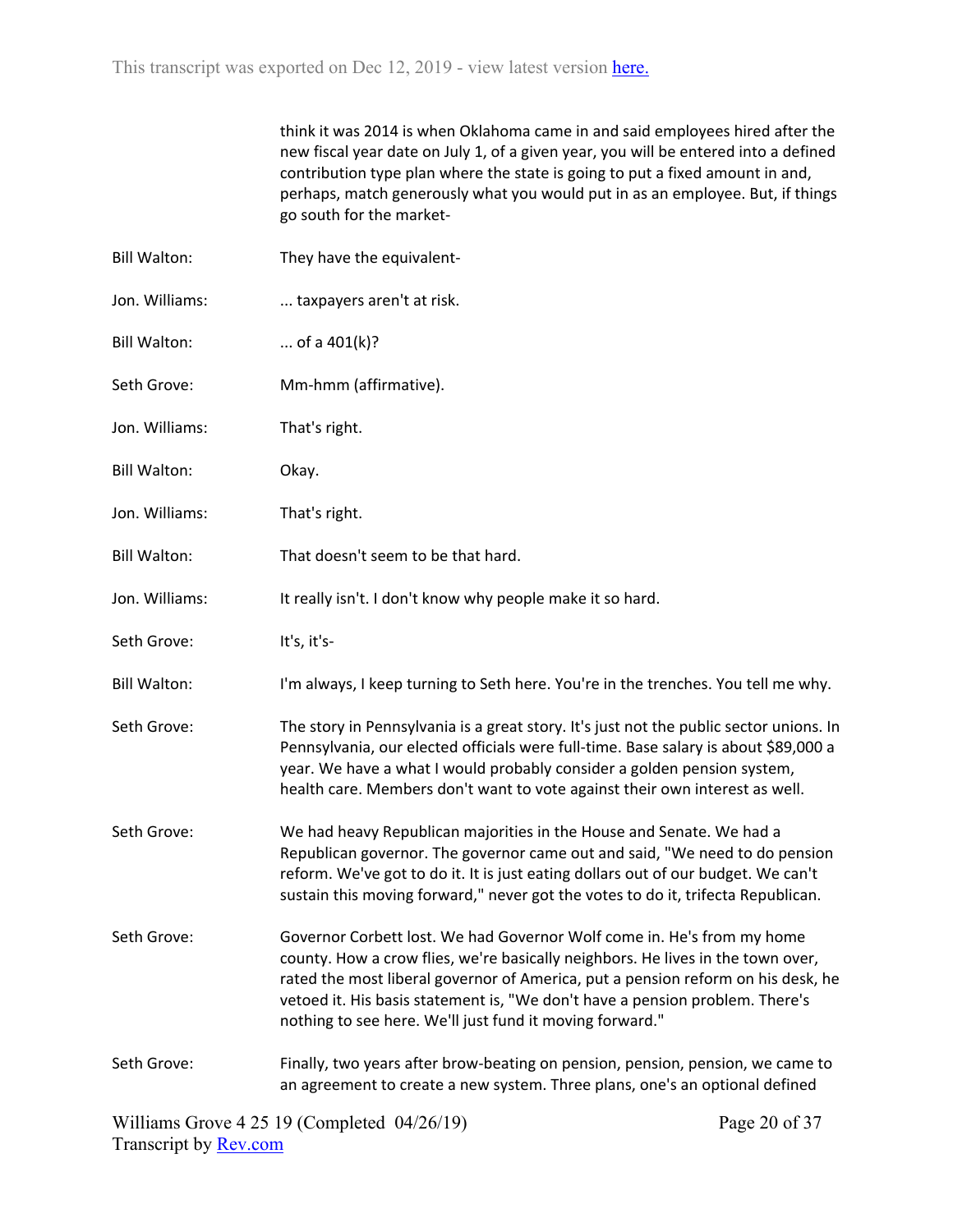contribution, so a 401(k). Two are hybrids. That is in now in effect. But, we left an open window, so anybody in the state system can transfer between January 1st and March 30th of this year. School employees can do the switch coming up in July 1st. I made the conversion over to 401(k) for multiple reasons. It's the right thing to do.

- Seth Grove: But, the most interesting-
- Bill Walton: I hope you put it all in equities. You-
- Seth Grove: Obviously, yeah.
- Bill Walton: All right.
- Jon. Williams: Especially this quarter.
- Seth Grove: Yeah. The interesting part is I'm also on our appropriations committee. We had the state employee retirement system, so this is the system that all the elected officials retirement income is housed in. They literally testified that we are paying out more than we're getting in contributions from taxpayers and from employees, and we're losing money in the stock market.
- Seth Grove: What does that say? We're going bankrupt.
- Bill Walton: Mm-hmm (affirmative).
- Seth Grove: I looked around the room, and no one really batted an eye. We broke, went up to do further discussion on our next hearing, and no one really discussed that their retirement income potentially will not be there in the future because of the management, and what's happening in it.
- Seth Grove: After that, I'm like, "You know what? This is why politicians cannot properly manage pension funds."
- Bill Walton: Mm-hmm (affirmative).

Seth Grove: It's too easy to politically motivate it. You're looking at a slew of individuals who are voters. "You know what? We gave you a pension bump. Come vote for me," and it has a drastic effects in the future.

Seth Grove: We had Republican Governor Tom Ridge sign a pension increase back in 1990. The second it was signed, it created a \$20 billion unfunded liability which escalated. That's why we have got to go to a DC. It's less manipulation-

Bill Walton: Direct contribution.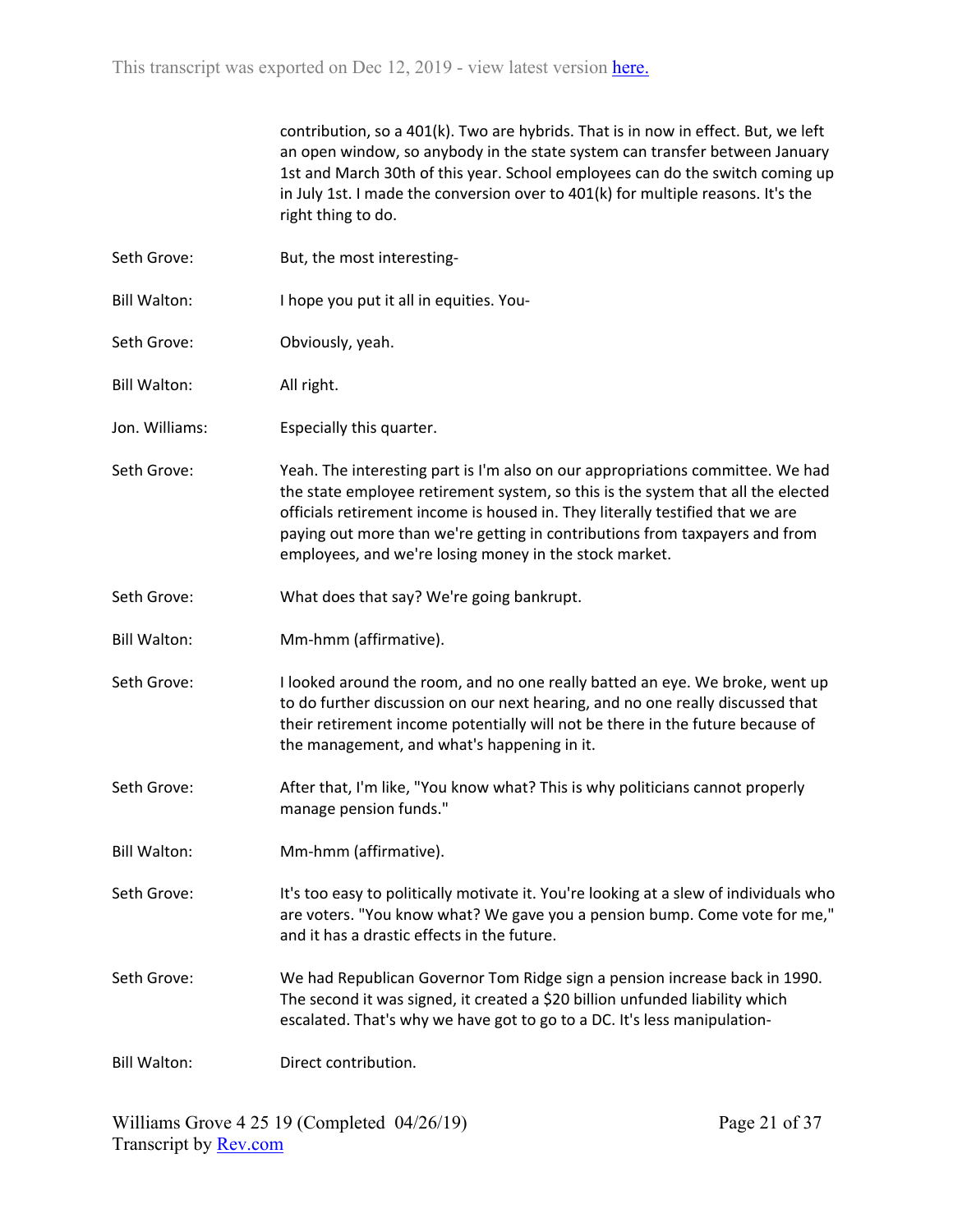| Seth Grove:         | Yeah.                                                                                                                                                                                                                                                                                                                                                                                                                                                                                                     |
|---------------------|-----------------------------------------------------------------------------------------------------------------------------------------------------------------------------------------------------------------------------------------------------------------------------------------------------------------------------------------------------------------------------------------------------------------------------------------------------------------------------------------------------------|
| <b>Bill Walton:</b> | Okay.                                                                                                                                                                                                                                                                                                                                                                                                                                                                                                     |
| Seth Grove:         | You remove the risk from the taxpayers.                                                                                                                                                                                                                                                                                                                                                                                                                                                                   |
| Jon. Williams:      | That's right.                                                                                                                                                                                                                                                                                                                                                                                                                                                                                             |
| <b>Bill Walton:</b> | Right.                                                                                                                                                                                                                                                                                                                                                                                                                                                                                                    |
| Seth Grove:         | That's the most important thing you can do within a public sector employee<br>pension system.                                                                                                                                                                                                                                                                                                                                                                                                             |
| Jon. Williams:      | Something Seth just hit on I think is so essential, because you can argue until<br>you're blue in the face defined benefit versus defined contribution. There is<br>merits on both sides.                                                                                                                                                                                                                                                                                                                 |
| Jon. Williams:      | But, I will say, the political economy issue since you coined it that way earlier,<br>and I think that's great, is the perverse incentives, if you will, that elected<br>officials have given a defined benefit system make it toxic for sustainability. That<br>is elected officials are given all the political benefit out front for retroactively<br>adding new benefit increases. They get the public sector unions in their corner.<br>They do well with campaign contributions in the current day. |
| Jon. Williams:      | Then, they know that this is a 20 or a 30 or a 50-year problem where the bills<br>will come due when they're long out of office. Their successors then will have to<br>deal with the clean up.                                                                                                                                                                                                                                                                                                            |
| <b>Bill Walton:</b> | I thought I was going to get cheered up finding out about all the good things<br>happening in the states. But, I think there are good things-                                                                                                                                                                                                                                                                                                                                                             |
| Seth Grove:         | Yeah.                                                                                                                                                                                                                                                                                                                                                                                                                                                                                                     |
| <b>Bill Walton:</b> | happening.                                                                                                                                                                                                                                                                                                                                                                                                                                                                                                |
| Jon. Williams:      | Not on pensions-                                                                                                                                                                                                                                                                                                                                                                                                                                                                                          |
| Seth Grove:         | There are.                                                                                                                                                                                                                                                                                                                                                                                                                                                                                                |
| Jon. Williams:      | necessarily but a lot of good ones.                                                                                                                                                                                                                                                                                                                                                                                                                                                                       |
| Seth Grove:         | There are good things. I think the discussion is now, how do we-                                                                                                                                                                                                                                                                                                                                                                                                                                          |
| <b>Bill Walton:</b> | But, you said something I thought was interesting when we were talking before.<br>I said, "Do you want to be a congressman?" You said, "I'm not particularly                                                                                                                                                                                                                                                                                                                                              |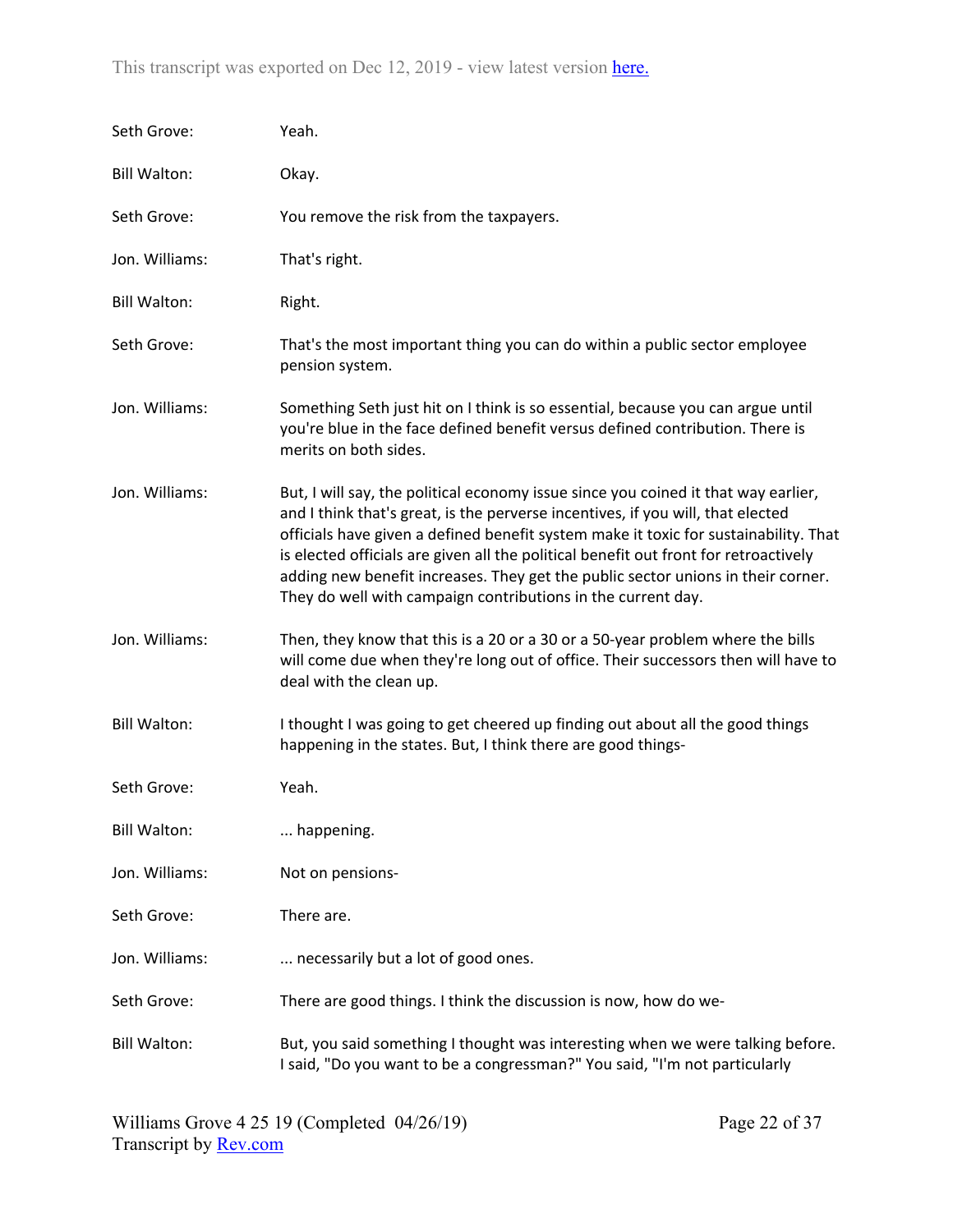|                     | [inaudible] going to Washington, because I can't get anything done in<br>Washington." I think the evidence is, that's right.                                                                                                                                                                                                                           |               |
|---------------------|--------------------------------------------------------------------------------------------------------------------------------------------------------------------------------------------------------------------------------------------------------------------------------------------------------------------------------------------------------|---------------|
| Seth Grove:         | Yeah.                                                                                                                                                                                                                                                                                                                                                  |               |
| <b>Bill Walton:</b> | But, in the states, you said you can make things happen. How  What do you-                                                                                                                                                                                                                                                                             |               |
| Seth Grove:         | Just, for instance, pension reform, we were able to do it.                                                                                                                                                                                                                                                                                             |               |
| <b>Bill Walton:</b> | Okay.                                                                                                                                                                                                                                                                                                                                                  |               |
| Seth Grove:         | Republicans and a very liberal Democrat, we sat down and said, "We've got to<br>get a fix."                                                                                                                                                                                                                                                            |               |
| Seth Grove:         | Now, is it everything we necessarily wanted? No. But, it did a good job of<br>shifting risk. We now have an optional defined contribution system in there. I<br>don't have to argue benefit change on a 401(k) anymore. It's there. All we have<br>to do is, at some date forward, just switch it off, make that be the plan,<br>argument's done with. |               |
| Seth Grove:         | In DC, a big change like that, will it ever happen? I just saw, they were doing<br>some work on Social Security and Medicare. The insolvency is coming up quicker<br>and quicker. They've never dealt with those big, looming issues.                                                                                                                  |               |
| <b>Bill Walton:</b> | I'm just speculating, but it seems to me that maybe it's easier, because you all<br>think, "Well, we all live in Pennsylvania. This is a problem we all share."                                                                                                                                                                                        |               |
| <b>Bill Walton:</b> | At the federal level, you say, "Well, that's California's problem," or, "That's<br>Maine's" Is there more of that, because it's all politics local that you can make<br>things happen?                                                                                                                                                                 |               |
| Seth Grove:         | I would say, the discussions in Pennsylvania aren't that different from the<br>federal government. We could easily say, "That's Philadelphia's problem. That's<br>Pittsburgh's problem." Even Pittsburgh and Philadelphia, Philadelphia's a first<br>class city-                                                                                       |               |
| <b>Bill Walton:</b> | Well, in Pennsylvania's case it is Philadelphia's problem.                                                                                                                                                                                                                                                                                             |               |
| Seth Grove:         | It is.                                                                                                                                                                                                                                                                                                                                                 |               |
| <b>Bill Walton:</b> | They are the problem.                                                                                                                                                                                                                                                                                                                                  |               |
| Seth Grove:         | In more ways than one, yeah. It's a similar conversation. But, you have to focus<br>on that greater good. If you don't fix the pension system, we will go bankrupt.                                                                                                                                                                                    |               |
| <b>Bill Walton:</b> | Okay.                                                                                                                                                                                                                                                                                                                                                  |               |
|                     | Williams Grove $4\,25\,19$ (Completed $04/26/19$ )                                                                                                                                                                                                                                                                                                     | Page 23 of 37 |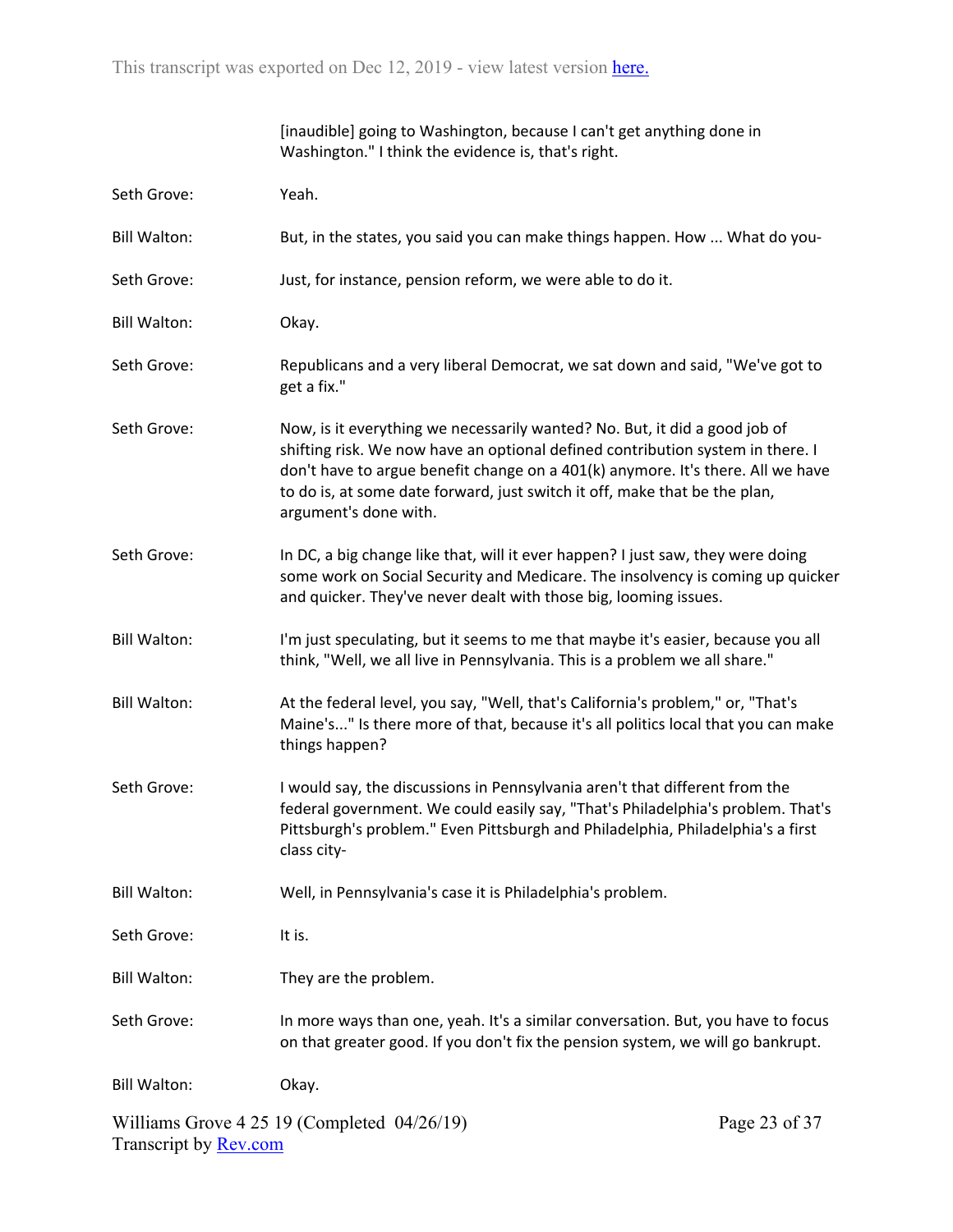Seth Grove: Those employees, you don't want Detroit to happen. It was-

Jon. Williams: That's right.

- Seth Grove: ... egregious to see fire and police personnel who did great sacrifices, put their lives on the line every single day for the residence get pennies on the dollar of their pension return. It's not fair to them, and if you don't have the gumption to fix those issues now, the worst-case scenario will happen.
- Jon. Williams: Because, imagine that. Imagine the headlines that we would see at a federal level if a liberal Democrat President like a Barack Obama would have signed Social Security reform into law with conservative Republicans in the House and Senate. That's basically what the parallel issue was in Pennsylvania, and that's what happened.
- Jon. Williams: I do think that perhaps some of the parties are less dug in at the state level and a little bit more willing to come across the aisle and compromise when they see there's something existential-
- Bill Walton: It seems that's right, yeah.
- Jon. Williams: ... ... at the state level. I think it gets back partially to the issue that state legislators and local elected officials have to govern in every day reality. They don't deal with these issues that they can print money to solve or ignore balanced budget amendments in many cases. They actually have to deal with the dollars and cents issues every year.
- Bill Walton: That's the reason for optimism about what's happening at the state level. How dependent are the states on the federal policies versus the local policies? How do they interrelate?
- Seth Grove: It really depends on how your state's set up. Some states have really mitigated those federal mandates and federal dollars. I'm probably one of two probably Frank Ryan, a good colleague of mine-
- Bill Walton: Frank Ryan of Pennsylvania.
- Seth Grove: Yeah, Frank Ryan of Pennsylvania, a CPA, he's done turn-arounds of companies, phenomenal guy, I love him. We're probably the only two that pay attention on our comprehensive annual financial report, or CAFR. You have your budget, what you set as your prospective, what you're going to spend. CAFR is that, how did you do moving forward?
- Seth Grove: I asked our budget office people some data. Some good, some bad, we've never balanced our budget between revenues and expenditures. We're about 98% of revenues to expenditures, so we've never truly balanced our budget.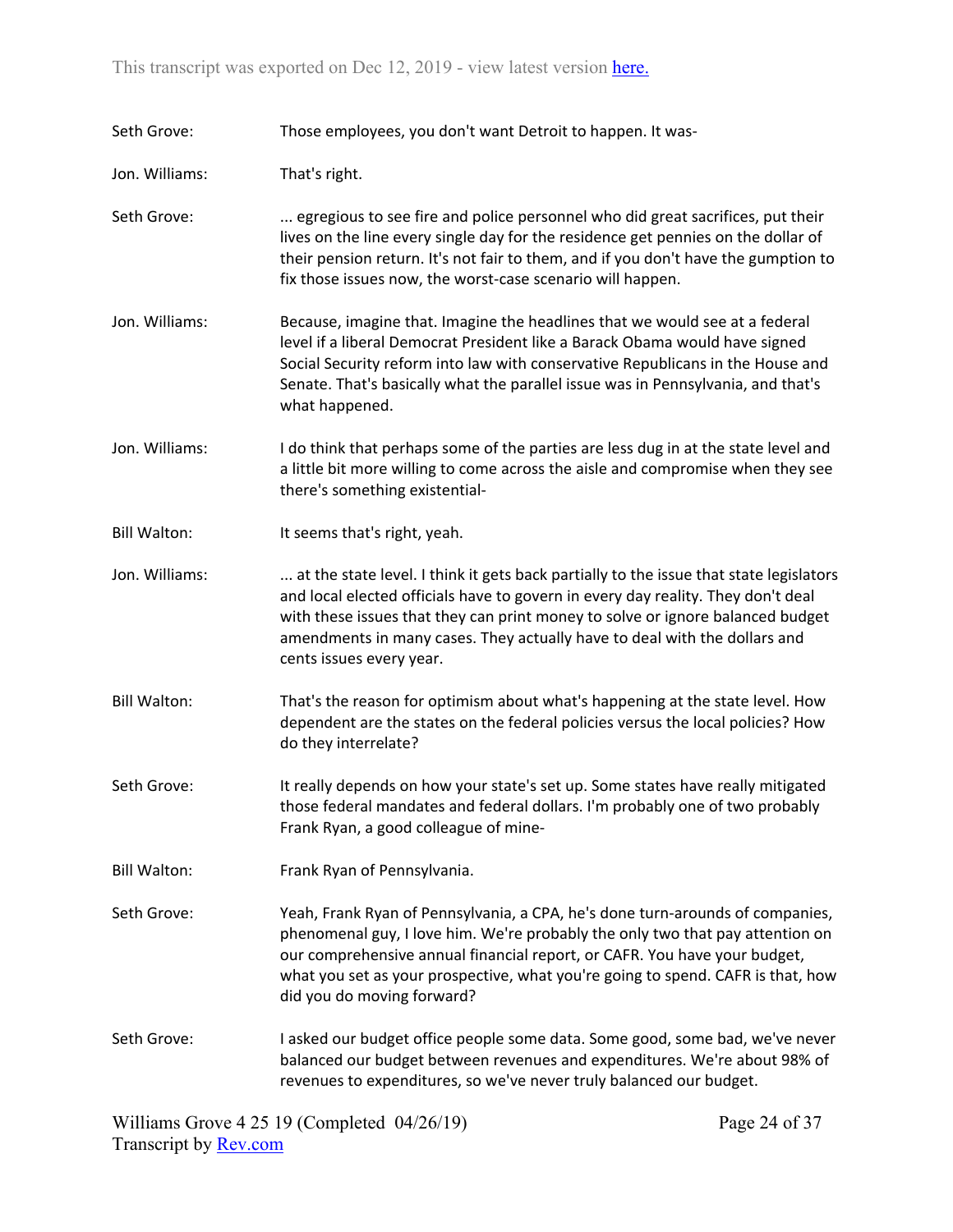| Seth Grove:    | But, about 46% of our revenues is from intergovernmental transfers. A large<br>majority of our budget comes from the federal government through<br>unemployment compensation. Governor Wolf when he came into office fully<br>implemented Obamacare, so we have billions and billions of dollars of federal<br>dollars coming in that if they do federal changes the money is gone.                                                                                                                                                                                                     |
|----------------|-----------------------------------------------------------------------------------------------------------------------------------------------------------------------------------------------------------------------------------------------------------------------------------------------------------------------------------------------------------------------------------------------------------------------------------------------------------------------------------------------------------------------------------------------------------------------------------------|
| Seth Grove:    | I remember when we had the federal stimulus dollars come in. We did about a<br>billion dollars in our education budget. That money went away, and people<br>were screaming. It's one of the reasons Governor Corbett lost, because they<br>blamed him for a billion dollars in education cuts when it was all federal pass-<br>through dollars.                                                                                                                                                                                                                                         |
| Jon. Williams: | Yeah, this is a issue where I think is really an existential issue for federalism. In<br>that if states don't begin to say no to the "free" federal dollars in Washington,<br>this myth of the free money out there that they're taking whether it's Medicaid<br>expansion under Obamacare, whether it's transportation dollars. There are so<br>many ways that states are being coerced through federal support.                                                                                                                                                                       |
| Jon. Williams: | Which I think, the short answer to your question is states are way too<br>dependent on federal support. Obviously, in an era of 20 plus trillion of national<br>debt, how long can this support continue to the degree that it's going to stay? I<br>think it's going to be just a matter of time between now, and when those dollars<br>are cut back. Whether it's  The last thing you'd want to do as an elected<br>official, Seth, is to remove people from Medicaid rolls after they've been<br>expanded, right?                                                                    |
| Seth Grove:    | Yeah.                                                                                                                                                                                                                                                                                                                                                                                                                                                                                                                                                                                   |
| Jon. Williams: | That would be the worst-case scenario from a political sense and certainly from<br>a promise that was made that that was yanked back.                                                                                                                                                                                                                                                                                                                                                                                                                                                   |
| Jon. Williams: | But, you look at something like transportation, for instance, Bill, and this is<br>something I've spent a lot of time thinking about. Some of the reformers of the<br>1990s were really into the idea of devolving federal highway funds back to the<br>state level and let states perhaps raise their own gas taxes, take care of their<br>own transportation needs. Why is it that we have the interstate system created<br>by Dwight Eisenhower that was supposed to be wrapped up at the federal level<br>in the 1960s for federal involvement still run by the federal government? |
| Jon. Williams: | Did you know that dollar one of federal support, it comes from Washington to<br>the states on transportation projects requires what we say Davis-Bacon rules<br>which is prevailing wage laws. When states have become right to work and<br>repeal prevailing wage laws to become more affordable for construction on<br>highways and school construction and things, the federal government now is<br>putting those kind of costs on state and local governments that are getting less<br>for what they should be getting out of those federal dollars.                                |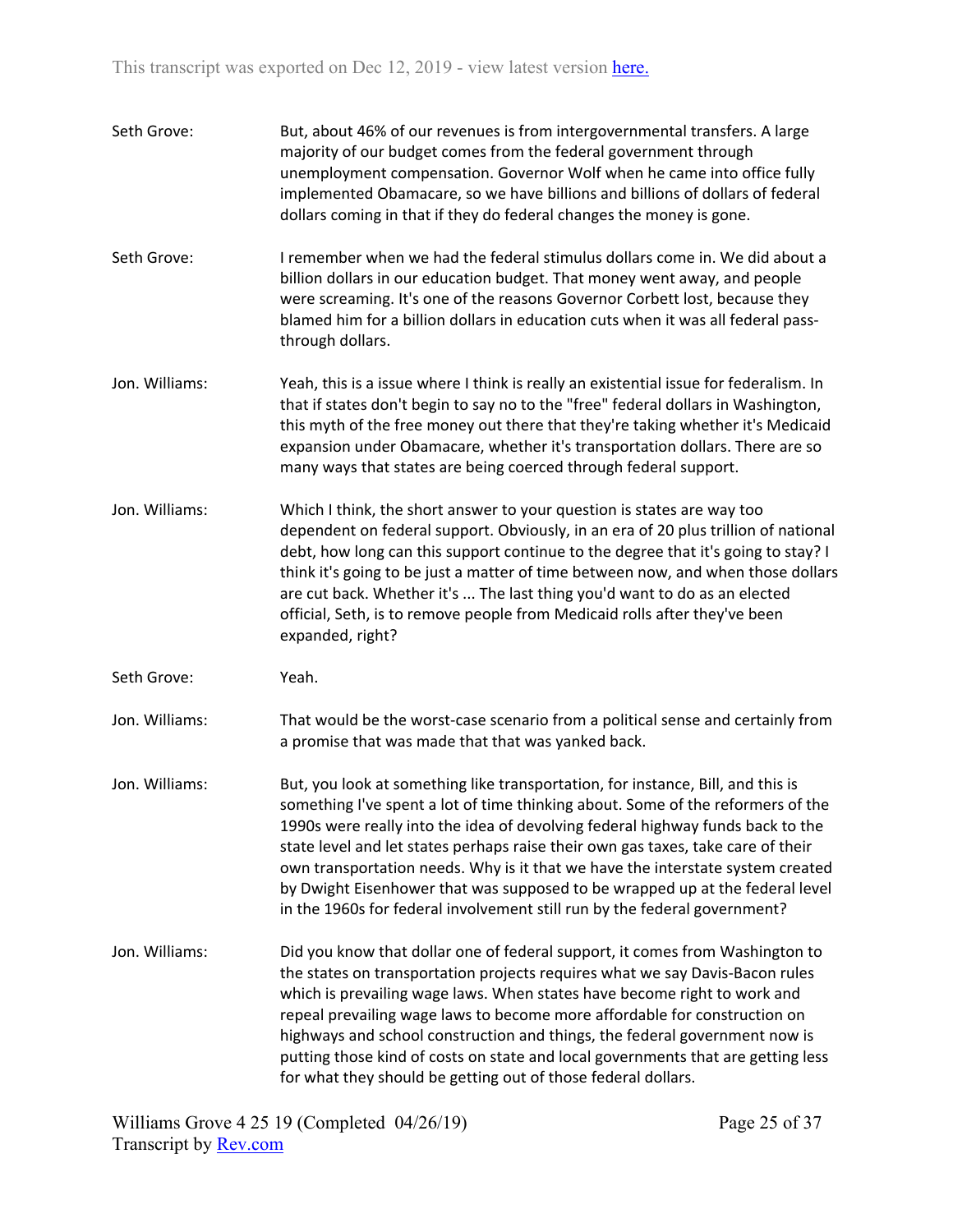| Seth Grove:         | Or attaching policy particularly with federal dollars, we want your blood alcohol<br>level for a drunk driving at a certain rate. We want you to do these safety<br>enhancements, or you're going to jeopardize your federal dollars.                                 |
|---------------------|-----------------------------------------------------------------------------------------------------------------------------------------------------------------------------------------------------------------------------------------------------------------------|
| Seth Grove:         | Pennsylvania, when we had the House chairman of the transportation<br>committee, we got more transportation dollars than what we paid in. We don't<br>have the chairman of the transportation committee, and we're getting less<br>transportation dollars these days. |
| <b>Bill Walton:</b> | We're going to need to wrap up here, because we could probably go on for<br>several days in terms of all the policies. I want to get out with a sense of again<br>my thing is lines of action.                                                                        |
| <b>Bill Walton:</b> | First thing everybody should do is read Rich States, Poor States. If they're armed<br>with that information, they can be better informed citizens of their state, and<br>they can develop things they ought to ask the legislators to do. You buy that?               |
| Seth Grove:         | Yes, absolutely.                                                                                                                                                                                                                                                      |
| Jon. Williams:      | I buy that totally.                                                                                                                                                                                                                                                   |
| <b>Bill Walton:</b> | Yeah, well, that's the next thing. Where do we get a copy of this? Do we buy<br>this, or do you give these out, or is this something available on Amazon?                                                                                                             |
| Jon. Williams:      | Yes, you can go to ALEC.org-                                                                                                                                                                                                                                          |
| <b>Bill Walton:</b> | ALEC.org.                                                                                                                                                                                                                                                             |
| Jon. Williams:      | and you can download the entire PDF of not just the current edition but all 12<br>editions of Rich States, Poor States and see how your state's done over the<br>years in this consistent way that we've measured states as well as read all-                         |
| <b>Bill Walton:</b> | It's like all your-                                                                                                                                                                                                                                                   |
| Jon. Williams:      | the chapters.                                                                                                                                                                                                                                                         |
| <b>Bill Walton:</b> | report cards back from fourth grade to-                                                                                                                                                                                                                               |
| Jon. Williams:      | That's right, exactly. Well, hopefully, a little bit more entertaining.                                                                                                                                                                                               |
| Seth Grove:         | For taxpayers and residents, I think it is a report card.                                                                                                                                                                                                             |
| <b>Bill Walton:</b> | I couldn't get on all the details on this, but it's extremely interesting.                                                                                                                                                                                            |
| Seth Grove:         | How are you holding your elected officials accountable for their actions? It's<br>your economy. It's your money. It's your state.                                                                                                                                     |
|                     |                                                                                                                                                                                                                                                                       |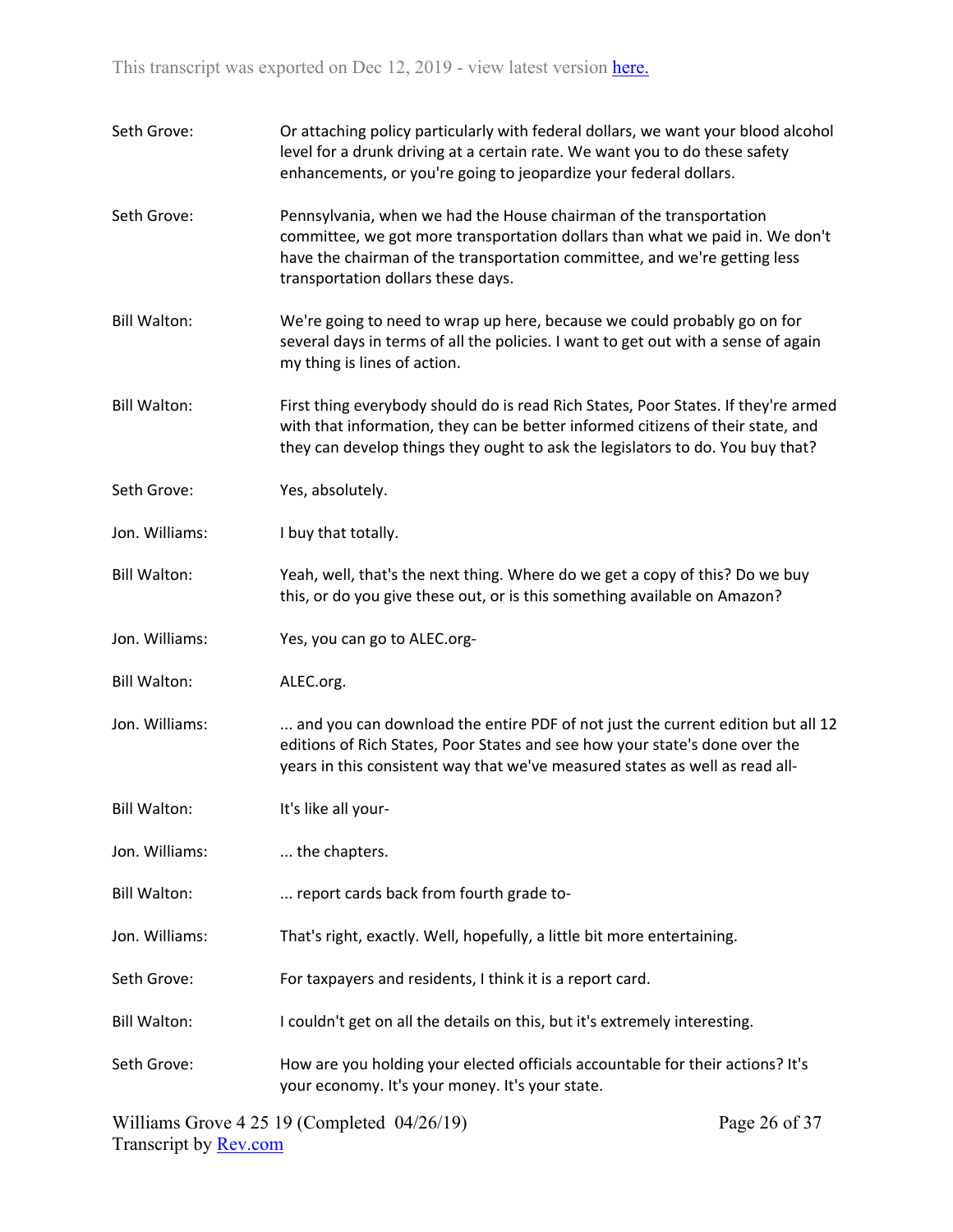| <b>Bill Walton:</b> | It would help you in your job if everybody digested what was in this-                                                                                                                                                                                                                                                                                                                                                                                                                                                                                                    |
|---------------------|--------------------------------------------------------------------------------------------------------------------------------------------------------------------------------------------------------------------------------------------------------------------------------------------------------------------------------------------------------------------------------------------------------------------------------------------------------------------------------------------------------------------------------------------------------------------------|
| Seth Grove:         | Absolutely.                                                                                                                                                                                                                                                                                                                                                                                                                                                                                                                                                              |
| <b>Bill Walton:</b> | as it pertains to their state?                                                                                                                                                                                                                                                                                                                                                                                                                                                                                                                                           |
| Seth Grove:         | Mm-hmm (affirmative). Mm-hmm (affirmative).                                                                                                                                                                                                                                                                                                                                                                                                                                                                                                                              |
| <b>Bill Walton:</b> | Anything else?                                                                                                                                                                                                                                                                                                                                                                                                                                                                                                                                                           |
| Jon. Williams:      | Well, I think our dozen plus years of research, traveling the 50 states, working<br>with state lawmakers, you can summarize our findings really perhaps in an<br>oversimplified way, but you can summarize it in a sentence or so which is states<br>should strive to be more like Texas and Florida and less like New York and<br>California. We have two very distinct business models, if you will, across the<br>states in these laboratories, and I think it's awfully clear that the freedom-<br>oriented mindset is the mindset that's winning across the states. |
| <b>Bill Walton:</b> | They wouldn't be chasing Amazon out of the Bronx?                                                                                                                                                                                                                                                                                                                                                                                                                                                                                                                        |
| Jon. Williams:      | Or, paying three to five times as much per job in New York as they did in Virginia<br>to get those same number of jobs that were promised.                                                                                                                                                                                                                                                                                                                                                                                                                               |
|                     |                                                                                                                                                                                                                                                                                                                                                                                                                                                                                                                                                                          |
| <b>Bill Walton:</b> | Seth?                                                                                                                                                                                                                                                                                                                                                                                                                                                                                                                                                                    |
| Seth Grove:         | I would completely agree with that. I think when you start diving into successful<br>states versus non-successful states, you're going to see some very broad trend<br>lines.                                                                                                                                                                                                                                                                                                                                                                                            |
| <b>Bill Walton:</b> | Sure.                                                                                                                                                                                                                                                                                                                                                                                                                                                                                                                                                                    |
| Seth Grove:         | That you can say, if we do this, we will reap success. But, if we do this, we will<br>see failure in our state.                                                                                                                                                                                                                                                                                                                                                                                                                                                          |
| Seth Grove:         | Pennsylvania is one that kind of a middle of the road state. We're old Rust Belt.<br>We could surpass Texas as an economic powerhouse in the world, if we got our<br>act together, if we got our tax code right, and we made some of those reforms<br>in that state. We could easily take them out.                                                                                                                                                                                                                                                                      |
| Seth Grove:         | We have a greater supply of energy. We have a top-tier workforce. We have<br>everything we need to be successful. We are a better location. We can reach<br>probably 65% of the United States population within 24 hours.                                                                                                                                                                                                                                                                                                                                                |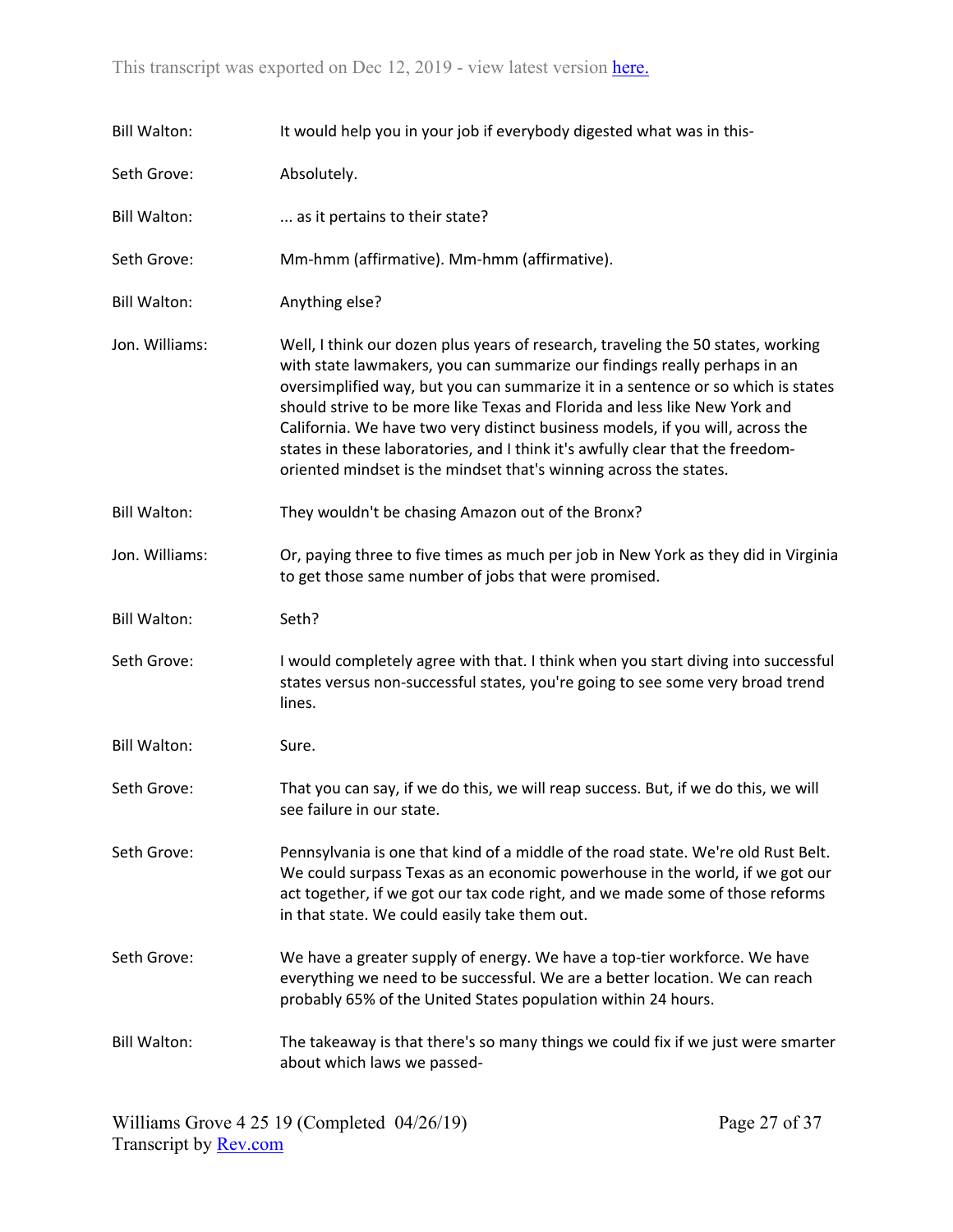| Seth Grove:         | Correct.                                                                                                                                                                                                                                                                                                                                                       |
|---------------------|----------------------------------------------------------------------------------------------------------------------------------------------------------------------------------------------------------------------------------------------------------------------------------------------------------------------------------------------------------------|
| <b>Bill Walton:</b> | and facing certain problems in real time.                                                                                                                                                                                                                                                                                                                      |
| Seth Grove:         | Correct.                                                                                                                                                                                                                                                                                                                                                       |
| Jon. Williams:      | The positive note of this is there are things that state lawmakers like Seth<br>directly can control, and we've shown based on our years of research that states<br>like Indiana, my home state of Michigan, North Carolina, you can turn it around<br>in a fairly short period of time if you get policy levers correct and moving in the<br>right direction. |
| <b>Bill Walton:</b> | Okay, great. Seth Grove, Jonathan Williams, thank you very much. This has<br>been-                                                                                                                                                                                                                                                                             |
| Seth Grove:         | Thank you.                                                                                                                                                                                                                                                                                                                                                     |
| <b>Bill Walton:</b> | incredibly interesting. I'll have you back next time when we can see how<br>Pennsylvania's done getting its rating up from 37.                                                                                                                                                                                                                                 |
| Seth Grove:         | I want Utah. I want to take out Utah.                                                                                                                                                                                                                                                                                                                          |
| <b>Bill Walton:</b> | Okay, great.                                                                                                                                                                                                                                                                                                                                                   |
| Seth Grove:         | I think it would be phenomenal.                                                                                                                                                                                                                                                                                                                                |
| <b>Bill Walton:</b> | All right, guys, thanks. Thanks for joining.                                                                                                                                                                                                                                                                                                                   |
| Kenny:              | Excellent.                                                                                                                                                                                                                                                                                                                                                     |
| Jon. Williams:      | All right.                                                                                                                                                                                                                                                                                                                                                     |
| <b>Bill Walton:</b> | Okay.                                                                                                                                                                                                                                                                                                                                                          |
| Kenny:              | Super.                                                                                                                                                                                                                                                                                                                                                         |
| Jon. Williams:      | Good deal.                                                                                                                                                                                                                                                                                                                                                     |
| Seth Grove:         | It goes so fast.                                                                                                                                                                                                                                                                                                                                               |
| <b>Bill Walton:</b> | It does go fast, but we covered about-                                                                                                                                                                                                                                                                                                                         |
| Seth Grove:         | How long was that-                                                                                                                                                                                                                                                                                                                                             |
| <b>Bill Walton:</b> | $ 2%$ -                                                                                                                                                                                                                                                                                                                                                        |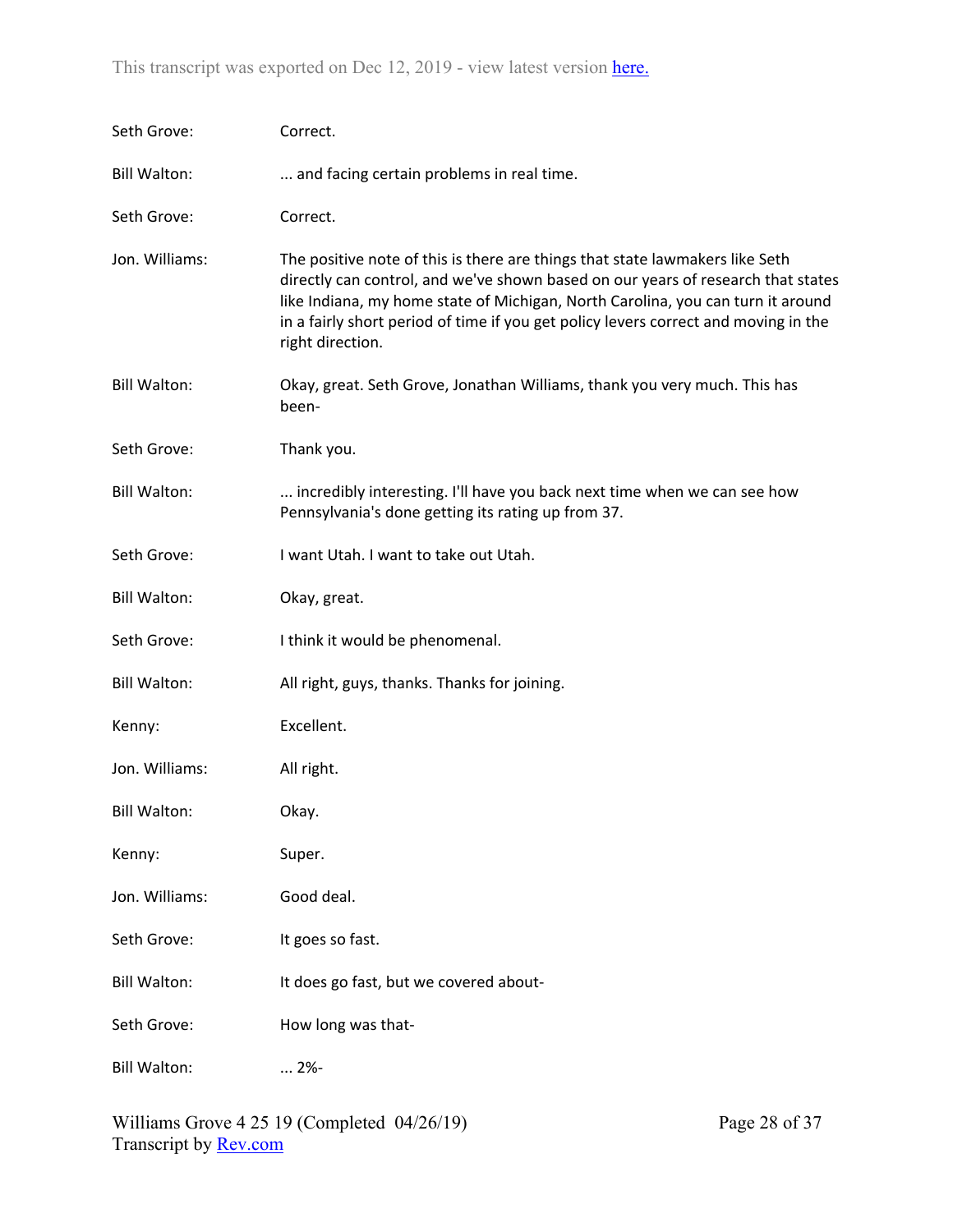| Seth Grove:         | 45 minutes?                                                                                                                                                                                                                                                                                 |               |  |
|---------------------|---------------------------------------------------------------------------------------------------------------------------------------------------------------------------------------------------------------------------------------------------------------------------------------------|---------------|--|
| <b>Bill Walton:</b> | of what we could have done.                                                                                                                                                                                                                                                                 |               |  |
| Jon. Williams:      | Yeah, I was going to say. I wasn't joking that we probably could get 10 shows<br>easily.                                                                                                                                                                                                    |               |  |
| <b>Bill Walton:</b> | Well, we got litigation reform, we got cronyism, we got the federalism issue, we<br>touched on that with the money.                                                                                                                                                                         |               |  |
| Jon. Williams:      | Yeah, that's right. We touched on pensions which was good.                                                                                                                                                                                                                                  |               |  |
| <b>Bill Walton:</b> | Yeah.                                                                                                                                                                                                                                                                                       |               |  |
| Seth Grove:         | Pennsylvania's, honestly, our biggest problem is that Santa Claus approach of<br>budgeting.                                                                                                                                                                                                 |               |  |
| <b>Bill Walton:</b> | But, isn't that true everywhere?                                                                                                                                                                                                                                                            |               |  |
| Seth Grove:         | Yeah.                                                                                                                                                                                                                                                                                       |               |  |
| <b>Bill Walton:</b> | That's not, I didn't hear anything that was unique to Pennsylvania. I guess<br>maybe, I think the homogeneity of a place like Utah, everybody's a Mormon,<br>everybody's interests are, they see themselves as in the same boat.                                                            |               |  |
| Seth Grove:         | They care about the finances. For I guess it's, I don't know, if it's a very fun<br>hobby, but I look at budget procedure acts of different states.                                                                                                                                         |               |  |
| <b>Bill Walton:</b> | No, that's not a very fun hobby.                                                                                                                                                                                                                                                            |               |  |
| Seth Grove:         | I was just looking at Utah's the other day-                                                                                                                                                                                                                                                 |               |  |
| Jon. Williams:      | That's incredible, isn't it?                                                                                                                                                                                                                                                                |               |  |
| Seth Grove:         | Yeah, their fiscal policy that's relayed in their laws dictates exactly what they do<br>in success. They have a simple law in there that forbids them from doing just<br>basically discretionary money. It has to be done by formula. It's just not<br>throwing money out and buying votes. |               |  |
| Jon. Williams:      | I'll tell you what that Truth in Taxation Law of theirs-                                                                                                                                                                                                                                    |               |  |
| <b>Bill Walton:</b> | Kenny? How did-                                                                                                                                                                                                                                                                             |               |  |
| Jon. Williams:      | has kept-                                                                                                                                                                                                                                                                                   |               |  |
| <b>Bill Walton:</b> | we do on-                                                                                                                                                                                                                                                                                   |               |  |
|                     | Williams Grove $4\,25\,19$ (Completed $04/26/19$ )                                                                                                                                                                                                                                          | Page 29 of 37 |  |

Transcript by **Rev.com**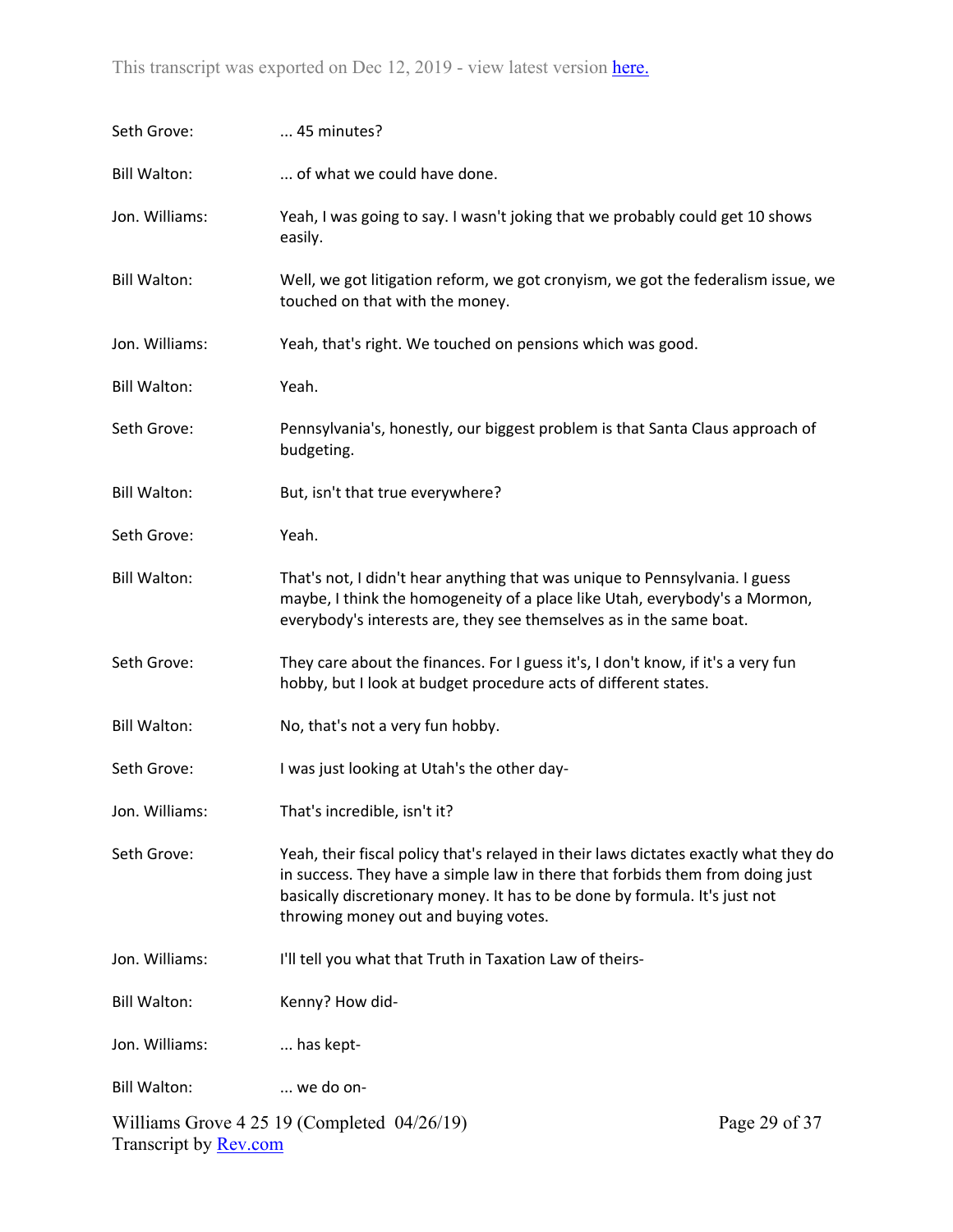| Jon. Williams:                                                                                      | the counties-                                                                                                 |  |
|-----------------------------------------------------------------------------------------------------|---------------------------------------------------------------------------------------------------------------|--|
| <b>Bill Walton:</b>                                                                                 | the opening? We okay?                                                                                         |  |
| Jon. Williams:                                                                                      | in shape.                                                                                                     |  |
| <b>Bill Walton:</b>                                                                                 | We ought to do it again?                                                                                      |  |
| Speaker 3:                                                                                          | I think you should, because you made a error when you said the-                                               |  |
| <b>Bill Walton:</b>                                                                                 | Okay.                                                                                                         |  |
| Speaker 3:                                                                                          | the newspaper, you said, "The New York"                                                                       |  |
| Kenny:                                                                                              | Okay.                                                                                                         |  |
| Speaker 3:                                                                                          | [crosstalk 00:50:01]-                                                                                         |  |
| <b>Bill Walton:</b>                                                                                 | I'll do it again.                                                                                             |  |
| Speaker 3:                                                                                          | Okay.                                                                                                         |  |
| Kenny:                                                                                              | But, we can You want to-                                                                                      |  |
| <b>Bill Walton:</b>                                                                                 | Why don't you guys take off.                                                                                  |  |
| Kenny:                                                                                              | let the guests go?                                                                                            |  |
| <b>Bill Walton:</b>                                                                                 | Yeah, I'll do it after you guys-                                                                              |  |
| Jon. Williams:                                                                                      | Yeah.                                                                                                         |  |
| Seth Grove:                                                                                         | Yeah.                                                                                                         |  |
| <b>Bill Walton:</b>                                                                                 | go. Good point.                                                                                               |  |
| <b>Bill Walton:</b>                                                                                 | I had a movie director in here. He directed Gettysburg and Gods and Generals,<br>and we were doing a show on- |  |
| Jon. Williams:                                                                                      | Huh.                                                                                                          |  |
| Seth Grove:                                                                                         | Whoo.                                                                                                         |  |
| <b>Bill Walton:</b>                                                                                 | habitat.                                                                                                      |  |
| Jon. Williams:                                                                                      | Wow.                                                                                                          |  |
| Williams Grove $4\,25\,19$ (Completed $04/26/19$ )<br>Page 30 of 37<br>Transcript by <b>Rev.com</b> |                                                                                                               |  |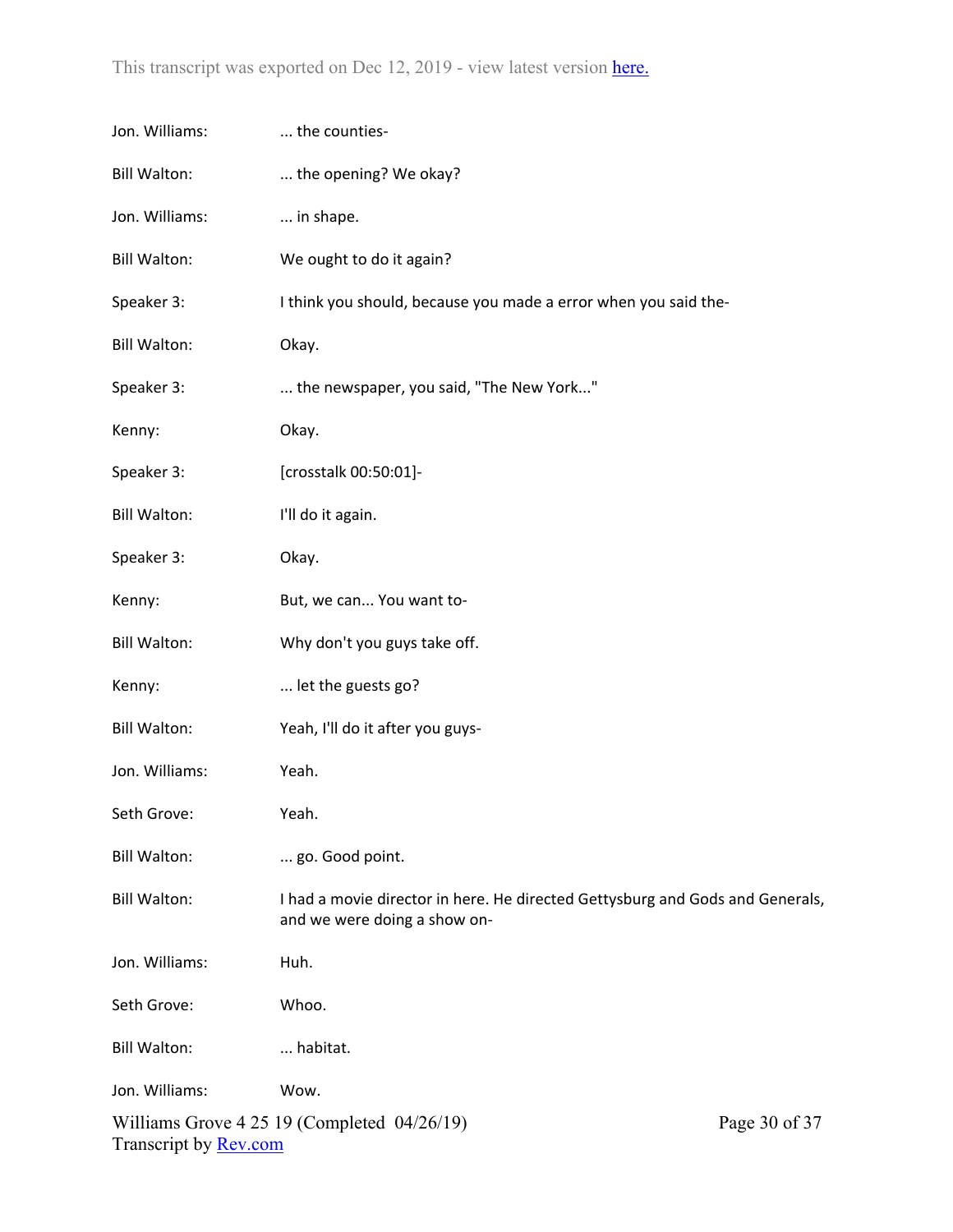| Seth Grove:                                                                                         | Yeah.                                                                                                                                                                                                                                       |  |
|-----------------------------------------------------------------------------------------------------|---------------------------------------------------------------------------------------------------------------------------------------------------------------------------------------------------------------------------------------------|--|
| <b>Bill Walton:</b>                                                                                 | I got very, I'm sitting here thinking, "This guy has directed all these great actors,<br>and here I am with my teleprompter." It was                                                                                                        |  |
| Jon. Williams:                                                                                      | A little nervous? He gets in here, and it's like, "Oh gosh."                                                                                                                                                                                |  |
| <b>Bill Walton:</b>                                                                                 | I was. It went okay. It was pretty funny.                                                                                                                                                                                                   |  |
| Jon. Williams:                                                                                      | Oh gosh. You must interview some really interesting people over the course of<br>this show then.                                                                                                                                            |  |
| <b>Bill Walton:</b>                                                                                 | I do.                                                                                                                                                                                                                                       |  |
| Jon. Williams:                                                                                      | Yeah.                                                                                                                                                                                                                                       |  |
| <b>Bill Walton:</b>                                                                                 | Yeah. Yeah, it's eclectic, but we're going to have a show on in two weeks with a<br>human rights activist in China. I've done a lot of shows on-                                                                                            |  |
| Seth Grove:                                                                                         | Oh, wow.                                                                                                                                                                                                                                    |  |
| <b>Bill Walton:</b>                                                                                 | China.                                                                                                                                                                                                                                      |  |
| Jon. Williams:                                                                                      | Oh, is that right?                                                                                                                                                                                                                          |  |
| <b>Bill Walton:</b>                                                                                 | She has been helping women in China, and she actually got an activist out of<br>China, and he's this blind He's blind, and he now has been moved here. We're<br>going to have him on the show. We're going to talk about what we was doing. |  |
| <b>Bill Walton:</b>                                                                                 | Of course, he doesn't speak English.                                                                                                                                                                                                        |  |
| Jon. Williams:                                                                                      | Oh, right                                                                                                                                                                                                                                   |  |
| <b>Bill Walton:</b>                                                                                 | We're going need an interpreter.                                                                                                                                                                                                            |  |
| Jon. Williams:                                                                                      | A translator.                                                                                                                                                                                                                               |  |
| Seth Grove:                                                                                         | An interpreter, wow.                                                                                                                                                                                                                        |  |
| <b>Bill Walton:</b>                                                                                 | I don't know. We'll-                                                                                                                                                                                                                        |  |
| Seth Grove:                                                                                         | That should be fun.                                                                                                                                                                                                                         |  |
| Jon. Williams:                                                                                      | Wow.                                                                                                                                                                                                                                        |  |
| <b>Bill Walton:</b>                                                                                 | We'll end up-                                                                                                                                                                                                                               |  |
| Page 31 of 37<br>Williams Grove $4\,25\,19$ (Completed $04/26/19$ )<br>Transcript by <b>Rev.com</b> |                                                                                                                                                                                                                                             |  |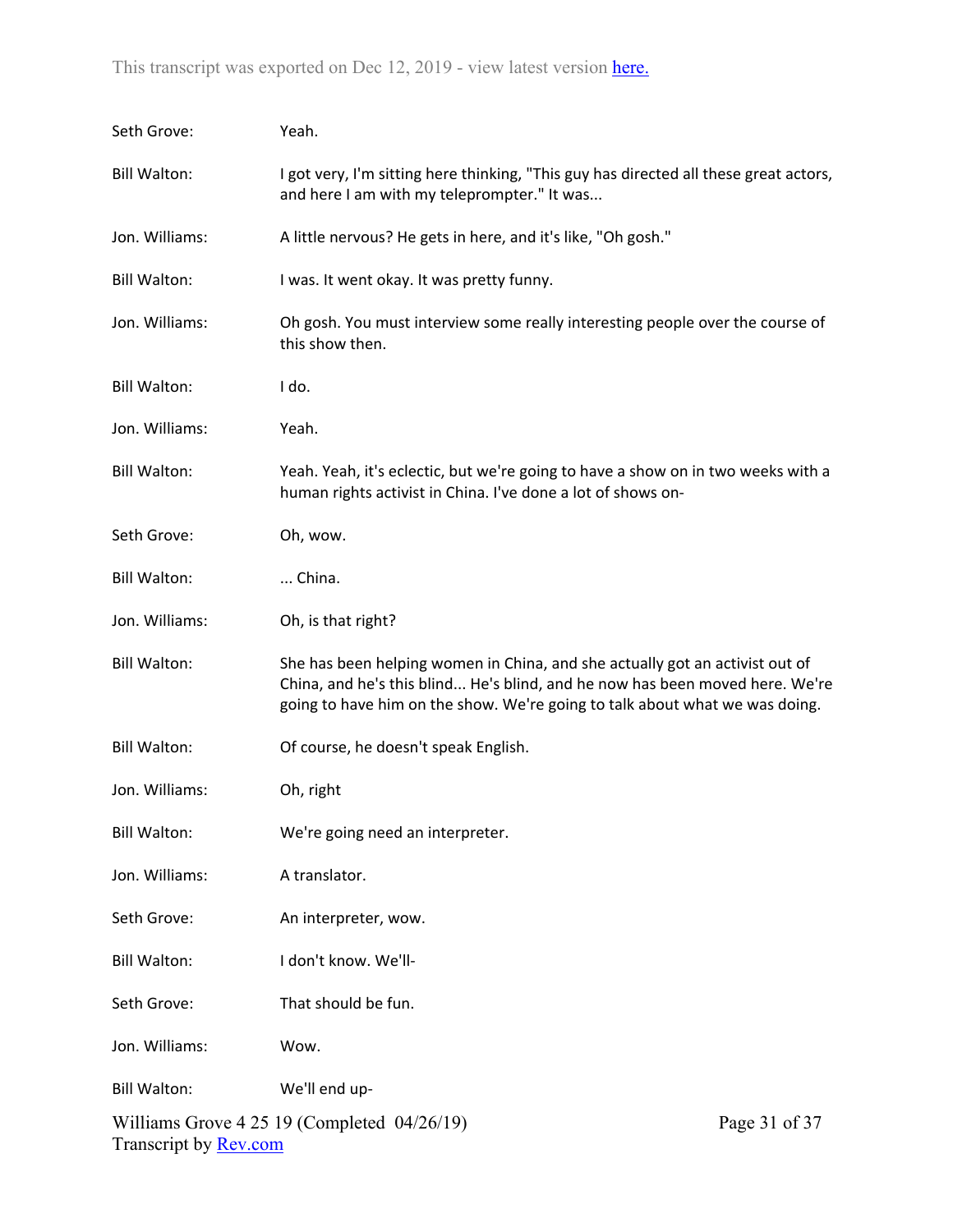| Jon. Williams:      | How's Attorney General Meese doing by the way? I know he's getting up there.<br>Gosh, he's got to be, what, mid 80s at this point?                                                                                                                                                                                                                                                 |
|---------------------|------------------------------------------------------------------------------------------------------------------------------------------------------------------------------------------------------------------------------------------------------------------------------------------------------------------------------------------------------------------------------------|
| Speaker 3:          | Late 80s.                                                                                                                                                                                                                                                                                                                                                                          |
| <b>Bill Walton:</b> | His body's 88, his mind is 28.                                                                                                                                                                                                                                                                                                                                                     |
| Jon. Williams:      | His answers were incredibly good.                                                                                                                                                                                                                                                                                                                                                  |
| <b>Bill Walton:</b> | Aren't they good?                                                                                                                                                                                                                                                                                                                                                                  |
| Jon. Williams:      | Oh my gosh, when I was listening to that the other day, yeah.                                                                                                                                                                                                                                                                                                                      |
| <b>Bill Walton:</b> | I felt terrible that he was coming down the steps trying to get down without his<br>cane.                                                                                                                                                                                                                                                                                          |
| Jon. Williams:      | Oh, right.                                                                                                                                                                                                                                                                                                                                                                         |
| <b>Bill Walton:</b> | That was rough.                                                                                                                                                                                                                                                                                                                                                                    |
| Jon. Williams:      | Well, he was at CNP I remember seeing him there-                                                                                                                                                                                                                                                                                                                                   |
| <b>Bill Walton:</b> | He'll be there.                                                                                                                                                                                                                                                                                                                                                                    |
| Jon. Williams:      | with a cane, yeah.                                                                                                                                                                                                                                                                                                                                                                 |
| <b>Bill Walton:</b> | He's a road warrior. He gets everywhere.                                                                                                                                                                                                                                                                                                                                           |
| Jon. Williams:      | That's incredible. One of the nicest guys in the business too. I remember one of<br>my first time's ever going to a conservative type thing in college, I went down to<br>Philadelphia Society, and he was there and introduced himself at a cocktail<br>reception, and I was like, "Oh my gosh, this is Ed Meese," and he was just<br>coming up and saying hello to college kids. |
| Seth Grove:         | That's awesome. I love real people like that.                                                                                                                                                                                                                                                                                                                                      |
| <b>Bill Walton:</b> | Well, guys, we're good. Thank you.                                                                                                                                                                                                                                                                                                                                                 |
| Jon. Williams:      | Well, thank you.                                                                                                                                                                                                                                                                                                                                                                   |
| Seth Grove:         | Thank you.                                                                                                                                                                                                                                                                                                                                                                         |
| Jon. Williams:      | Yeah.                                                                                                                                                                                                                                                                                                                                                                              |
| Seth Grove:         | Yeah.                                                                                                                                                                                                                                                                                                                                                                              |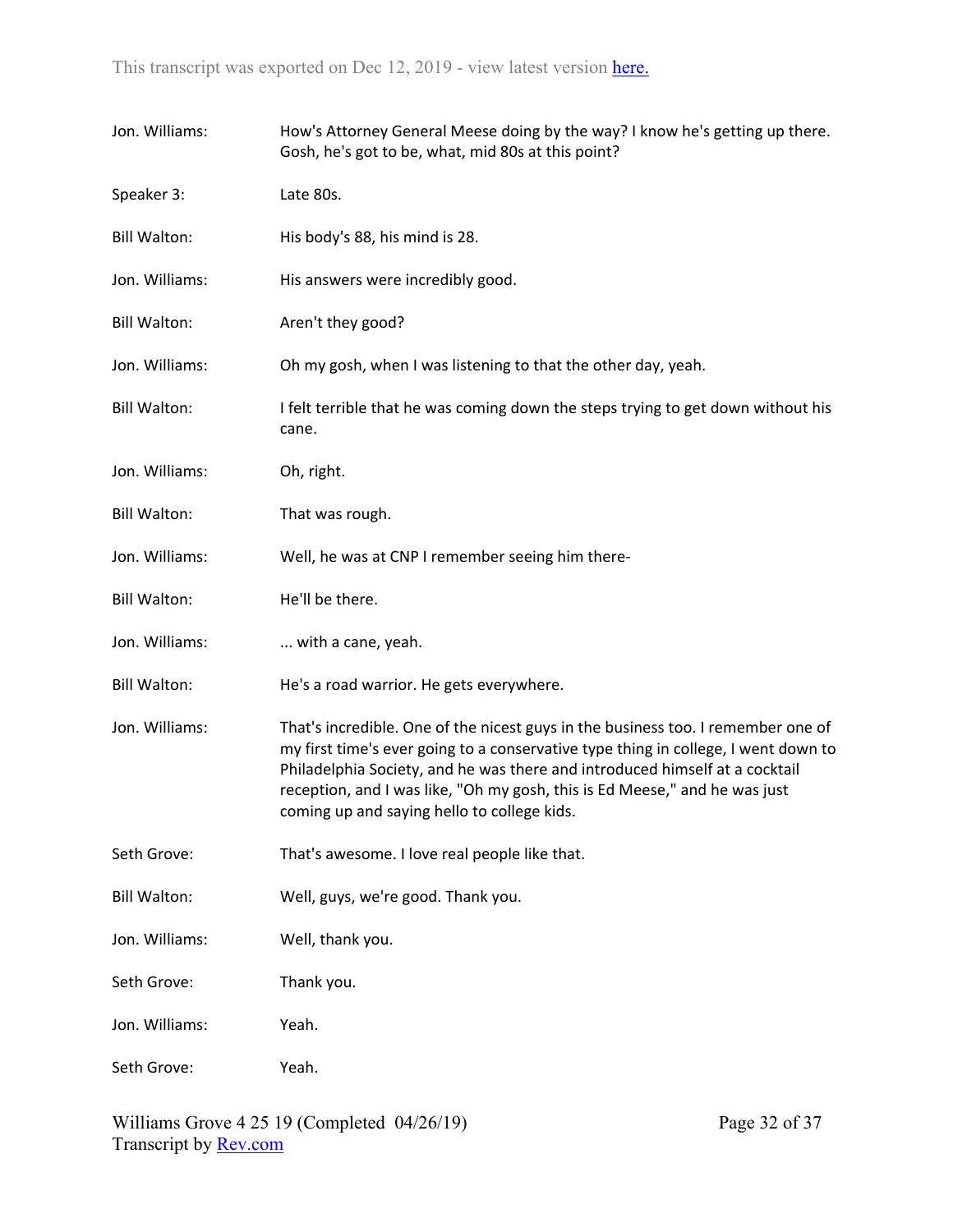| Jon. Williams:      | Glad this worked out.                                                                                                      |
|---------------------|----------------------------------------------------------------------------------------------------------------------------|
| Seth Grove:         | It was fun.                                                                                                                |
| <b>Bill Walton:</b> | I got to do this again.                                                                                                    |
| Speaker 3:          | Oh, wait, wait. Wait, we have one more thing just-                                                                         |
| Speaker 6:          | Should we do [inaudible] here or here?                                                                                     |
| Jon. Williams:      | Absolutely.                                                                                                                |
| <b>Bill Walton:</b> | Are we good?                                                                                                               |
| Speaker 3:          | Just do it here.                                                                                                           |
| <b>Bill Walton:</b> | All right, so we'll have you back.                                                                                         |
| Jon. Williams:      | That sounds like a plan.                                                                                                   |
| Speaker 3:          | We have one more-                                                                                                          |
| Jon. Williams:      | I'll make sure-                                                                                                            |
| Speaker 6:          | We have one more request.                                                                                                  |
| Jon. Williams:      | I get you the brand new copy and hard copy. I realized I didn't have one in the<br>car, but I'll send you one in the mail. |
| Speaker 6:          | It's April-                                                                                                                |
| <b>Bill Walton:</b> | Now, presumably-                                                                                                           |
| Speaker 3:          | April 25th.                                                                                                                |
| <b>Bill Walton:</b> | what we just did today will be helpful to you in getting word out to people-                                               |
| Jon. Williams:      | Oh, absolutely.                                                                                                            |
| <b>Bill Walton:</b> | about this.                                                                                                                |
| Seth Grove:         | Yeah, absolutely.                                                                                                          |
| <b>Bill Walton:</b> | You can use it as well. That's sort of the idea is to get people networks, and this<br>is-                                 |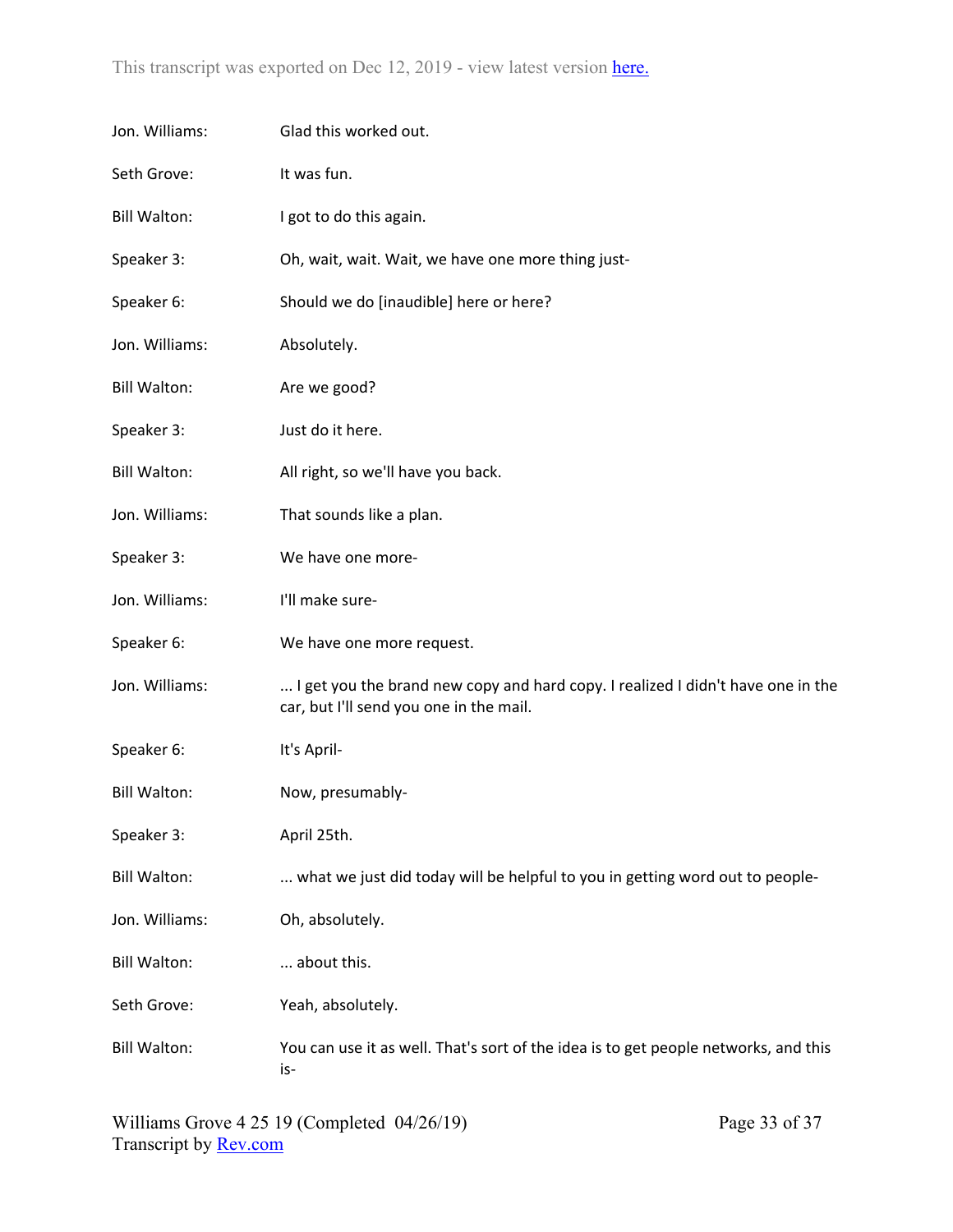| Speaker 6:          | Okay.                                                                                                                                                                                                                                                                                                                                                                                                                                                                                                                             |
|---------------------|-----------------------------------------------------------------------------------------------------------------------------------------------------------------------------------------------------------------------------------------------------------------------------------------------------------------------------------------------------------------------------------------------------------------------------------------------------------------------------------------------------------------------------------|
| <b>Bill Walton:</b> | a brochure-                                                                                                                                                                                                                                                                                                                                                                                                                                                                                                                       |
| Speaker 6:          | We didn't-                                                                                                                                                                                                                                                                                                                                                                                                                                                                                                                        |
| Jon. Williams:      | Oh, that would be great.                                                                                                                                                                                                                                                                                                                                                                                                                                                                                                          |
| Speaker 6:          | We didn't start this right away. But, we're starting having people-                                                                                                                                                                                                                                                                                                                                                                                                                                                               |
| Jon. Williams:      | Oh.                                                                                                                                                                                                                                                                                                                                                                                                                                                                                                                               |
| Speaker 6:          | sign-                                                                                                                                                                                                                                                                                                                                                                                                                                                                                                                             |
| Jon. Williams:      | All right-                                                                                                                                                                                                                                                                                                                                                                                                                                                                                                                        |
| Speaker 6:          | so we-                                                                                                                                                                                                                                                                                                                                                                                                                                                                                                                            |
| Jon. Williams:      | great.                                                                                                                                                                                                                                                                                                                                                                                                                                                                                                                            |
| Speaker 6:          | can see what they did and turn the page.                                                                                                                                                                                                                                                                                                                                                                                                                                                                                          |
| Jon. Williams:      | Okay, perfect. Great, I can follow General Meese.                                                                                                                                                                                                                                                                                                                                                                                                                                                                                 |
| Seth Grove:         | I love Meese. I do PCN Live, usually there's a Democrat counterpart. They try to<br>make it a talking point hit piece. I tell them beforehand, I'm like, "Listen, this is<br>our, we have now ability to go educate people on the issues. I'm not interested<br>in having a talking point debate with you. Let's dive in and give people some<br>background information and dive deep into the policy stuff. Let's actually<br>provide them an education of what's happening and try to be as non-partisan as<br>we possibly can. |
| <b>Bill Walton:</b> | That's sort of what I'm trying to do here. Sometimes, I didn't do as much today. I<br>sometimes ask devil advocate question, trying to be the other side. But, usually<br>we get somebody on who's dug in on the left and dug in on the right. They just<br>talk past each other. It ends up ad hominem.                                                                                                                                                                                                                          |
| Seth Grove:         | Yeah.                                                                                                                                                                                                                                                                                                                                                                                                                                                                                                                             |
| <b>Bill Walton:</b> | You're not making I figured the way to educate people is more something like<br>this-                                                                                                                                                                                                                                                                                                                                                                                                                                             |
| Seth Grove:         | Yeah, absolutely.                                                                                                                                                                                                                                                                                                                                                                                                                                                                                                                 |
| <b>Bill Walton:</b> | where you're going to get the undiluted version of-                                                                                                                                                                                                                                                                                                                                                                                                                                                                               |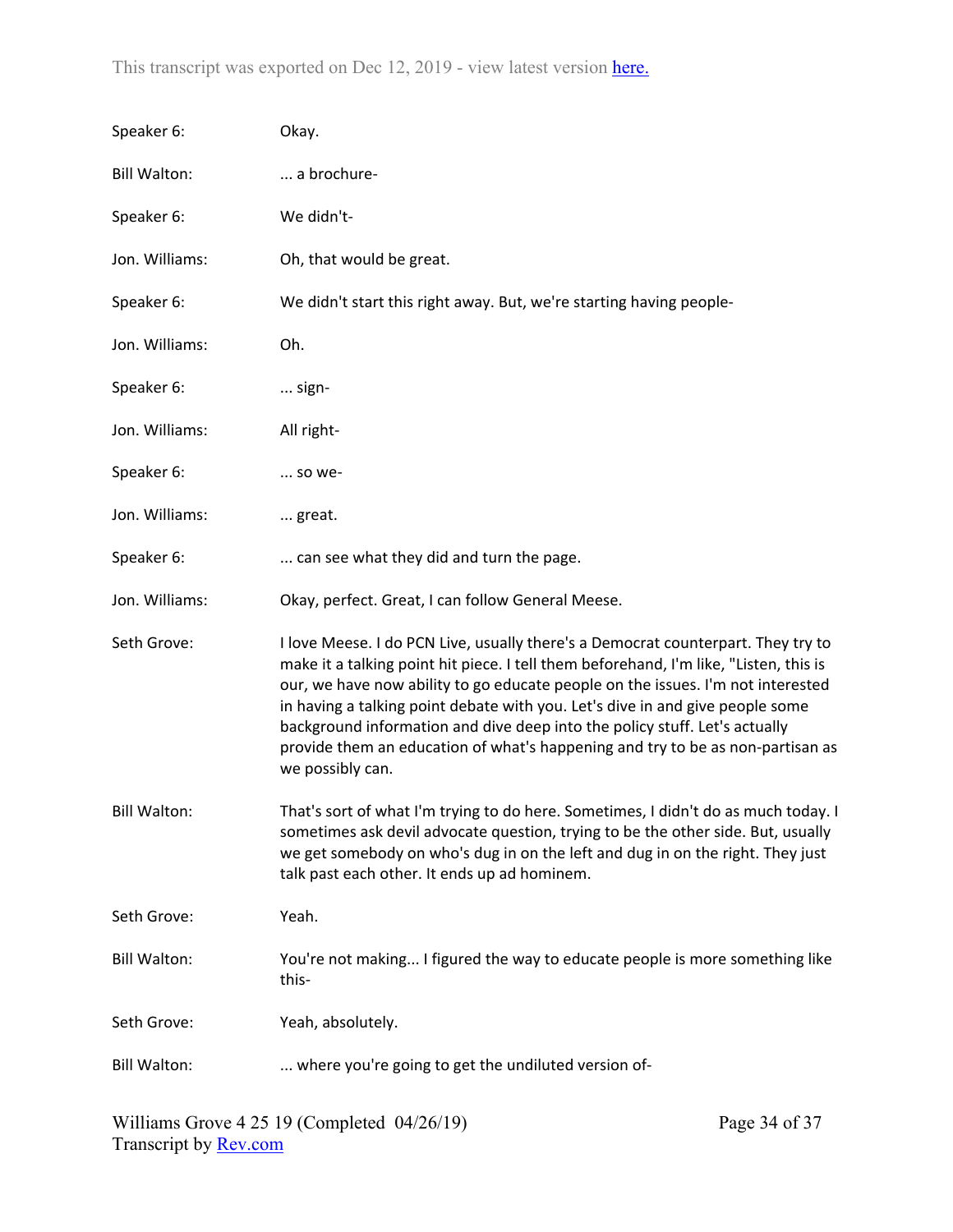| Seth Grove:         | You're going to get more out of it.                                                                                                                                                                                                                                                                                                                                                                      |
|---------------------|----------------------------------------------------------------------------------------------------------------------------------------------------------------------------------------------------------------------------------------------------------------------------------------------------------------------------------------------------------------------------------------------------------|
| <b>Bill Walton:</b> | Yup.                                                                                                                                                                                                                                                                                                                                                                                                     |
| Seth Grove:         | All around.                                                                                                                                                                                                                                                                                                                                                                                              |
| <b>Bill Walton:</b> | All right, so, I've got to go do some more work here. Are we going to get the<br>light back on and go? All right.                                                                                                                                                                                                                                                                                        |
| Jon. Williams:      | Very good. Good to meet you in person.                                                                                                                                                                                                                                                                                                                                                                   |
| Speaker 3:          | It was good to meet-                                                                                                                                                                                                                                                                                                                                                                                     |
| <b>Bill Walton:</b> | Let me walk you out.                                                                                                                                                                                                                                                                                                                                                                                     |
| Speaker 3:          | you too.                                                                                                                                                                                                                                                                                                                                                                                                 |
| Speaker 6:          | It was really interesting. Thank you for coming.                                                                                                                                                                                                                                                                                                                                                         |
| Jon. Williams:      | Absolutely, yeah, this was great. You guys have a great setup here.                                                                                                                                                                                                                                                                                                                                      |
| Speaker 6:          | It was, and actually, I was very interested in how Pennsylvania, and how they<br>were fudging numbers.                                                                                                                                                                                                                                                                                                   |
| Jon. Williams:      | Oh, yes.                                                                                                                                                                                                                                                                                                                                                                                                 |
| Speaker 6:          | That was kind of interesting.                                                                                                                                                                                                                                                                                                                                                                            |
| Seth Grove:         | Oh, it happens all the time.                                                                                                                                                                                                                                                                                                                                                                             |
| Jon. Williams:      | You could do a show just on that.                                                                                                                                                                                                                                                                                                                                                                        |
| Speaker 6:          | I was like, "Oh."                                                                                                                                                                                                                                                                                                                                                                                        |
| Seth Grove:         | That's just a small part. Believe me. Oh, you have a constitutional amendment<br>to balance your budget. Okay, yeah. One second of one day, then it can be<br>completely out of balance. As long as you have your revenue estimate that<br>matches what you want to do, you can say, Oh, we think we're going to get<br>another trillion dollars of income tax revenue this year. Just plug it in there. |
| Speaker 6:          | It looks good.                                                                                                                                                                                                                                                                                                                                                                                           |
| Seth Grove:         | It looks good. We're batched.                                                                                                                                                                                                                                                                                                                                                                            |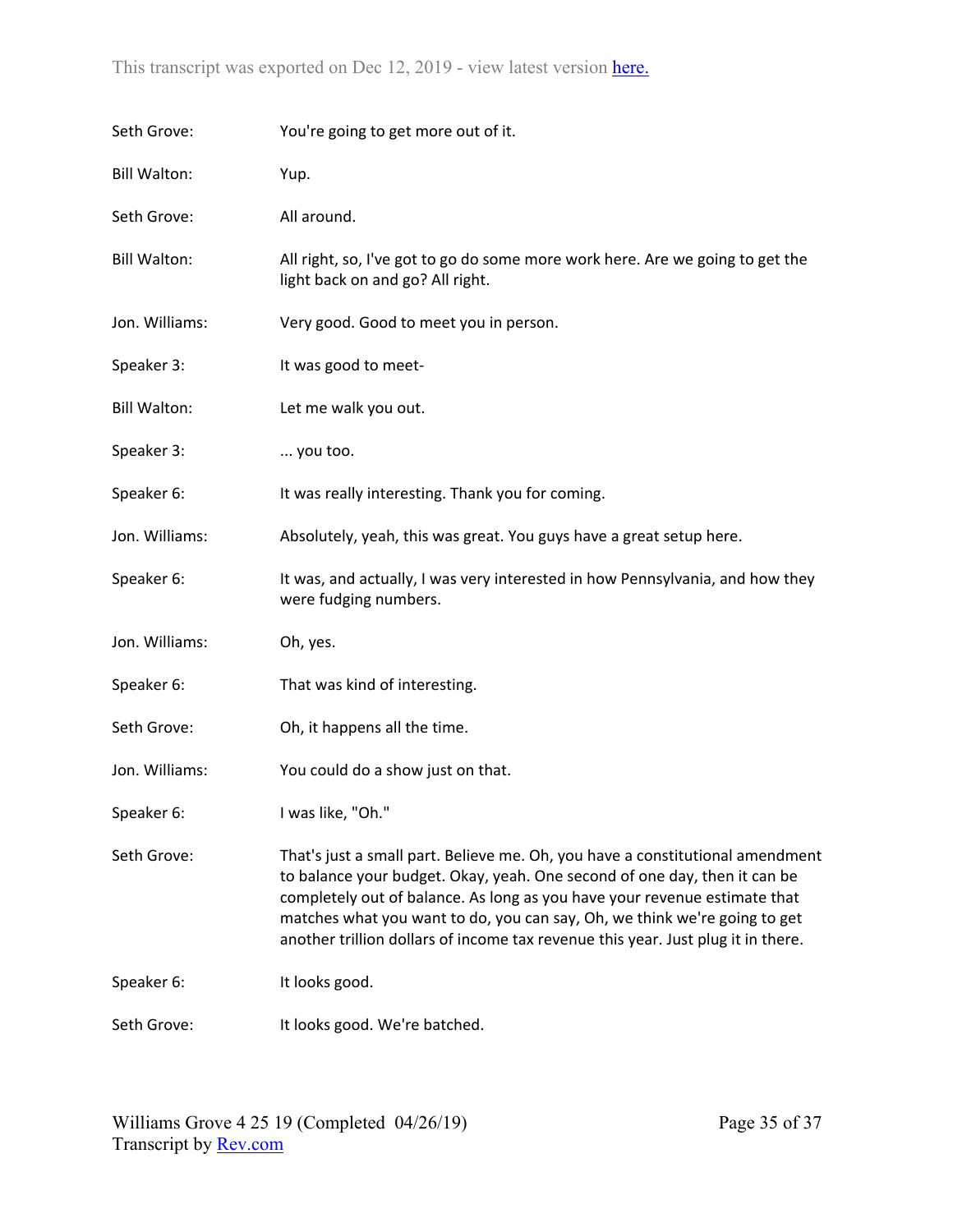| Jon. Williams:               | The good thing about Pennsylvania though is whenever they feel bad about<br>themselves, they can just compare themselves to New Jersey, and they feel a<br>whole lot better. |               |
|------------------------------|------------------------------------------------------------------------------------------------------------------------------------------------------------------------------|---------------|
| Seth Grove:                  | I know that's At least, we're not New Jersey.                                                                                                                                |               |
| <b>Bill Walton:</b>          | Oh, yeah, New Jersey.                                                                                                                                                        |               |
| Speaker 6:                   | Yeah.                                                                                                                                                                        |               |
| Seth Grove:                  | I was literally in a debate with Phil Murphy, the new governor, at [inaudible]<br>finance last week or the week before.                                                      |               |
| Speaker 6:                   | Okay, you just go like this.                                                                                                                                                 |               |
| Seth Grove:                  | He was trying to tell the [crosstalk 00:55:14]-                                                                                                                              |               |
| Speaker 6:                   | Yeah, see-                                                                                                                                                                   |               |
| Seth Grove:                  | guy-                                                                                                                                                                         |               |
| Speaker 6:                   | there's a line-                                                                                                                                                              |               |
| Seth Grove:                  | that they were doing-                                                                                                                                                        |               |
| Speaker 6:                   | down here.                                                                                                                                                                   |               |
| Seth Grove:                  | the right thing-                                                                                                                                                             |               |
| Speaker 6:                   | when you do that [crosstalk 00:55:14].                                                                                                                                       |               |
| Seth Grove:                  | by making 70% of the required pension payment. I was like, "You realize by<br>making 70%-                                                                                    |               |
| Jon. Williams:               | Thank you so much.                                                                                                                                                           |               |
| Seth Grove:                  | of your required payment you're falling further behind on your pensions." He<br>was trying to say, "No, we're doing such a great job-                                        |               |
| <b>Bill Walton:</b>          | He's doing such a great job.                                                                                                                                                 |               |
| Seth Grove:                  | with 70%.                                                                                                                                                                    |               |
| <b>Bill Walton:</b>          | Yeah.                                                                                                                                                                        |               |
| Seth Grove:                  | That's ridiculous. But, all right. Well, thank you, my friend.                                                                                                               |               |
| Transcript by <b>Rev.com</b> | Williams Grove $4\,25\,19$ (Completed $04/26/19$ )                                                                                                                           | Page 36 of 37 |